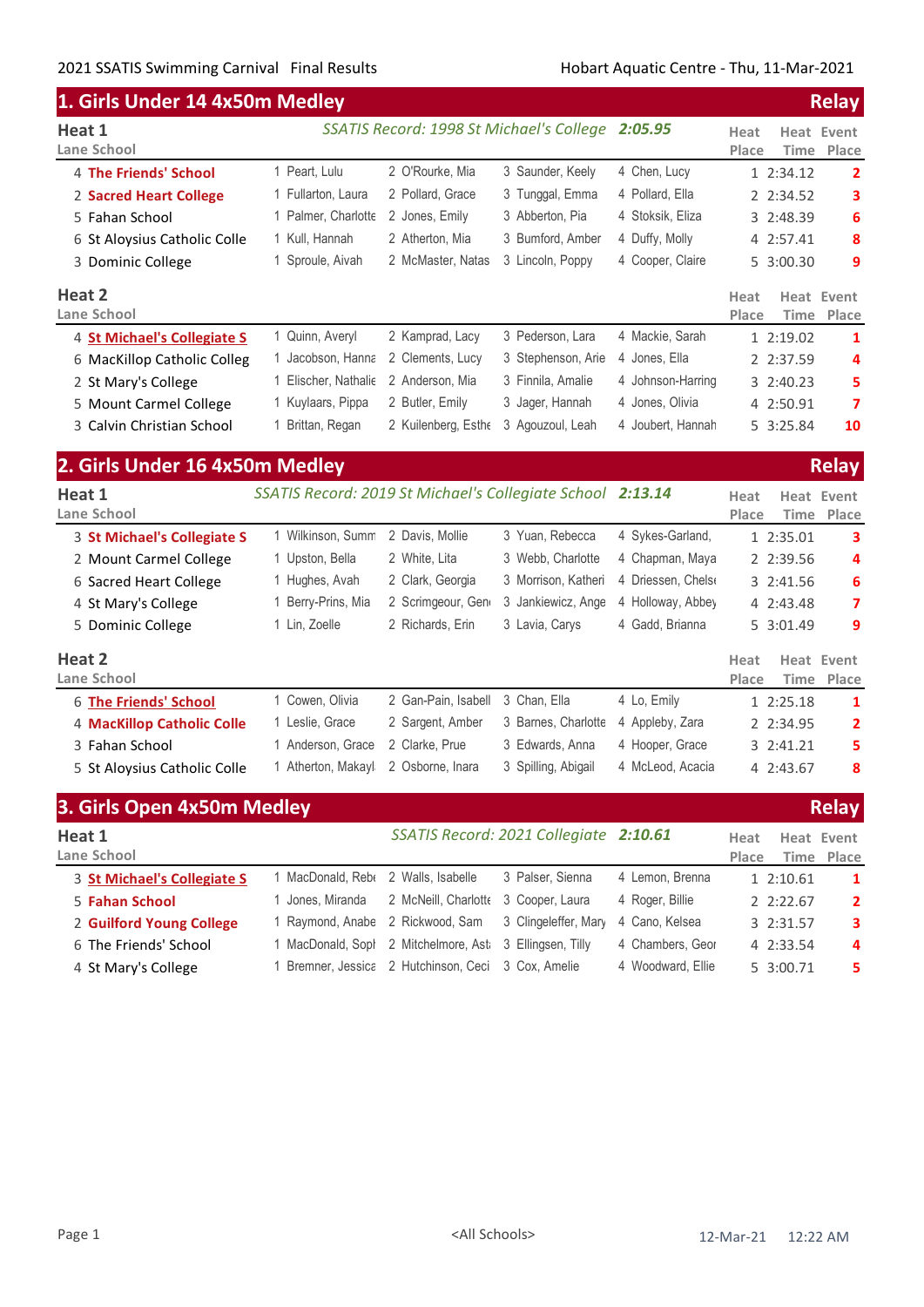|                | 4. Girls Under 13 50m Freestyle |                                                  |                | <b>Individual Event</b> |                   |
|----------------|---------------------------------|--------------------------------------------------|----------------|-------------------------|-------------------|
| Heat 1         |                                 | SSATIS Record: 1999 Johanna Allston<br>FAH 29.39 | Heat           | Heat                    | Event             |
| Lane           | Competitor                      | School                                           | Place          | Time                    | Place             |
| 3              | O'Brien, Grace                  | St Michael's Collegiate School                   | $\mathbf{1}$   | 35.48                   | $\overline{7}$    |
| 1              | Jones, Ella                     | <b>MacKillop Catholic College</b>                | 2              | 36.30                   | 11                |
| 4              | Walker Ebeli, Maude             | The Friends' School                              | 3              | 38.10                   | 15                |
| 6              | Abberton, Pia                   | Fahan School                                     | $\overline{4}$ | 38.79                   | 16                |
| 2              | Moss, Sacha                     | Southern Christian College                       | 5              | 41.14                   | 17                |
| 7              | Lincoln, Poppy                  | Dominic College                                  | 6              | 45.66                   | 20                |
| 5              | Grubb, Charlotte                | Calvin Christian School                          | 7              | 53.31                   | 21                |
| Heat 2         |                                 |                                                  | Heat           | Heat                    | Event             |
| Lane           | Competitor                      | School                                           | Place          | <b>Time</b>             | Place             |
| 7              | <b>Kamprad, Lacy</b>            | <b>St Michael's Collegiate School</b>            | $\mathbf{1}$   | 30.42                   | $\mathbf{1}$      |
| 3              | <b>Stephenson, Ariel</b>        | <b>MacKillop Catholic College</b>                | $\overline{2}$ | 31.45                   | $\overline{2}$    |
| 6              | Striker, Ella                   | St Mary's College                                | 3              | 35.07                   | 4                 |
| 5              | Charlotte, Palmer               | Fahan School                                     | $\overline{4}$ | 35.26                   | 6                 |
| $\mathbf{1}$   | McLeod, Miki                    | St Aloysius Catholic College                     | 5              | 35.79                   | 8                 |
| 2              | McCormack, Abbie                | <b>Sacred Heart College</b>                      | 6              | 37.05                   | $12 \overline{ }$ |
| $\overline{4}$ | Jager, Hannah                   | <b>Mount Carmel College</b>                      | $\overline{7}$ | 37.31                   | 14                |
| Heat 3         |                                 |                                                  | Heat           | Heat                    | Event             |
| Lane           | Competitor                      | <b>School</b>                                    | Place          | Time                    | Place             |
| 6              | Peart, Lulu                     | <b>The Friends' School</b>                       | 1              | 34.01                   | 3                 |
| 3              | Clingeleffer, Anna              | St Mary's College                                | 2              | 35.25                   | 5                 |
| 2              | Pollard, Ella                   | <b>Sacred Heart College</b>                      | 3              | 35.82                   | 9                 |
| $\overline{4}$ | Bumford, Amber                  | St Aloysius Catholic College                     | $\overline{4}$ | 35.87                   | 10                |
| 1              | Butler, Emily                   | <b>Mount Carmel College</b>                      | 5              | 37.30                   | 13                |
| 5              | Joubert, Hannah                 | Calvin Christian School                          | 6              | 41.42                   | 18                |
| 7              | Downham, Isabel                 | Dominic College                                  | 7              | 42.96                   | 19                |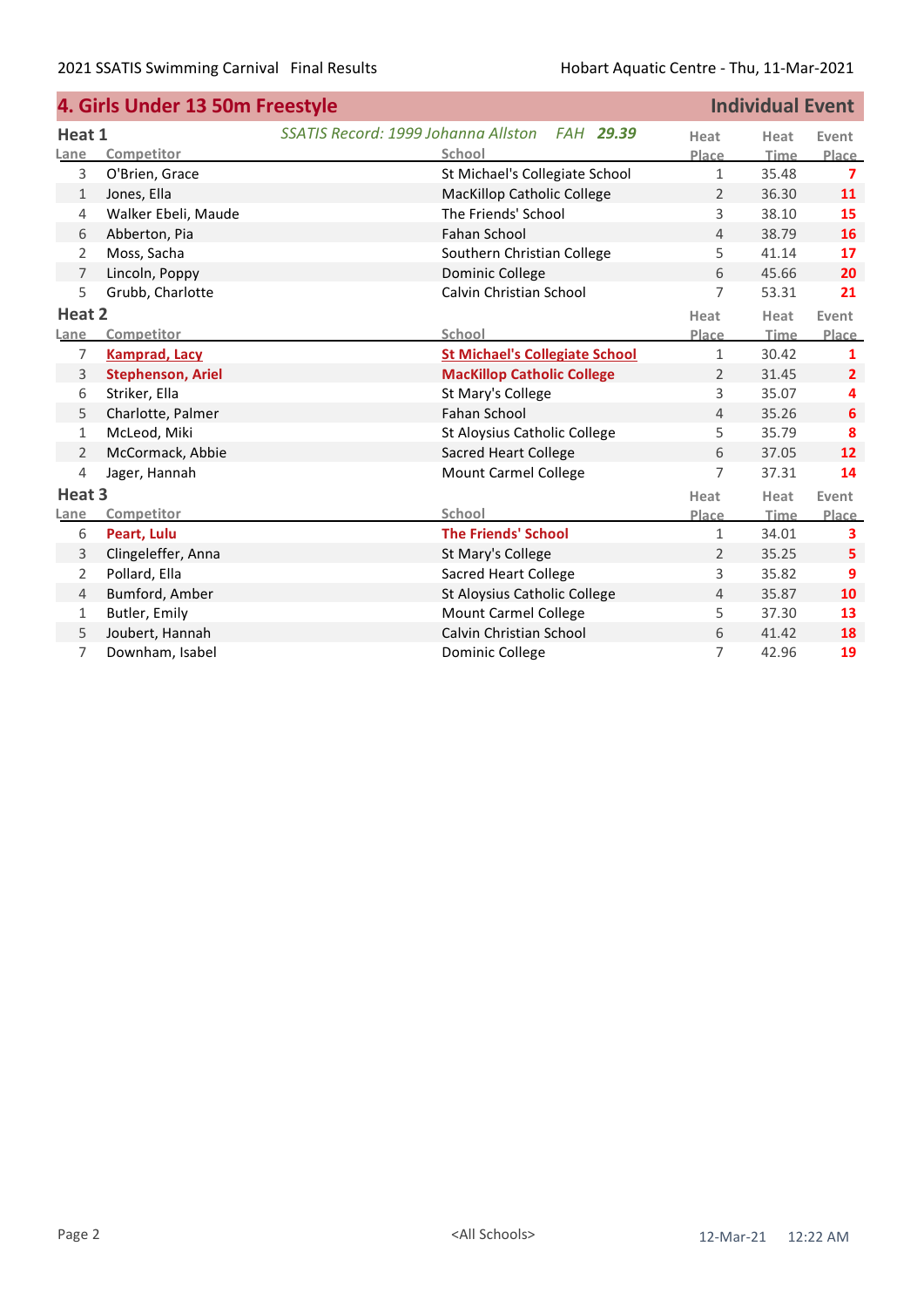|                | 5. Girls Under 14 50m Freestyle |                                                           | <b>Individual Event</b> |                         |                  |
|----------------|---------------------------------|-----------------------------------------------------------|-------------------------|-------------------------|------------------|
| Heat 1         |                                 | SSATIS Record: 2000 Henrietta Morris<br><b>TFS 28.21</b>  | Heat                    | Heat                    | Event            |
| Lane           | Competitor                      | School                                                    | Place                   | <b>Time</b>             | Place            |
| 6              | <b>Quinn, Averyl</b>            | <b>St Michael's Collegiate School</b>                     | $\mathbf{1}$            | 31.27                   | 2                |
| 3              | Stoksik, Eliza                  | Fahan School                                              | $\overline{2}$          | 31.88                   | 4                |
| 2              | Fullarton, Laura                | <b>Sacred Heart College</b>                               | 3                       | 32.75                   | 8                |
| $\mathbf{1}$   | Anderson, Mia                   | St Mary's College                                         | 4                       | 33.22                   | $\overline{9}$   |
| 7              | Kull, Hannah                    | St Aloysius Catholic College                              | 5                       | 34.74                   | 11               |
| $\overline{4}$ | Clements, Lucy                  | <b>MacKillop Catholic College</b>                         | 6                       | 36.06                   | 14               |
| 5              | Sih, Naomi                      | Southern Christian College                                | 7                       | 37.02                   | 18               |
| 8              | Brittan, Regan                  | Calvin Christian School                                   | 8                       | 42.36                   | 20               |
| Heat 2         |                                 |                                                           | Heat                    | Heat                    | Event            |
| Lane           | Competitor                      | School                                                    | Place                   | <b>Time</b>             | Place            |
| 5              | Pederson, Lara                  | <b>St Michael's Collegiate School</b>                     | $\mathbf{1}$            | 31.08                   | 1                |
| $\mathbf{1}$   | Saunder, Keely                  | The Friends' School                                       | $\overline{2}$          | 32.27                   | 6                |
| 7              | Johnson-Harrington, Scarlett    | St Mary's College                                         | 3                       | 34.09                   | 10               |
| $\,8\,$        | Kuylaars, Pippa                 | <b>Mount Carmel College</b>                               | $\overline{4}$          | 34.98                   | 12               |
| 6              | Continenza, Jorja               | <b>MacKillop Catholic College</b>                         | 5                       | 35.62                   | 13               |
| $\overline{4}$ | Willcox, Isabel                 | Fahan School                                              | 6                       | 36.10                   | 15               |
| 2              | Cooper, Claire                  | Dominic College                                           | 7                       | 36.53                   | 16               |
| 3              | Atherton, Mia                   | St Aloysius Catholic College                              | 8                       | 37.95                   | 19               |
| Heat 3         |                                 |                                                           | Heat                    | Heat                    | Event            |
| Lane           | Competitor                      | School                                                    | Place                   | <b>Time</b>             | Place            |
| 4              | Jones, Olivia                   | <b>Mount Carmel College</b>                               | $\mathbf{1}$            | 31.62                   | 3                |
| 6              | Chen, Lucy                      | The Friends' School                                       | $\overline{2}$          | 31.95                   | 5                |
| 2              | Tunggal, Emma                   | <b>Sacred Heart College</b>                               | 3                       | 32.36                   | 7                |
| 3              | Sproule, Aivah                  | Dominic College                                           | 4                       | 36.82                   | 17               |
| 7              | Agouzoul, Leah                  | Calvin Christian School                                   | 5                       | 43.14                   | 21               |
|                | 6. Girls Under 15 50m Freestyle |                                                           |                         | <b>Individual Event</b> |                  |
| Heat 1         |                                 | SSATIS Record: 2018 Stefanie McCarthy<br><b>TFS 27.80</b> | Heat                    | Heat                    | Event            |
| Lane           | Competitor                      | School                                                    | Place                   | <b>Time</b>             | Place            |
| 6              | <b>Anderson, Grace</b>          | <b>Fahan School</b>                                       | $\mathbf{1}$            | 32.14                   | 3                |
| 5              | McLeod, Acacia                  | St Aloysius Catholic College                              | $\overline{2}$          | 33.61                   | $\boldsymbol{9}$ |
| 7              | Sykes-Garland, Isobel           | St Michael's Collegiate School                            | 3                       | 33.82                   | 10               |
| 4              | O'Rourke, Bella                 | The Friends' School                                       | $\overline{4}$          | 34.32                   | 11               |
| 1              | Farrell, Matilda                | St Mary's College                                         | 5                       | 34.43                   | 12               |
| 3              | Butler, Meg                     | Mount Carmel College                                      | 6                       | 35.18                   | 13               |
| $\overline{2}$ | Gadd, Brianna                   | Dominic College                                           | $\overline{7}$          | 41.75                   | 19               |
| Heat 2         |                                 |                                                           | Heat                    | Heat                    | Event            |
| Lane           | Competitor                      | School                                                    | Place                   | Time                    | Place            |
| 7              | Chan, Ella                      | <b>The Friends' School</b>                                | $\mathbf{1}$            | 29.93                   | 1                |
| 5              | <b>Barnes, Charlotte</b>        | <b>MacKillop Catholic College</b>                         | $\overline{2}$          | 31.17                   | $\overline{2}$   |
| 6              | Spilling, Abigail               | St Aloysius Catholic College                              | 3                       | 32.33                   | 4                |
| $\overline{2}$ | Maw, Ella                       | Dominic College                                           | $\overline{4}$          | 38.58                   | 15               |
| $\mathbf{1}$   | McGee, Haylee                   | <b>Mount Carmel College</b>                               | 5                       | 39.28                   | 17               |
| $\overline{4}$ | Kelly, Mia                      | <b>Sacred Heart College</b>                               | 6                       | 39.34                   | 18               |
| Heat 3         |                                 |                                                           | Heat                    | Heat                    | Event            |
| Lane           | Competitor                      | School                                                    | Place                   | Time                    | Place            |
| 5              | Clingeleffer, Cate              | St Mary's College                                         | $\mathbf{1}$            | 32.54                   | 5.               |
| $\overline{4}$ | Appleby, Zara                   | <b>MacKillop Catholic College</b>                         | $\overline{2}$          | 33.00                   | $\boldsymbol{6}$ |
| 7              | Allie, Hollie                   | Southern Christian College                                | 3                       | 33.22                   | 7                |
| 6              | Hansen, Georgie                 | Fahan School                                              | $\overline{4}$          | 33.39                   | 8                |
| $\overline{2}$ | Davis, Mollie                   | St Michael's Collegiate School                            | 5                       | 36.66                   | 14               |
| 3              | Palado, Felice                  | <b>Sacred Heart College</b>                               | 6                       | 38.87                   | 16               |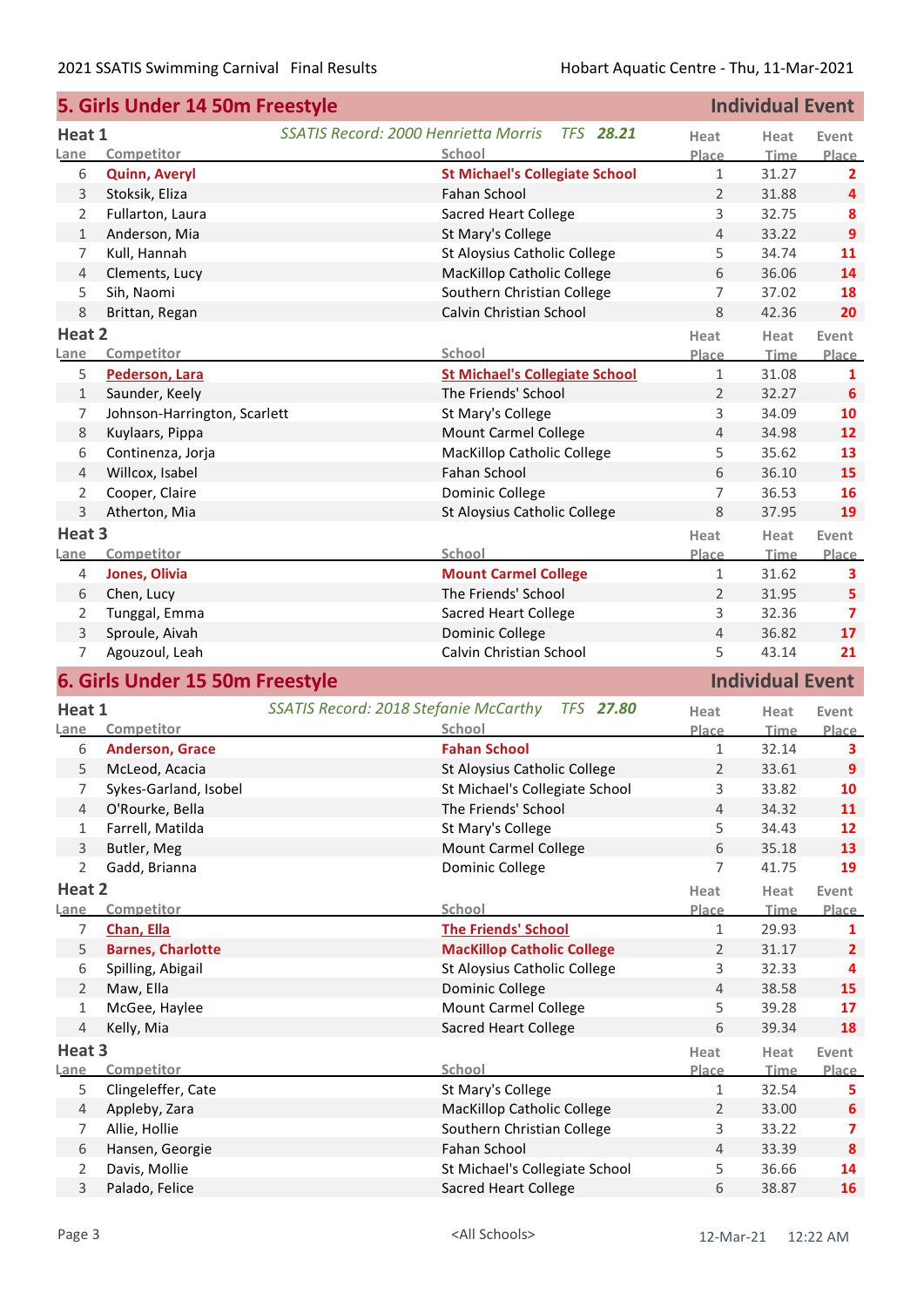|                | 7. Girls Under 16 50m Freestyle        |                                                          | <b>Individual Event</b> |                         |                         |
|----------------|----------------------------------------|----------------------------------------------------------|-------------------------|-------------------------|-------------------------|
| Heat 1         |                                        | SSATIS Record: 2002 Henrietta Morris<br><b>TFS 27.72</b> | Heat                    | Heat                    | Event                   |
| Lane           | Competitor                             | School                                                   | Place                   | <b>Time</b>             | Place                   |
| 5              | <b>Gan-Pain, Isabelle</b>              | <b>The Friends' School</b>                               | $\mathbf{1}$            | 32.00                   | 2                       |
| $\overline{2}$ | <b>Atherton, Makayla</b>               | <b>St Aloysius Catholic College</b>                      | 2                       | 32.35                   | $\overline{\mathbf{3}}$ |
| 4              | Lavia, Carys                           | Dominic College                                          | 3                       | 32.99                   | 6                       |
| 7              | Griggs, Danica                         | St Michael's Collegiate School                           | $\overline{4}$          | 34.04                   | 10                      |
| 1              | Driessen, Chelsea                      | <b>Sacred Heart College</b>                              | 5                       | 35.46                   | 11                      |
| 3              | Mereszka, Lily                         | <b>MacKillop Catholic College</b>                        | 6                       | 35.49                   | 12                      |
| 6              | Upston, Bella                          | <b>Mount Carmel College</b>                              | 7                       | 40.97                   | 17                      |
| Heat 2         |                                        |                                                          | Heat                    | Heat                    | Event                   |
| Lane           | Competitor                             | School                                                   | Place                   | <b>Time</b>             | Place                   |
| 1              | <b>Holloway, Abbey</b>                 | <b>St Mary's College</b>                                 | $\mathbf{1}$            | 29.67                   | 1                       |
| $\overline{2}$ | Lo, Emily                              | The Friends' School                                      | $\overline{2}$          | 33.08                   | $\overline{7}$          |
| 5              | Chapman, Maya                          | Mount Carmel College                                     | 3                       | 33.18                   | 8                       |
| 4              | Edwards, Anna                          | Fahan School                                             | 4                       | 35.92                   | 14                      |
| 3              | Osborne, Inara                         | St Aloysius Catholic College                             | 5                       | 36.47                   | 15                      |
| 6              | Yuan, Rebecca                          | St Michael's Collegiate School                           | 6                       | 36.49                   | 16                      |
| Heat 3         |                                        |                                                          | Heat                    | Heat                    | Event                   |
| Lane           | Competitor                             | School                                                   | Place                   | <b>Time</b>             | Place                   |
| 5              | Scrimgeour, Genevieve                  | St Mary's College                                        | $\mathbf{1}$            | 32.37                   | 4                       |
| 3              | Morrison, Katherine                    | <b>Sacred Heart College</b>                              | $\overline{2}$          | 32.89                   | 5                       |
| 4              | Leslie, Grace                          | <b>MacKillop Catholic College</b>                        | 3                       | 33.97                   | 9                       |
| 7              | Hooper, Grace                          | Fahan School                                             | $\overline{4}$          | 35.73                   | 13                      |
|                | Richards, Erin                         |                                                          | 5                       | 45.98                   | 18                      |
| 2              |                                        |                                                          |                         |                         |                         |
|                |                                        | Dominic College                                          |                         |                         |                         |
|                |                                        | 8. Mixed Open Freestyle (Combined) Multi-Class           |                         | <b>Individual Event</b> |                         |
| Heat 1         |                                        |                                                          | Heat                    | Heat                    | Event                   |
| Lane           | Competitor                             | School                                                   | Place                   | <b>Time</b>             | Place                   |
| 4              | Udawatta, Sahansa                      | <b>The Friends' School</b>                               | $\mathbf{1}$            | 35.49                   | 1                       |
| 5              | <b>Woolley, Caitlin</b>                | <b>Guilford Young College</b>                            | $\overline{2}$          | 56.57                   | $\overline{2}$          |
| 6              | Herbert, Stella                        | <b>St Michael's Collegiate School</b>                    | $\mathbf{3}$            | 1:19.11                 | з                       |
| $\overline{2}$ | Palmer, Ellie                          | St Michael's Collegiate School                           | $\overline{4}$          | 1:31.31                 | $\overline{\mathbf{4}}$ |
| 3              | Thompson, Kiriana                      | <b>Sacred Heart College</b>                              | 5                       | 2:32.12                 | 5                       |
|                |                                        |                                                          |                         | <b>Individual Event</b> |                         |
|                | 9. Girls Open 50m Freestyle            |                                                          |                         |                         |                         |
| Heat 1         |                                        | SSATIS Record: 2014 Joanna Smart<br><b>TFS 27.93</b>     | Heat                    | Heat                    | Event                   |
| Lane           | Competitor                             | School                                                   | Place                   | <b>Time</b>             | <b>Place</b>            |
| 4              | Lemon, Brenna                          | <b>St Michael's Collegiate School</b>                    | $\mathbf{1}$            | 29.08                   | 1                       |
| 6              | <b>Roger, Billie</b>                   | <b>Fahan School</b>                                      | $\overline{2}$          | 30.32                   | $\overline{\mathbf{3}}$ |
| 2              | MacDonald, Sophia                      | The Friends' School                                      | 3                       | 31.07                   | 4                       |
| $\mathsf{3}$   | Rickwood, Sam                          | Guilford Young College                                   | $\overline{4}$          | 31.45                   | 5                       |
| 5              | Cox, Amelie                            | St Mary's College                                        | 5                       | 32.11                   | 6                       |
| Heat 2         |                                        |                                                          | Heat                    | Heat                    | Event                   |
| Lane           | Competitor                             | School                                                   | Place                   | <b>Time</b>             |                         |
| 6              | <b>MacDonald, Rebecca</b>              | <b>St Michael's Collegiate School</b>                    | $\mathbf{1}$            | 29.44                   | $\overline{2}$          |
| $\overline{2}$ | Cooper, Laura                          | Fahan School                                             | $\overline{2}$          | 32.22                   | $\overline{\mathbf{z}}$ |
| 3              | Hutchinson, Cecilia                    | St Mary's College                                        | 3                       | 33.06                   | 8                       |
| 5<br>4         | Raymond, Anabelle<br>Mitchelmore, Asta | <b>Guilford Young College</b><br>The Friends' School     | $\sqrt{4}$<br>5         | 34.00<br>35.01          | Place<br>9<br>10        |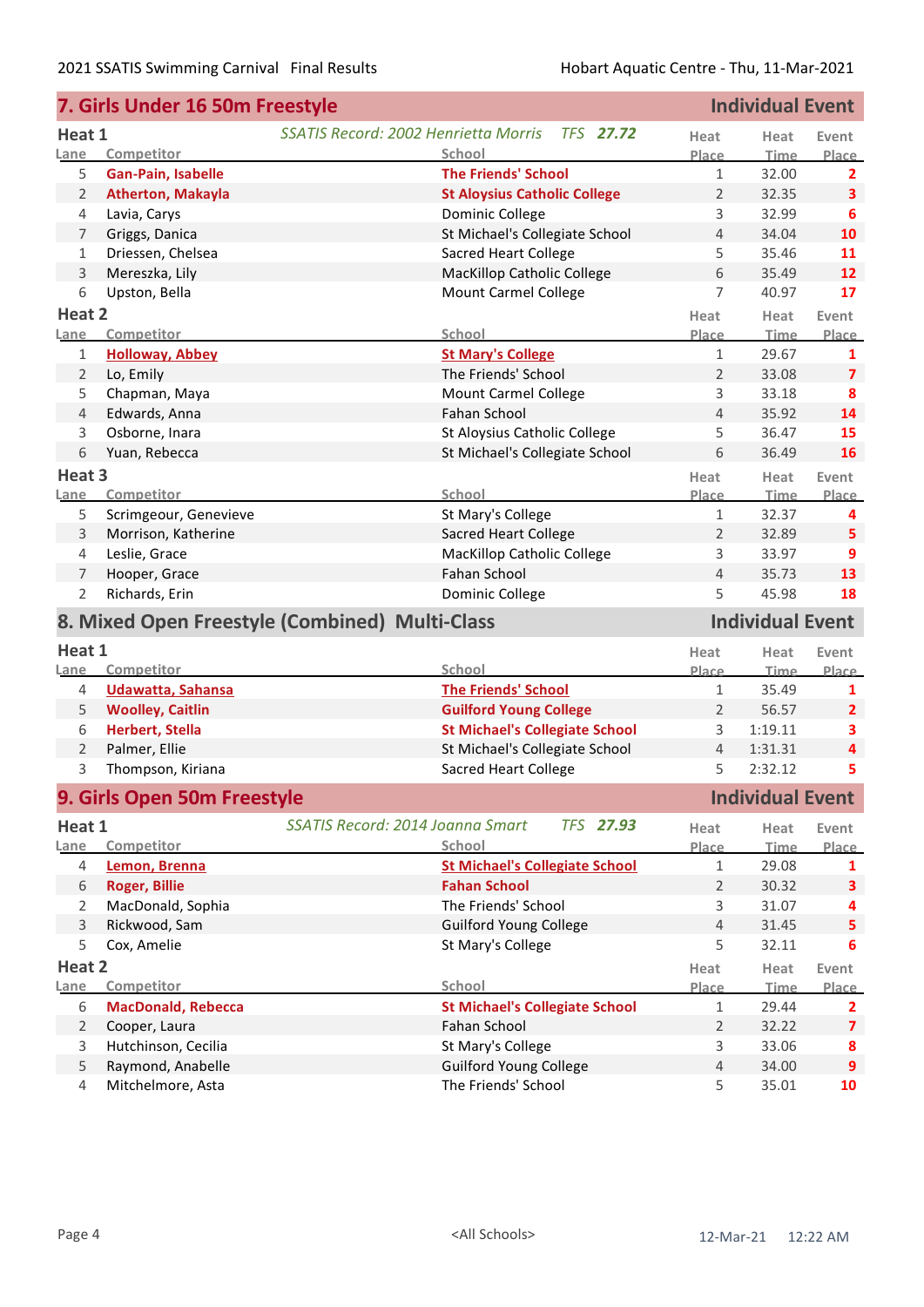|                | 10. Girls Under 13 50m Breaststroke |                                   | <b>Individual Event</b>               |                |         |                |
|----------------|-------------------------------------|-----------------------------------|---------------------------------------|----------------|---------|----------------|
| Heat 1         |                                     | SSATIS Record: 2021 L Kamprad     | COL 35.98                             | Heat           | Heat    | Event          |
| Lane           | Competitor                          | School                            |                                       | Place          | Time    | <b>Place</b>   |
| 1              | <b>Kamprad, Lacy</b>                |                                   | <b>St Michael's Collegiate School</b> | $\mathbf{1}$   | 35.98   | 1              |
| 3              | Pollard, Ella                       | <b>Sacred Heart College</b>       |                                       | $\overline{2}$ | 48.38   | 8              |
| 5              | Jones, Ella                         | <b>MacKillop Catholic College</b> |                                       | 3              | 51.69   | 11             |
| 7              | Shields, Kate                       | <b>Mount Carmel College</b>       |                                       | $\overline{4}$ | 51.94   | 13             |
| 2              | Clingeleffer, Anna                  | St Mary's College                 |                                       | 5              | 52.46   | 15             |
| 6              | Abberton, Pia                       | Fahan School                      |                                       | 6              | 54.85   | 16             |
| $\overline{4}$ | Dolliver, Mia                       | Calvin Christian School           |                                       | 7              | 1:15.68 | 21             |
| Heat 2         |                                     |                                   |                                       | Heat           | Heat    | Event          |
| <b>Lane</b>    | Competitor                          | School                            |                                       | Place          | Time    | Place          |
| 6              | Le Grange, Alet                     | <b>St Mary's College</b>          |                                       | $\mathbf{1}$   | 42.90   | $\overline{2}$ |
| 3              | <b>Wilkinson, Olivia</b>            |                                   | <b>St Michael's Collegiate School</b> | $\overline{2}$ | 45.15   | 3              |
| 7              | Peart, Lulu                         | The Friends' School               |                                       | 3              | 48.35   | $\overline{7}$ |
| $\overline{4}$ | Butler, Emily                       | <b>Mount Carmel College</b>       |                                       | $\overline{4}$ | 50.61   | $\overline{9}$ |
| $\mathbf{1}$   | Reid, Sophie                        | <b>Sacred Heart College</b>       |                                       | 5              | 51.46   | 10             |
| 2              | Duffy, Molly                        | St Aloysius Catholic College      |                                       | 6              | 51.75   | 12             |
| 5              | Jelkic, Matilda                     | Dominic College                   |                                       | $\overline{7}$ | 1:05.34 | 20             |
| Heat 3         |                                     |                                   |                                       | Heat           | Heat    | Event          |
| Lane           | Competitor                          | <b>School</b>                     |                                       | Place          | Time    | Place          |
| 2              | Stephenson, Ariel                   | <b>MacKillop Catholic College</b> |                                       | $\mathbf{1}$   | 46.38   | 4              |
| $\overline{4}$ | O'Rourke, Mia                       | The Friends' School               |                                       | $\overline{2}$ | 46.65   | 5              |
| 7              | Harris, Lucia                       | St Aloysius Catholic College      |                                       | 3              | 47.16   | 6              |
| 3              | Baird, Ella                         | Fahan School                      |                                       | $\overline{4}$ | 51.99   | 14             |
| 6              | Moss, Sacha                         | Southern Christian College        |                                       | 5              | 59.32   | 17             |
| 5              | Duggan, Marni                       | Calvin Christian School           |                                       | 6              | 1:03.58 | 18             |
| $\mathbf{1}$   | Jelkic, Poppy                       | Dominic College                   |                                       | 7              | 1:04.77 | 19             |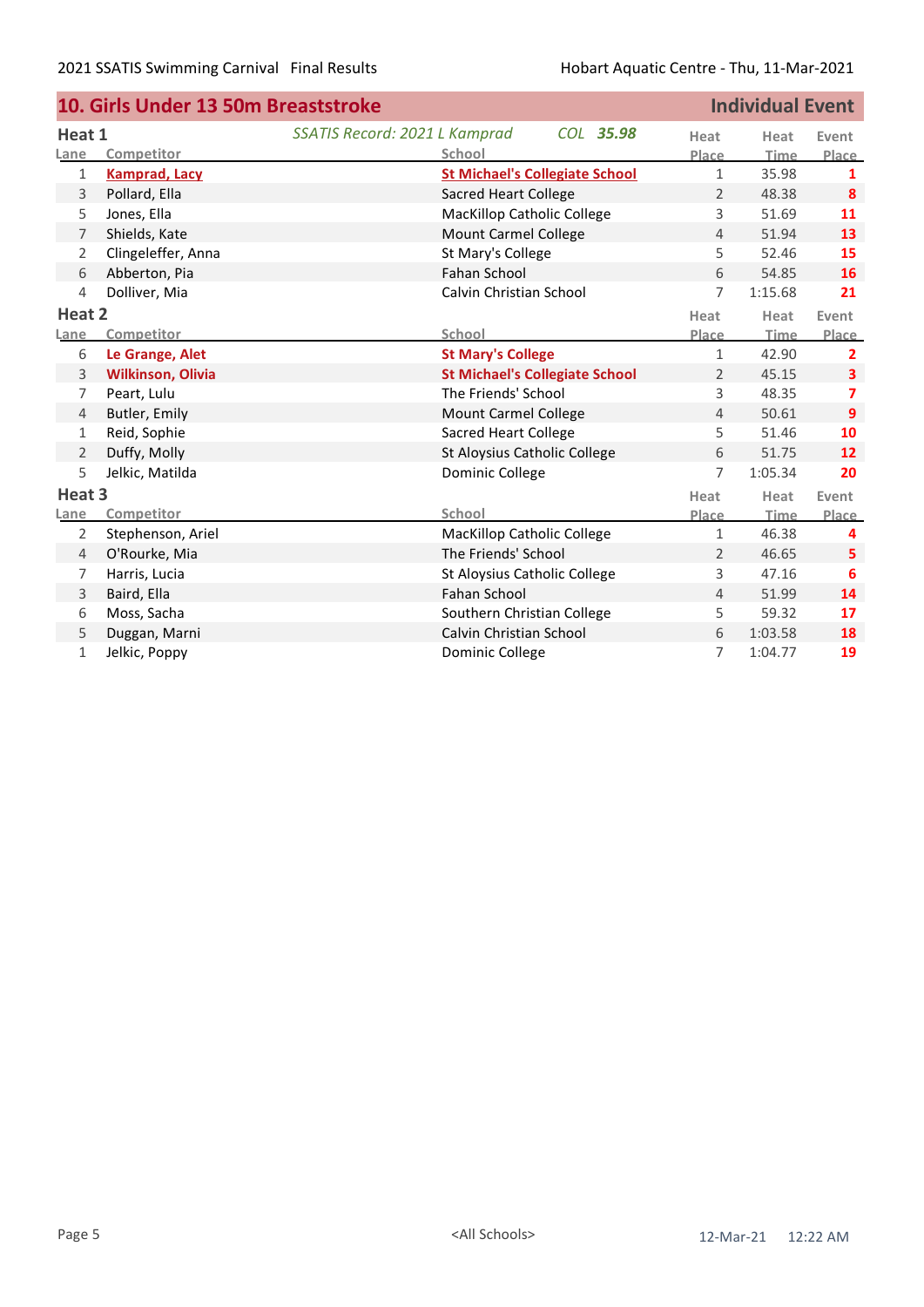| <b>Individual Event</b><br>11. Girls Under 14 50m Breaststroke |                                     |                                                           |                |                         |                         |
|----------------------------------------------------------------|-------------------------------------|-----------------------------------------------------------|----------------|-------------------------|-------------------------|
| Heat 1                                                         |                                     | SSATIS Record: 2001 Natasha Waitzer COL 36.15             | Heat           | Heat                    | Event                   |
| Lane                                                           | Competitor                          | School                                                    | Place          | <b>Time</b>             | <b>Place</b>            |
| 2                                                              | Pollard, Grace                      | <b>Sacred Heart College</b>                               | $\mathbf{1}$   | 46.13                   | 7                       |
| 5                                                              | McMaster, Natasha                   | Dominic College                                           | $\overline{2}$ | 46.88                   | 8                       |
| 4                                                              | Chen, Lucy                          | The Friends' School                                       | 3              | 46.97                   | 9                       |
| $\overline{7}$                                                 | Continenza, Jorja                   | <b>MacKillop Catholic College</b>                         | $\overline{4}$ | 47.47                   | 10                      |
| 1                                                              | Kuylaars, Pippa                     | <b>Mount Carmel College</b>                               | 5              | 49.31                   | 15                      |
| 6                                                              | Jones, Emily                        | Fahan School                                              | 6              | 51.97                   | 19                      |
| 3                                                              | Agouzoul, Leah                      | Calvin Christian School                                   | $\overline{7}$ | 1:09.18                 | 21                      |
| Heat 2                                                         |                                     |                                                           | Heat           | Heat                    | Event                   |
| Lane                                                           | Competitor                          | School                                                    | Place          | <b>Time</b>             | <b>Place</b>            |
| 5                                                              | <b>Clements, Lucy</b>               | <b>MacKillop Catholic College</b>                         | $\mathbf{1}$   | 41.55                   | 1                       |
| $\mathbf{1}$                                                   | <b>Englert, Zoe</b>                 | <b>St Michael's Collegiate School</b>                     | $\overline{2}$ | 42.38                   | 3                       |
| 3                                                              | Kull, Hannah                        | St Aloysius Catholic College                              | 3              | 44.37                   | 5                       |
| $\overline{4}$                                                 | Mackey, Madison                     | St Mary's College                                         | $\overline{4}$ | 48.12                   | 11                      |
| 7                                                              | Sih, Naomi                          | Southern Christian College                                | 5              | 48.63                   | 12                      |
| 6                                                              | Fullarton, Laura                    | <b>Sacred Heart College</b>                               | 6              | 50.45                   | 17                      |
| 2                                                              | Brittan, Regan                      | Calvin Christian School                                   | 7              | 52.75                   | 20                      |
| Heat 3                                                         |                                     |                                                           | Heat           | Heat                    | Event                   |
| Lane                                                           | Competitor                          | School                                                    | Place          | <b>Time</b>             | Place                   |
| 6                                                              | <b>Saunder, Keely</b>               | <b>The Friends' School</b>                                | $\mathbf{1}$   | 42.23                   | 2                       |
| 5                                                              | Pederson, Lara                      | St Michael's Collegiate School                            | 2              | 42.65                   | 4                       |
| 2                                                              | Anderson, Mia                       | St Mary's College                                         | 3              | 46.10                   | 6                       |
| $\mathbf{1}$                                                   | Taylor, Charli                      | St Aloysius Catholic College                              | $\overline{4}$ | 48.82                   | 13                      |
| 7                                                              | Sproule, Aivah                      | Dominic College                                           | 5              | 49.08                   | 14                      |
| $\mathsf 3$                                                    | Stoksik, Eliza                      | Fahan School                                              | 6              | 49.83                   | 16                      |
| 4                                                              | Moshovakos, Yioula                  | Mount Carmel College                                      | $\overline{7}$ | 50.63                   | 18                      |
|                                                                | 12. Girls Under 15 50m Breaststroke |                                                           |                | <b>Individual Event</b> |                         |
| Heat 1                                                         |                                     | SSATIS Record: 2018 Stefanie McCarthy<br><b>TFS 34.95</b> | Heat           | Heat                    | Event                   |
| Lane                                                           | Competitor                          | School                                                    | Place          | Time                    | Place                   |
| 2                                                              | O'Rourke, Bella                     | <b>The Friends' School</b>                                | $\mathbf{1}$   | 44.33                   | 2                       |
| 5                                                              | Miller, Brooke                      | St Michael's Collegiate School                            | $\overline{2}$ | 45.28                   | 4                       |
| 7                                                              | Harris, Isabella                    | St Aloysius Catholic College                              | 3              | 47.01                   | 8                       |
| 4                                                              | Fleming, Natasha                    | <b>MacKillop Catholic College</b>                         | $\overline{4}$ | 47.97                   | 10                      |
| 6                                                              | Blanton, Georgia                    | St Mary's College                                         | 5              | 51.81                   | 17                      |
| $\mathbf{1}$                                                   | Gadd, Brianna                       | Dominic College                                           | 6              | 57.85                   | 19                      |
| Heat 2                                                         |                                     |                                                           | Heat           | Heat                    | Event                   |
| Lane                                                           | Competitor                          | School                                                    | Place          | Time                    | Place                   |
| 6                                                              | Chan, Ella                          | <b>The Friends' School</b>                                | 1              | 39.21                   | 1                       |
| 2                                                              | <b>Clingeleffer, Cate</b>           | <b>St Mary's College</b>                                  | $\overline{2}$ | 44.67                   | 3                       |
| $\mathbf{1}$                                                   | Spilling, Abigail                   | St Aloysius Catholic College                              | 3              | 45.37                   | 5                       |
| 7                                                              | Davis, Mollie                       | St Michael's Collegiate School                            | $\overline{4}$ | 45.39                   | 6                       |
| 5                                                              | White, Lita                         | <b>Mount Carmel College</b>                               | 5              | 47.78                   | 9                       |
| $\overline{4}$                                                 | Anderson, Grace                     | Fahan School                                              | 6              | 48.46                   | 11                      |
| 3                                                              | Swain, Claudia                      | <b>Sacred Heart College</b>                               | 7              | 52.83                   | 18                      |
| Heat 3                                                         |                                     |                                                           | Heat           | Heat                    | Event                   |
| Lane                                                           | Competitor                          | School                                                    | Place          | <b>Time</b>             | Place                   |
| 6                                                              | Allie, Hollie                       | Southern Christian College                                | 1              | 45.66                   | $\overline{\mathbf{z}}$ |
| $1\,$                                                          | Palado, Felice                      | <b>Sacred Heart College</b>                               | $\overline{2}$ | 48.69                   | 12                      |
| 5                                                              | Clarke, Prue                        | Fahan School                                              | 3              | 48.98                   | 13                      |
| 4                                                              | Appleby, Zara                       | <b>MacKillop Catholic College</b>                         | 4              | 50.28                   | 14                      |
| 3                                                              | McGarry, Isabelle                   | <b>Mount Carmel College</b>                               | 5              | 51.58                   | 15                      |
| $\overline{2}$                                                 | Weeding, Jessica                    | Dominic College                                           | 6              | 51.68                   | 16                      |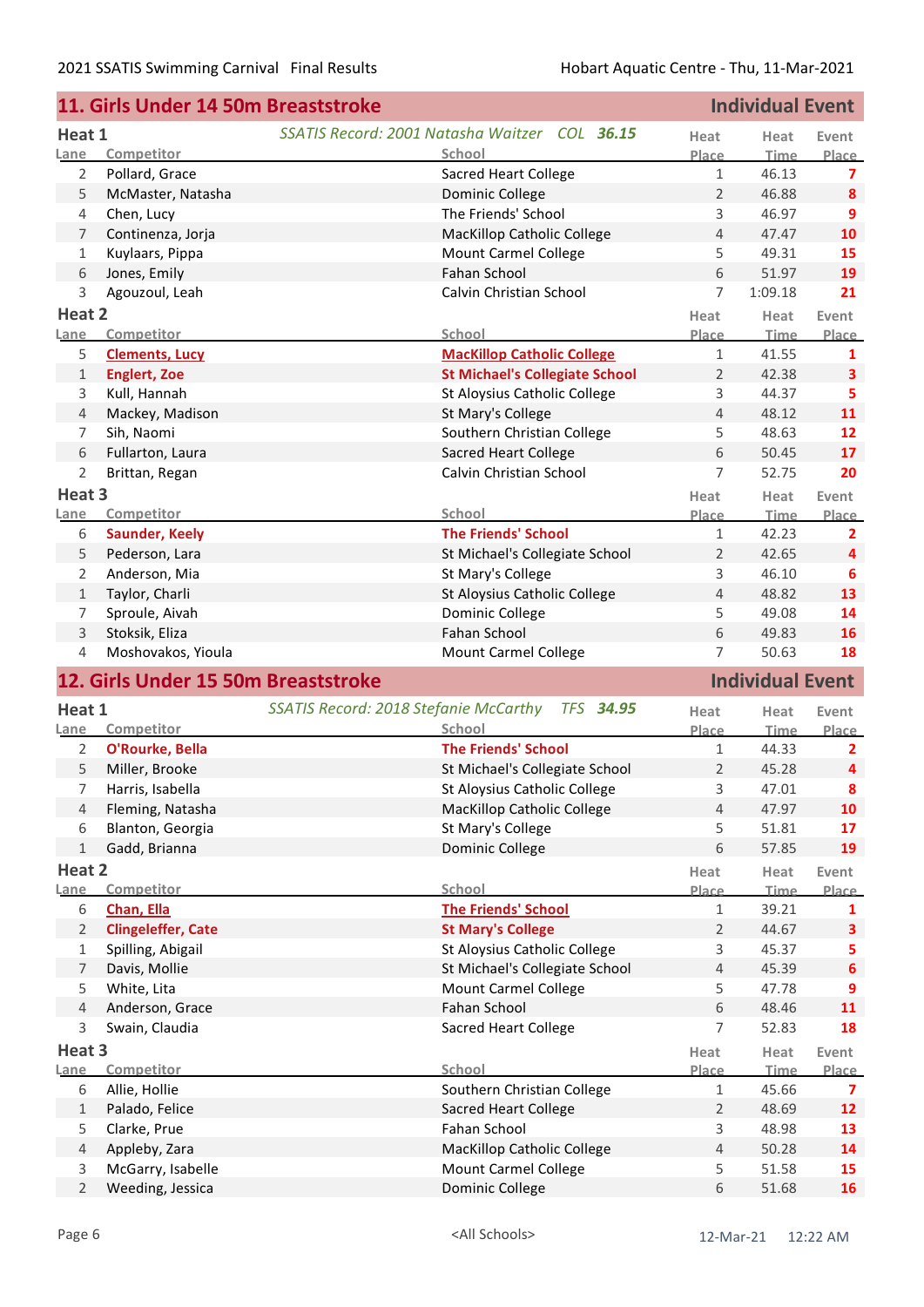| <b>Individual Event</b><br>13. Girls Under 16 50m Breaststroke |                                 |                                                    |                |                         |                |
|----------------------------------------------------------------|---------------------------------|----------------------------------------------------|----------------|-------------------------|----------------|
| Heat 1                                                         |                                 | SSATIS Record: 2000 Kate Young<br><b>TFS 34.52</b> | Heat           | Heat                    | Event          |
| Lane                                                           | Competitor                      | School                                             | Place          | <b>Time</b>             | Place          |
| 7                                                              | Gan-Pain, Isabelle              | <b>The Friends' School</b>                         | 1              | 43.93                   | $\mathbf{2}$   |
| $\overline{2}$                                                 | Webb, Charlotte                 | Mount Carmel College                               | $\overline{2}$ | 45.36                   | 5              |
| 3                                                              | Atherton, Makayla               | St Aloysius Catholic College                       | 3              | 46.94                   | $\overline{9}$ |
| 6                                                              | Sampson, Olivia                 | Fahan School                                       | $\overline{4}$ | 47.61                   | 10             |
| 5                                                              | Scrimgeour, Genevieve           | St Mary's College                                  | 5              | 53.59                   | 17             |
| $\mathbf{1}$                                                   | Richards, Erin                  | Dominic College                                    | 6              | 1:07.08                 | 18             |
| Heat 2                                                         |                                 |                                                    | Heat           | Heat                    | Event          |
| Lane                                                           | Competitor                      | School                                             | Place          | <b>Time</b>             | <b>Place</b>   |
| 3                                                              | <b>Holloway, Abbey</b>          | <b>St Mary's College</b>                           | 1              | 41.01                   | $\mathbf{1}$   |
| 6                                                              | Wilkinson, Summer               | St Michael's Collegiate School                     | $\overline{2}$ | 46.52                   | 6              |
| 5                                                              | Clark, Georgia                  | <b>Sacred Heart College</b>                        | 3              | 46.54                   | 7              |
| 1                                                              | Powell, Tara                    | The Friends' School                                | $\overline{4}$ | 47.78                   | 11             |
| 4                                                              | Sargent, Amber                  | MacKillop Catholic College                         | 5              | 48.31                   | 13             |
| 2                                                              | Benyon, Julia                   | <b>Fahan School</b>                                | 6              | 49.38                   | 14             |
| 7                                                              | Lin, Zoelle                     | Dominic College                                    | 7              | 49.90                   | 15             |
| Heat 3                                                         |                                 |                                                    | Heat           | Heat                    | Event          |
| Lane                                                           | Competitor                      | School                                             | Place          | <b>Time</b>             | Place          |
| 7                                                              | <b>Morrison, Katherine</b>      | <b>Sacred Heart College</b>                        | $\mathbf 1$    | 44.16                   | 3              |
| $\overline{2}$                                                 | Yuan, Rebecca                   | St Michael's Collegiate School                     | 2              | 45.07                   | 4              |
| 4                                                              | Leslie, Grace                   | MacKillop Catholic College                         | 3              | 46.57                   | 8              |
| 3                                                              | Chapman, Maya                   | Mount Carmel College                               | 4              | 47.78                   | 11             |
| 5                                                              | Osborne, Inara                  | St Aloysius Catholic College                       | 5              | 50.76                   | 16             |
|                                                                | 14. Girls Open 50m Breaststroke |                                                    |                | <b>Individual Event</b> |                |
| Heat 1                                                         |                                 | SSATIS Record: 2010 Maggie Lennox<br>GYC 33.79     | Heat           | Heat                    | Event          |
| Lane                                                           | Competitor                      | School                                             | Place          | <u>Time.</u>            | Place          |
| 4                                                              | <b>Walls, Isabelle</b>          | <b>St Michael's Collegiate School</b>              | 1              | 39.67                   | $\overline{2}$ |
| 5                                                              | Smith, Olivia                   | <b>Guilford Young College</b>                      | 2              | 39.70                   | 3              |
| 3                                                              | Roger, Billie                   | Fahan School                                       | 3              | 40.72                   | 6              |
| $\overline{2}$                                                 | Hutchinson, Cecilia             | St Mary's College                                  | $\overline{4}$ | 45.93                   | 9              |
| 6                                                              | Chambers, Georgia               | The Friends' School                                | 5              | 46.86                   | 10             |
| Heat 2                                                         |                                 |                                                    | Heat           | Heat                    | Event          |
| Lane                                                           | Competitor                      | School                                             | Place          | Time                    | Place          |
| 6                                                              | <b>McDonald, Sophia</b>         | <b>The Friends' School</b>                         | $\mathbf{1}$   | 38.96                   | 1              |
| 3                                                              | MacDonald, Rebecca              | St Michael's Collegiate School                     | $\overline{2}$ | 39.84                   | 4              |
| 2                                                              | Raymond, Anabelle               | <b>Guilford Young College</b>                      | 3              | 39.98                   | 5              |
| 5                                                              | McNeill, Charlotte              | Fahan School                                       | 4              | 42.33                   | $\overline{7}$ |
| 4                                                              | Cox, Amelie                     | St Mary's College                                  | 5              | 45.76                   | 8              |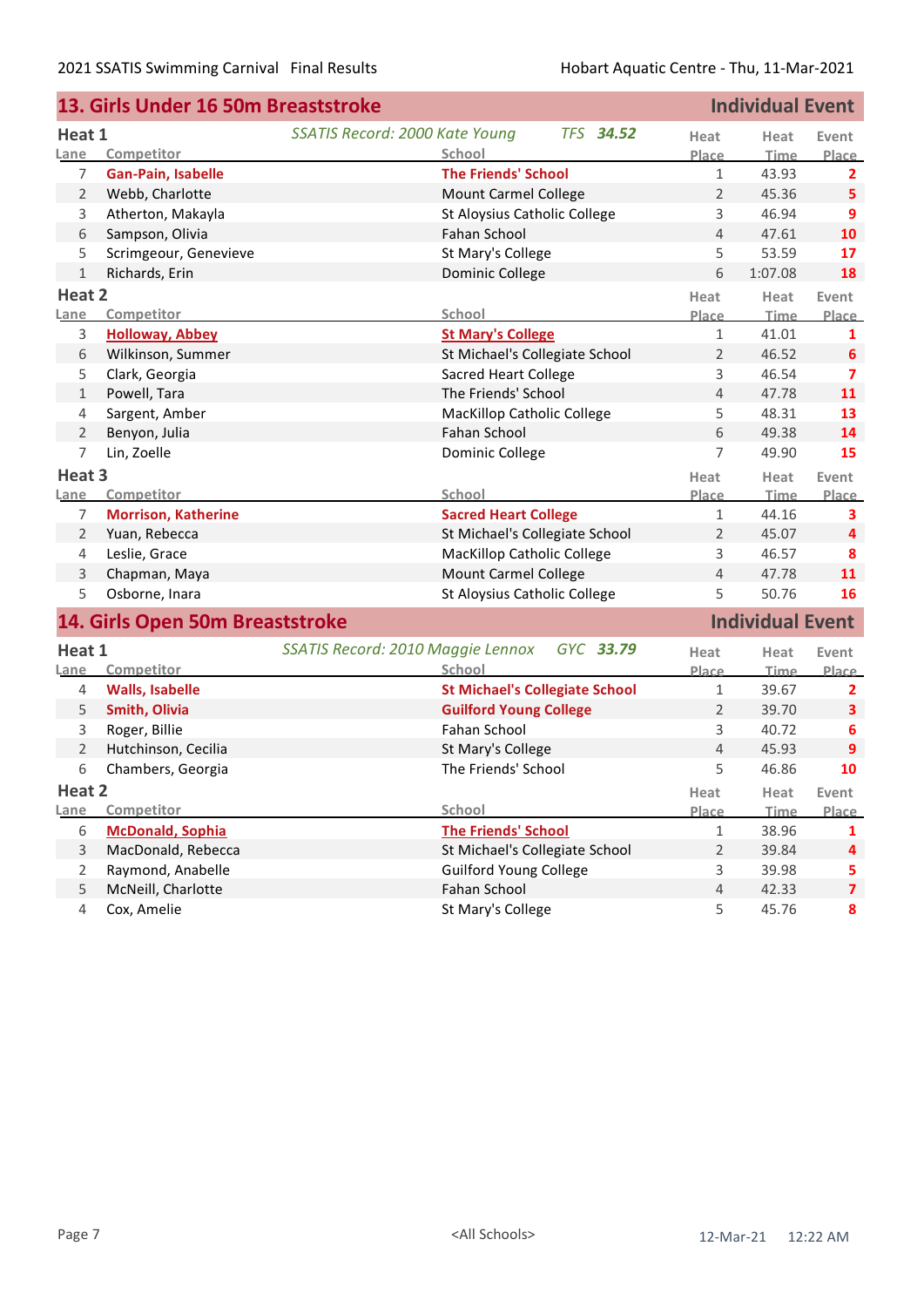|                     | <b>Individual Event</b><br>15. Girls Under 15 100m Freestyle |                                                                 |                |                         |                         |
|---------------------|--------------------------------------------------------------|-----------------------------------------------------------------|----------------|-------------------------|-------------------------|
| Heat 1              |                                                              | SSATIS Record: 2018 Stefanie McCarthy<br><b>TFS 59.38</b>       | Heat           | Heat                    | Event                   |
| Lane                | Competitor                                                   | School                                                          | <b>Place</b>   | <b>Time</b>             | Place                   |
| 2                   | Pederson, Lara                                               | <b>St Michael's Collegiate School</b>                           | $\mathbf{1}$   | 1:09.24                 | 3                       |
| 5                   | Clingeleffer, Cate                                           | St Mary's College                                               | $\overline{2}$ | 1:09.29                 | 4                       |
| 1                   | Barnes, Charlotte                                            | <b>MacKillop Catholic College</b>                               | 3              | 1:13.53                 | 5                       |
| $\overline{4}$      | Tunggal, Emma                                                | <b>Sacred Heart College</b>                                     | $\overline{4}$ | 1:13.76                 | $\overline{\mathbf{z}}$ |
| 3                   | Anderson, Grace                                              | Fahan School                                                    | 5              | 1:13.79                 | 8                       |
| $\overline{7}$      | Brittan, Regan                                               | Calvin Christian School                                         | 6              | 1:40.84                 | 19                      |
| 6                   | Allie, Hollie                                                | Southern Christian College                                      |                |                         |                         |
| Heat 2              |                                                              |                                                                 | Heat           | Heat                    | Event                   |
| Lane                | Competitor                                                   | School                                                          | Place          | <b>Time</b>             | Place                   |
| 3                   | Chan, Ella                                                   | <b>The Friends' School</b>                                      | $\mathbf{1}$   | 1:07.45                 | $\overline{2}$          |
| 6                   | Jones, Olivia                                                | <b>Mount Carmel College</b>                                     | $\overline{2}$ | 1:13.54                 | 6                       |
| 7                   | Appleby, Zara                                                | <b>MacKillop Catholic College</b>                               | 3              | 1:14.65                 | 9                       |
| $\overline{4}$      | Stoksik, Eliza                                               | Fahan School                                                    | $\overline{4}$ | 1:20.70                 | 14                      |
| 1                   | Kull, Hannah                                                 | St Aloysius Catholic College                                    | 5              | 1:20.79                 | 15                      |
| 5                   | Sproule, Aivah                                               | <b>Dominic College</b>                                          | 6              | 1:27.95                 | 18                      |
| 2                   | Kuilenberg, Esther                                           | Calvin Christian School                                         | $\overline{7}$ | 1:43.25                 | 20                      |
| Heat 3              |                                                              |                                                                 | Heat           | Heat                    | Event                   |
| Lane                | Competitor                                                   | School                                                          | Place          | <b>Time</b>             | Place                   |
| 3                   | <b>Kamprad, Lacy</b>                                         | <b>St Michael's Collegiate School</b>                           | $\mathbf{1}$   | 1:07.29                 | $\mathbf{1}$            |
| 7                   | Fullarton, Laura                                             | <b>Sacred Heart College</b>                                     | $\overline{2}$ | 1:15.00                 | 10                      |
| 4                   | Peart, Lulu                                                  | The Friends' School                                             | 3              | 1:17.42                 | 11                      |
| 5                   | Kuylaars, Pippa                                              | Mount Carmel College                                            | 4              | 1:18.94                 | 12                      |
| 2                   | Farrell, Matilda                                             | St Mary's College                                               | 5              | 1:19.75                 | 13                      |
| 6                   | Bumford, Amber                                               | St Aloysius Catholic College                                    | 6              | 1:24.40                 | 16                      |
| 1                   | Cooper, Claire                                               | Dominic College                                                 | 7              | 1:24.53                 | 17                      |
|                     | 16. Girls Under 16 100m Freestyle                            |                                                                 |                | <b>Individual Event</b> |                         |
| Heat 1              |                                                              | <b>SSATIS Record: 2002 Henrietta Morris</b><br><b>TFS 59.59</b> | Heat           | Heat                    | Event                   |
| Lane                | Competitor                                                   | School                                                          | Place          | <b>Time</b>             | Place                   |
| 3                   | <b>Morrison, Katherine</b>                                   | <b>Sacred Heart College</b>                                     | $\mathbf{1}$   | 1:12.71                 | 2                       |
| 6                   | Cowen, Olivia                                                | The Friends' School                                             | $\overline{2}$ | 1:15.49                 | 5                       |
| 4                   | Scrimgeour, Genevieve                                        | St Mary's College                                               | 3              | 1:18.39                 | 7                       |
| 2                   | Wilkinson, Summer                                            | St Michael's Collegiate School                                  | $\overline{4}$ | 1:19.04                 | 8                       |
| 5                   | Upston, Bella                                                | Mount Carmel College                                            | 5              | 1:31.86                 | 17                      |
| $\overline{7}$      | Richards, Erin                                               | Dominic College                                                 | 6              | 1:47.08                 | 18                      |
| Heat 2              |                                                              |                                                                 | Heat           | Heat                    | Event                   |
| Lane                | Competitor                                                   | School                                                          | <u>Place</u>   | <b>Time</b>             | Place                   |
| 7                   | <b>Holloway, Abbey</b>                                       | <b>St Mary's College</b>                                        | $\mathbf{1}$   | 1:06.65                 | 1                       |
| 5                   | Lavia, Carys                                                 | Dominic College                                                 | $\overline{2}$ | 1:17.08                 | 6                       |
| 6                   | Driessen, Chelsea                                            | <b>Sacred Heart College</b>                                     | 3              | 1:23.11                 | 11                      |
| $\overline{4}$      | Benyon, Julia                                                | <b>Fahan School</b>                                             | $\overline{4}$ | 1:25.18                 | 13                      |
| $\overline{2}$      | Leslie, Grace                                                | <b>MacKillop Catholic College</b>                               | 5              | 1:25.48                 | 14                      |
| $\mathsf 3$         | Osborne, Inara                                               | St Aloysius Catholic College                                    | 6              | 1:27.86                 | 16                      |
| Heat 3              |                                                              |                                                                 | Heat           | Heat                    | Event                   |
| Lane                | Competitor                                                   | School                                                          | <b>Place</b>   | Time                    | Place                   |
| 4                   | Gan-Pain, Isabelle                                           | <b>The Friends' School</b>                                      | $\mathbf{1}$   | 1:12.88                 | 3                       |
| 5                   | Stephenson, Ariel                                            | <b>MacKillop Catholic College</b>                               | $\overline{2}$ | 1:14.42                 | 4                       |
| 7                   | Atherton, Makayla                                            | St Aloysius Catholic College                                    | 3              | 1:19.19                 | 9                       |
| 6                   |                                                              |                                                                 | $\overline{4}$ |                         |                         |
|                     | Yuan, Rebecca                                                | St Michael's Collegiate School                                  |                | 1:22.56                 | 10                      |
| 3<br>$\overline{2}$ | Benyon, Julia<br>Mansfield, Remi                             | Fahan School<br><b>Mount Carmel College</b>                     | 5<br>6         | 1:23.47<br>1:27.36      | 12<br>15                |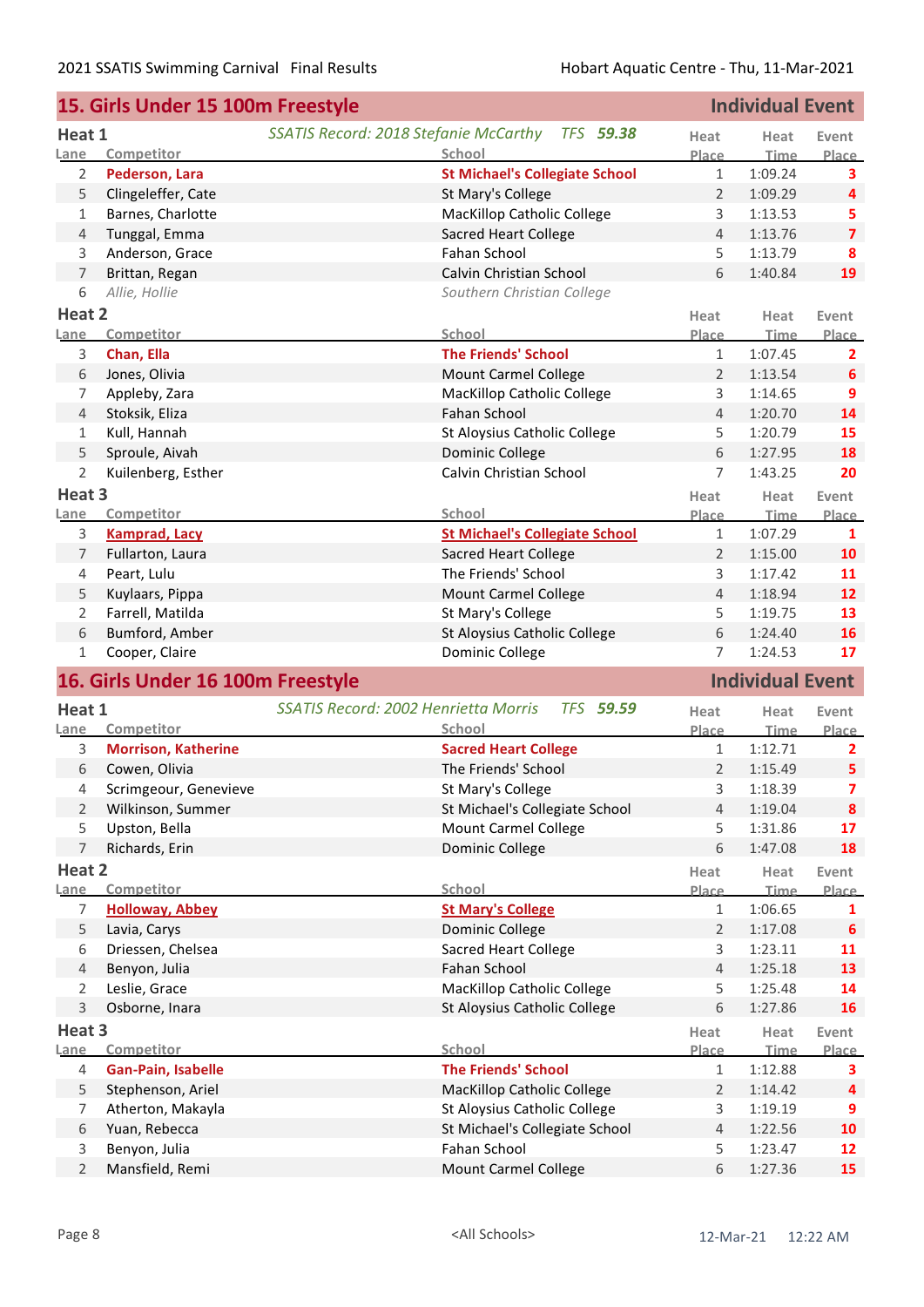| <b>Individual Event</b><br>17. Girls Open 100m Freestyle |                                  |                                                       |                |                         |                         |
|----------------------------------------------------------|----------------------------------|-------------------------------------------------------|----------------|-------------------------|-------------------------|
| Heat 1                                                   |                                  | <b>SSATIS Record: 2002 Nicole Hunter</b><br>GYC 59.91 | Heat           | Heat                    | Event                   |
| Lane                                                     | Competitor                       | School                                                | Place          | <b>Time</b>             | Place                   |
| 5                                                        | Palser, Sienna                   | <b>St Michael's Collegiate School</b>                 | $\mathbf{1}$   | 1:03.83                 | 1                       |
| 6                                                        | <b>Roger, Billie</b>             | <b>Fahan School</b>                                   | $\overline{2}$ | 1:06.63                 | $\overline{\mathbf{3}}$ |
| 4                                                        | MacDonald, Sophia                | The Friends' School                                   | 3              | 1:10.61                 | 4                       |
| 3                                                        | Cox, Amelie                      | St Mary's College                                     | 4              | 1:15.39                 | $\overline{\mathbf{z}}$ |
| 2                                                        | Raymond, Anabelle                | <b>Guilford Young College</b>                         | 5              | 1:15.82                 | 8                       |
| Heat 2                                                   |                                  |                                                       | Heat           | Heat                    | Event                   |
| Lane                                                     | Competitor                       | School                                                | Place          | <b>Time</b>             | Place                   |
| $\overline{2}$                                           | Lemon, Brenna                    | <b>St Michael's Collegiate School</b>                 | $\mathbf{1}$   | 1:04.34                 | $\overline{2}$          |
| $\mathsf{3}$                                             | Rickwood, Sam                    | <b>Guilford Young College</b>                         | $\overline{2}$ | 1:10.96                 | 5                       |
| 5                                                        | McNeill, Charlotte               | Fahan School                                          | 3              | 1:13.93                 | 6                       |
| $\overline{4}$                                           | Mitchelmore, Asta                | The Friends' School                                   | $\overline{4}$ | 1:22.99                 | 9                       |
| 6                                                        | Bremner, Jessica                 | St Mary's College                                     | 5              | 1:29.80                 | 10                      |
|                                                          | 18. Girls Under 14 50m Butterfly |                                                       |                | <b>Individual Event</b> |                         |
| Heat 1                                                   |                                  | SSATIS Record: 2020 Ella Chan<br><b>TFS 30.93</b>     | Heat           | Heat                    | Event                   |
| Lane                                                     | Competitor                       | School                                                | Place          | Time                    | <b>Place</b>            |
| 1                                                        | Tunggal, Emma                    | <b>Sacred Heart College</b>                           | $\mathbf{1}$   | 37.93                   | 4                       |
| $\overline{2}$                                           | Kuylaars, Pippa                  | <b>Mount Carmel College</b>                           | 2              | 38.55                   | 5                       |
| 3                                                        | Allie, Hollie                    | Southern Christian College                            | 3              | 40.21                   | $\overline{ }$          |
| $\overline{4}$                                           | Peart, Lulu                      | The Friends' School                                   | 4              | 40.30                   | 9                       |
| 5                                                        | Palmer, Charlotte                | Fahan School                                          | 5              | 43.00                   | 13                      |
| 6                                                        | Joubert, Hannah                  | Calvin Christian School                               | 6              | 55.18                   | 17                      |
| $\overline{7}$                                           | Lincoln, Poppy                   | Dominic College                                       |                |                         |                         |
| Heat 2                                                   |                                  |                                                       | Heat           | Heat                    | Event                   |
| Lane                                                     | Competitor                       | School                                                | Place          | <u>Time</u>             | Place                   |
| 5                                                        | <b>Quinn, Averyl</b>             | <b>St Michael's Collegiate School</b>                 | 1              | 33.87                   | 1                       |
| 6                                                        | <b>Saunder, Keeley</b>           | <b>The Friends' School</b>                            | $\overline{2}$ | 36.09                   | 3                       |
| 1                                                        | Stephenson, Ariel                | <b>MacKillop Catholic College</b>                     | 3              | 39.33                   | 6                       |
| $\overline{2}$                                           | Striker, Ella                    | St Mary's College                                     | $\overline{4}$ | 40.26                   | 8                       |
| 4                                                        | Bumford, Amber                   | St Aloysius Catholic College                          | 5              | 45.26                   | 14                      |
| 3                                                        | Jager, Hannah                    | Mount Carmel College                                  | 6              | 49.58                   | 16                      |
|                                                          | 7<br>Sproule, Aivah              | Dominic College                                       |                |                         |                         |
| Heat 3                                                   |                                  |                                                       | Heat           | Heat                    | Event                   |
| Lane                                                     | Competitor                       | School                                                | Place          | Time                    | Place                   |
| $\overline{4}$                                           | Pederson, Lara                   | <b>St Michael's Collegiate School</b>                 | 1              | 34.37                   | $\mathbf{2}$            |
| $\mathsf{3}$                                             | Finnila, Amalie                  | St Mary's College                                     | $\overline{2}$ | 41.44                   | 10                      |
| 6                                                        | Pollard, Grace                   | <b>Sacred Heart College</b>                           | 3              | 41.67                   | 11                      |
| 5                                                        | McLeod, Miki                     | St Aloysius Catholic College                          | $\overline{4}$ | 41.70                   | 12                      |
| $\overline{2}$                                           | Abberton, Pia                    | Fahan School                                          | 5              | 45.65                   | 15                      |
| $\mathbf{1}$                                             | Jones, Ella                      | MacKillop Catholic College                            | 6              | 56.71                   | 18                      |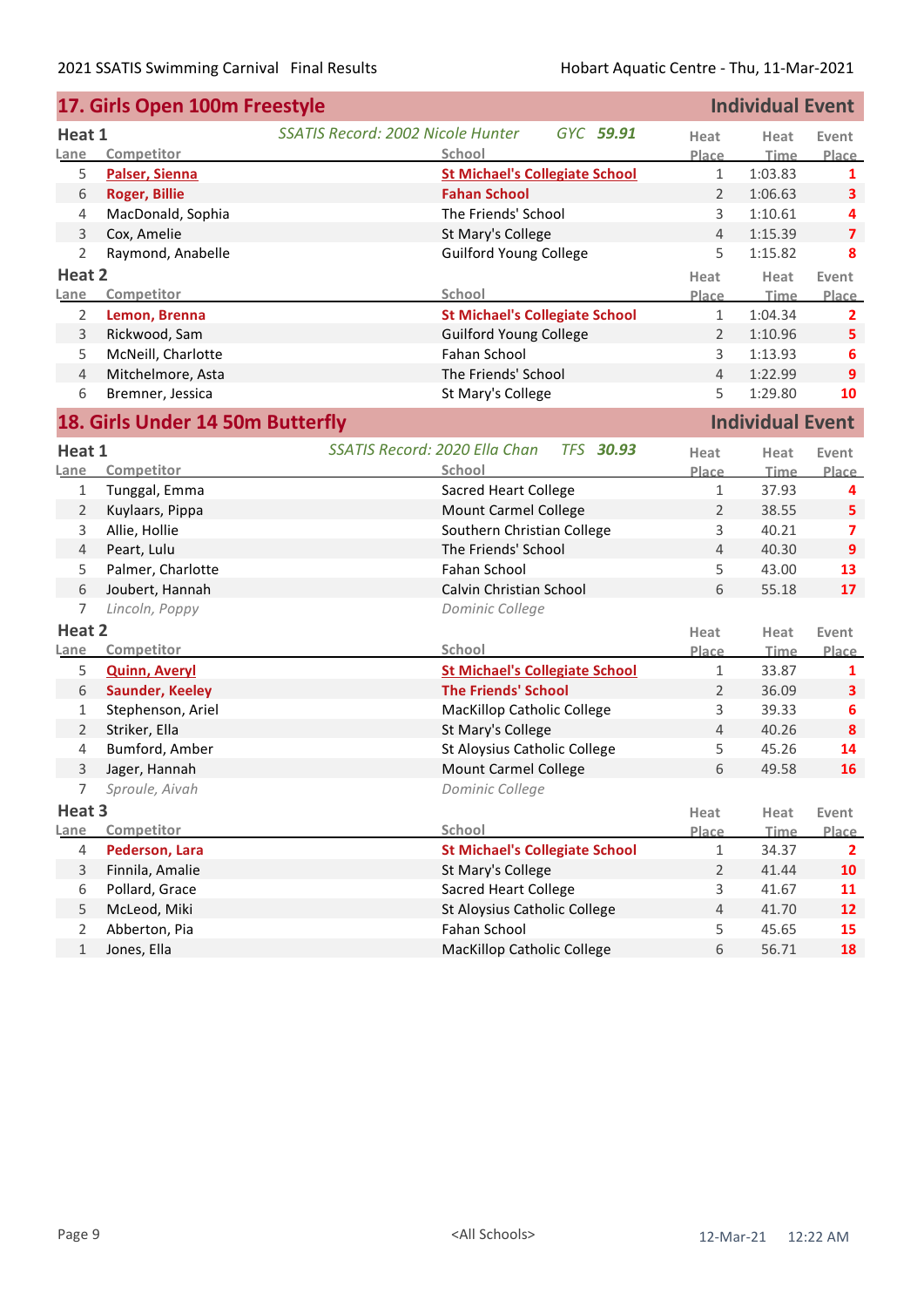| <b>Individual Event</b><br>19. Girls Under 16 50m Butterfly |                              |                                                       |                |                         |                         |
|-------------------------------------------------------------|------------------------------|-------------------------------------------------------|----------------|-------------------------|-------------------------|
| Heat 1                                                      |                              | <b>SSATIS Record: 2000 Nicole Hunter</b><br>SHC 29.22 | Heat           | Heat                    | Event                   |
| Lane                                                        | Competitor                   | School                                                | Place          | <b>Time</b>             | Place                   |
| 4                                                           | Jankiewicz, Angelina         | St Mary's College                                     | 1              | 37.15                   | 6                       |
| 5                                                           | Anderson, Grace              | <b>Fahan School</b>                                   | $\overline{2}$ | 38.16                   | 8                       |
| 6                                                           | Chapman, Maya                | <b>Mount Carmel College</b>                           | 3              | 38.41                   | 9                       |
| 3                                                           | Lavia, Carys                 | Dominic College                                       | $\overline{4}$ | 39.43                   | 12                      |
| 2                                                           | Yuan, Rebecca                | St Michael's Collegiate School                        | 5              | 40.65                   | 14                      |
| $\overline{7}$                                              | Hughes, Avah                 | Sacred Heart College                                  | 6              | 43.37                   | 17                      |
| Heat 2                                                      |                              |                                                       | Heat           | Heat                    | Event                   |
| Lane                                                        | Competitor                   | <b>School</b>                                         | Place          | <b>Time</b>             | Place                   |
| 3                                                           | <b>Webb, Charlotte</b>       | <b>Mount Carmel College</b>                           | $\mathbf{1}$   | 36.18                   | $\overline{2}$          |
| 5                                                           | <b>Powell, Tara</b>          | <b>The Friends' School</b>                            | $\overline{2}$ | 36.27                   | $\overline{\mathbf{3}}$ |
| 6                                                           | Barnes, Charlotte            | <b>MacKillop Catholic College</b>                     | 3              | 37.66                   | 7                       |
| 7                                                           | Morrison, Katherine          | <b>Sacred Heart College</b>                           | $\overline{4}$ | 39.18                   | 10                      |
| 2                                                           | Spilling, Abigail            | St Aloysius Catholic College                          | 5              | 40.42                   | 13                      |
| 4                                                           | Richards, Erin               | Dominic College                                       | 6              | 58.03                   | 18                      |
| Heat 3                                                      |                              |                                                       | Heat           | Heat                    | Event                   |
| <u>Lane</u>                                                 | Competitor                   | School                                                | Place          | <b>Time</b>             | Place                   |
| 7                                                           | Chan, Ella                   | <b>The Friends' School</b>                            | $\mathbf 1$    | 30.81                   | 1                       |
| 2                                                           | Leslie, Grace                | MacKillop Catholic College                            | $\overline{2}$ | 36.40                   | 4                       |
| 6                                                           | Holloway, Abbey              | St Mary's College                                     | 3              | 36.94                   | 5                       |
| 4                                                           | Harris, Isabella             | St Aloysius Catholic College                          | $\overline{4}$ | 39.37                   | 11                      |
| 5                                                           | Davis, Mollie                | St Michael's Collegiate School                        | 5              | 41.68                   | 15                      |
| 3                                                           | Willcox, Abbey               | Fahan School                                          | 6              | 42.68                   | 16                      |
|                                                             | 20. Girls Open 50m Butterfly |                                                       |                | <b>Individual Event</b> |                         |
| Heat 1                                                      |                              | SSATIS Record: 2001 Nicole Hunter<br>GYC 28.79        | Heat           | Heat                    | Event                   |
| Lane                                                        | Competitor                   | School                                                | Place          | <u>Time.</u>            | <b>Place</b>            |
| 2                                                           | Lemon, Brenna                | <b>St Michael's Collegiate School</b>                 | $\mathbf{1}$   | 31.67                   | $\overline{2}$          |
| 5                                                           | MacDonald, Sophia            | The Friends' School                                   | 2              | 34.57                   | 4                       |
| 6                                                           | Cooper, Laura                | Fahan School                                          | 3              | 34.74                   | 5                       |
| 3                                                           | Raymond, Anabelle            | <b>Guilford Young College</b>                         | 4              | 42.87                   | $\pmb{8}$               |
| 4                                                           | Bremner, Jessica             | St Mary's College                                     | 5              | 57.12                   | 9                       |
| Heat 2                                                      |                              |                                                       | Heat           | Heat                    | Event                   |
| Lane                                                        | Competitor                   | School                                                | Place          | Time                    | Place                   |
| 5                                                           | Palser, Sienna               | <b>St Michael's Collegiate School</b>                 | 1              | 30.33                   | 1                       |
| 4                                                           | <b>Meike, Choroszy</b>       | <b>Fahan School</b>                                   | $\overline{2}$ | 34.39                   | $\mathbf{3}$            |
| 6                                                           | Rickwood, Sam                | <b>Guilford Young College</b>                         | 3              | 35.89                   | 6                       |
| 3                                                           | Ellingsen, Tilly             | The Friends' School                                   | $\overline{4}$ | 36.84                   | $\overline{7}$          |
| $\overline{2}$                                              | Woodward, Ellie              | St Mary's College                                     | 5              | 58.55                   | 10                      |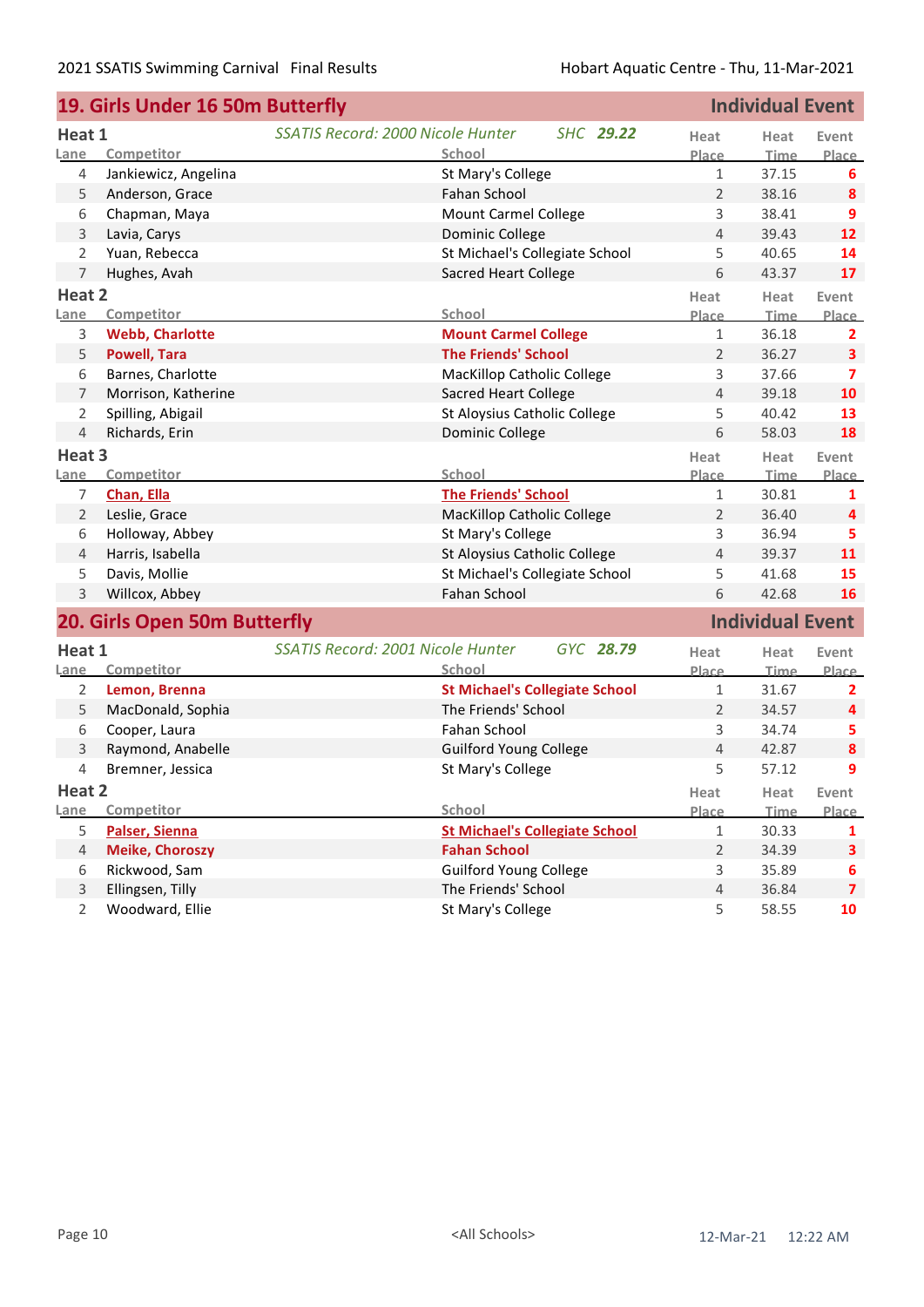|                   | 21. Girls Under 13 50m Backstroke |                                          | <b>Individual Event</b>               |                |             |                |
|-------------------|-----------------------------------|------------------------------------------|---------------------------------------|----------------|-------------|----------------|
| Heat 1            |                                   | <b>SSATIS Record: 2010 Olivia Butler</b> | <b>TFS 35.40</b>                      | Heat           | Heat        | Event          |
| Lane              | Competitor                        | School                                   |                                       | Place          | Time        | Place          |
| $\overline{4}$    | <b>Palmer, Charlotte</b>          | <b>Fahan School</b>                      |                                       | $\mathbf{1}$   | 40.95       | 3              |
| 2                 | Peart, Lulu                       | The Friends' School                      |                                       | 2              | 41.94       | 4              |
| 6                 | Geard, Hayley                     | St Mary's College                        |                                       | 3              | 42.72       | 7              |
| 1                 | Pollard, Ella                     | Sacred Heart College                     |                                       | 4              | 42.91       | 9              |
| 5                 | Jager, Hannah                     | <b>Mount Carmel College</b>              |                                       | 5              | 46.27       | 13             |
| $\overline{7}$    | Lincoln, Poppy                    | Dominic College                          |                                       | 6              | 50.21       | 16             |
| 3                 | Grubb, Charlotte                  | Calvin Christian School                  |                                       | 7              | 56.01       | 19             |
| Heat 2            |                                   |                                          |                                       | Heat           | Heat        | Event          |
| Lane              | Competitor                        | School                                   |                                       | Place          | <b>Time</b> | Place          |
| 5                 | Case-Boag, Zola                   | <b>The Friends' School</b>               |                                       | $\mathbf{1}$   | 40.84       | $\overline{2}$ |
| 7                 | Baird, Ella                       | Fahan School                             |                                       | $\overline{2}$ | 42.59       | 6              |
| 3                 | Dare, Aleaha                      | MacKillop Catholic College               |                                       | 3              | 43.23       | 10             |
| 1                 | Heath, Alannah                    | St Michael's Collegiate School           |                                       | 4              | 44.04       | 11             |
| $\overline{4}$    | Shields, Kate                     | <b>Mount Carmel College</b>              |                                       | 5              | 47.54       | 14             |
| $\,$ 6 $\,$       | Downham, Isabel                   | Dominic College                          |                                       | 6              | 53.39       | 17             |
| 2                 | Bumford, Amber                    | St Aloysius Catholic College             |                                       |                |             |                |
| Heat <sub>3</sub> |                                   |                                          |                                       | Heat           | Heat        | Event          |
| Lane              | Competitor                        | <b>School</b>                            |                                       | Place          | Time        | Place          |
| 6                 | <b>Kamprad, Lacy</b>              |                                          | <b>St Michael's Collegiate School</b> | 1              | 38.68       | 1              |
| 2                 | Stephenson, Ariel                 | MacKillop Catholic College               |                                       | 2              | 41.94       | 4              |
| 5                 | Striker, Ella                     | St Mary's College                        |                                       | 3              | 42.79       | 8              |
| 7                 | McCormack, Abbie                  | <b>Sacred Heart College</b>              |                                       | $\overline{4}$ | 46.18       | 12             |
| 4                 | Harris, Lucia                     | St Aloysius Catholic College             |                                       | 5              | 47.87       | 15             |
| 3                 | Lee, Myla                         | Southern Christian College               |                                       | 6              | 53.50       | 18             |
| $\mathbf{1}$      | Tiong, Beanne                     | Calvin Christian School                  |                                       | 7              | 56.80       | 20             |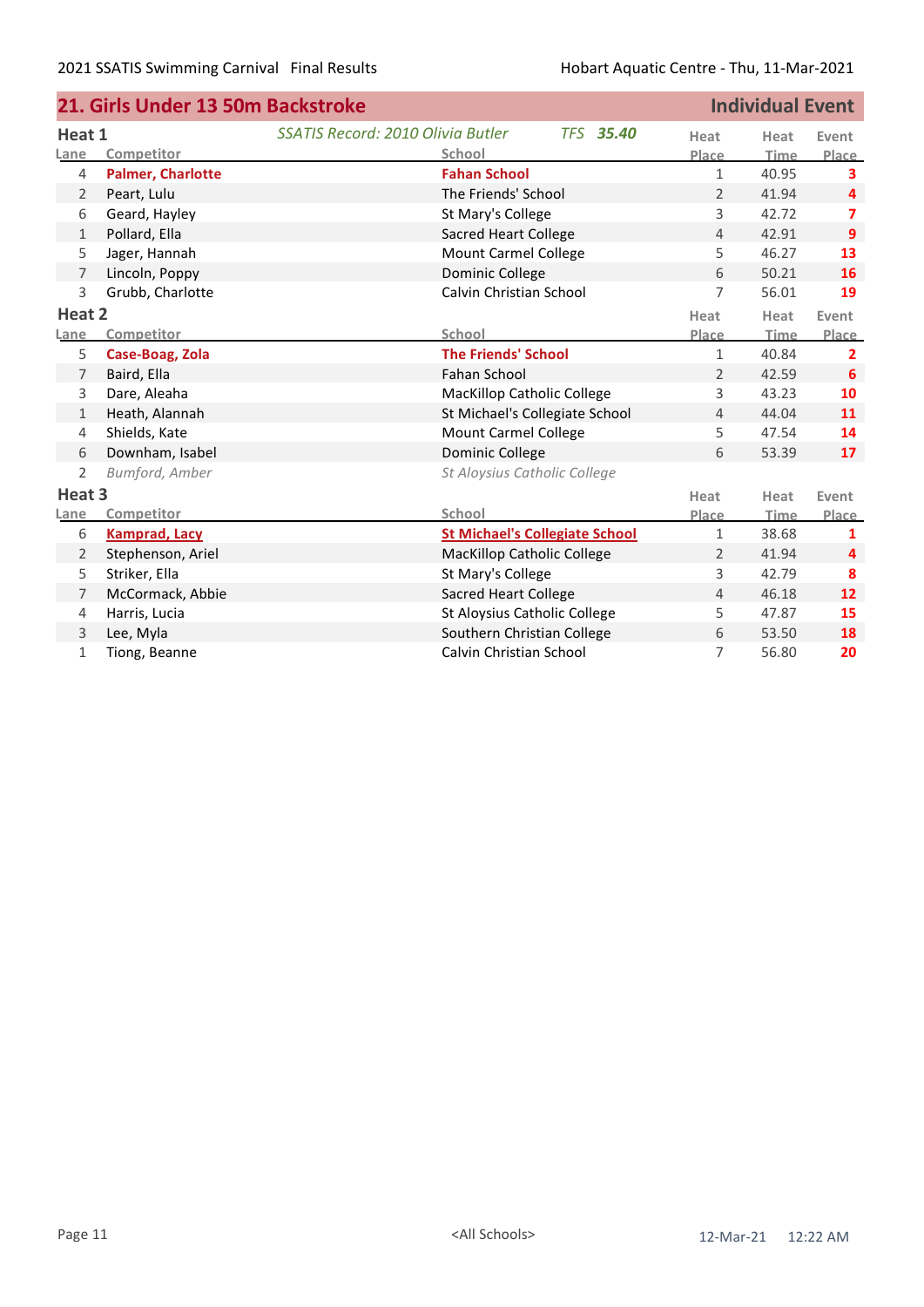| SSATIS Record: 2018 Rebecca MacDonald<br>COL 33.41<br>Heat 1<br>Heat<br>Heat<br>Event<br>Lane<br>Competitor<br>School<br>Place<br><b>Time</b><br><b>Place</b><br><b>St Michael's Collegiate School</b><br>$\mathbf{1}$<br>37.92<br>2<br>Pederson, Lara<br>$\mathbf{2}$<br>$\overline{2}$<br>8<br>Fullarton, Laura<br><b>Sacred Heart College</b><br>41.87<br>8<br><b>Mount Carmel College</b><br>3<br>3<br>Kuylaars, Pippa<br>42.22<br>10<br>$\overline{4}$<br>Jacobson, Hannah<br>MacKillop Catholic College<br>43.57<br>11<br>7<br>5<br>Anderson, Mia<br>St Mary's College<br>45.87<br>16<br>4<br>St Aloysius Catholic College<br>6<br>6<br>Kull, Hannah<br>46.83<br>17<br>Kuilenberg, Esther<br>Calvin Christian School<br>$\mathbf{1}$<br>Heat 2<br>Heat<br>Heat<br>Event<br>Competitor<br><b>School</b><br>Place<br><b>Time</b><br>Place<br><b>Quinn, Averyl</b><br><b>St Michael's Collegiate School</b><br>$\mathbf{1}$<br>37.21<br>1<br>1<br>$\overline{2}$<br>8<br>Jones, Olivia<br><b>Mount Carmel College</b><br>38.16<br>$\mathbf{3}$<br>3<br>Saunder, Keeley<br>The Friends' School<br>40.06<br>2<br>4<br>$\overline{4}$<br>Elischer, Nathalie<br>5<br>St Mary's College<br>41.77<br>$\overline{7}$<br>5<br>Fahan School<br>12<br>6<br>Stoksik, Eliza<br>44.04<br>6<br>3<br>Hennessy, Teigan<br>Southern Christian College<br>44.24<br>13<br>$\overline{7}$<br>48.49<br>Taylor, Charli<br>St Aloysius Catholic College<br>18<br>4<br>Dominic College<br>8<br>7<br>McLoughlin, Sophia<br>52.16<br>19<br>Heat 3<br>Heat<br>Heat<br>Event<br>School<br>Competitor<br>Time<br>Place<br>Place<br>The Friends' School<br>40.42<br>3<br>Boocock, Freja<br>$\mathbf{1}$<br>5.<br>MacKillop Catholic College<br>2<br>41.19<br>4<br>Clements, Lucy<br>6<br>3<br>42.13<br>Tunggal, Emma<br><b>Sacred Heart College</b><br>9<br>7<br>Dominic College<br>$\overline{4}$<br>6<br>Sproule, Aivah<br>44.40<br>14<br>Willcox, Isabel<br>Fahan School<br>5<br>2<br>44.69<br>15<br>6<br>5<br>Brittan, Regan<br>Calvin Christian School<br>57.13<br>20<br><b>Individual Event</b><br>23. Girls Under 15 50m Backstroke<br>SSATIS Record: 2019 Rebecca MacDonald 33.19<br>Heat 1<br>Heat<br>Event<br>Heat<br>Competitor<br>School<br>Place<br>Time<br>Place<br><b>Fahan School</b><br><b>Anderson, Grace</b><br>$\mathbf{1}$<br>38.25<br>1<br>2<br>The Friends' School<br>$\overline{2}$<br>O'Rourke, Bella<br>41.37<br>9<br>4<br>3<br>43.37<br>10<br>3<br>St Aloysius Catholic College<br>McLeod, Acacia<br>Southern Christian College<br>43.61<br>5<br>Allie, Hollie<br>$\overline{4}$<br>11<br>46.17<br>Lowry, Sophie<br>St Mary's College<br>5<br>14<br>7<br>6<br>$\overline{2}$<br>Gadd, Mia<br><b>Sacred Heart College</b><br>16<br>47.23<br>7<br>6<br>Weeding, Jessica<br>Dominic College<br>47.82<br>17<br>Heat 2<br>Heat<br>Heat<br>Event<br>School<br>Competitor<br>Lane<br>Place<br>Time<br>5<br><b>The Friends' School</b><br>Chan, Ella<br>1<br>36.30<br>1<br>$\overline{2}$<br>Barnes, Charlotte<br>MacKillop Catholic College<br>39.29<br>1<br>4<br>St Michael's Collegiate School<br>3<br>6<br>Davis, Mollie<br>40.81<br>6<br>St Aloysius Catholic College<br>Spilling, Abigail<br>$\overline{4}$<br>41.01<br>2<br>$\overline{\mathbf{z}}$<br>Fahan School<br>5<br>Crawford, Charlotte<br>41.08<br>7<br>8<br><b>Mount Carmel College</b><br>6<br>4<br>Butler, Meg<br>46.54<br>15<br>Heat 3<br>Heat<br>Heat<br>Event<br>School<br>Competitor<br>Lane<br>Place<br>Time<br>Place<br><b>St Michael's Collegiate School</b><br><b>Sykes-Garland, Isobel</b><br>$\mathbf{1}$<br>38.56<br>1<br>3<br>MacKillop Catholic College<br>2<br>39.38<br>6<br>Gangell, Dana<br>5<br>St Mary's College<br>Blanton, Georgia<br>3<br>44.68<br>12<br>4<br><b>Mount Carmel College</b><br>3<br>White, Lita<br>$\overline{4}$<br>45.60<br>13<br>Palado, Felice<br><b>Sacred Heart College</b><br>5<br>$\overline{2}$<br>50.13<br>18<br>5<br>Maw, Ella<br>Dominic College<br>6<br>50.98<br>19 |      | 22. Girls Under 14 50m Backstroke |  | <b>Individual Event</b> |  |
|--------------------------------------------------------------------------------------------------------------------------------------------------------------------------------------------------------------------------------------------------------------------------------------------------------------------------------------------------------------------------------------------------------------------------------------------------------------------------------------------------------------------------------------------------------------------------------------------------------------------------------------------------------------------------------------------------------------------------------------------------------------------------------------------------------------------------------------------------------------------------------------------------------------------------------------------------------------------------------------------------------------------------------------------------------------------------------------------------------------------------------------------------------------------------------------------------------------------------------------------------------------------------------------------------------------------------------------------------------------------------------------------------------------------------------------------------------------------------------------------------------------------------------------------------------------------------------------------------------------------------------------------------------------------------------------------------------------------------------------------------------------------------------------------------------------------------------------------------------------------------------------------------------------------------------------------------------------------------------------------------------------------------------------------------------------------------------------------------------------------------------------------------------------------------------------------------------------------------------------------------------------------------------------------------------------------------------------------------------------------------------------------------------------------------------------------------------------------------------------------------------------------------------------------------------------------------------------------------------------------------------------------------------------------------------------------------------------------------------------------------------------------------------------------------------------------------------------------------------------------------------------------------------------------------------------------------------------------------------------------------------------------------------------------------------------------------------------------------------------------------------------------------------------------------------------------------------------------------------------------------------------------------------------------------------------------------------------------------------------------------------------------------------------------------------------------------------------------------------------------------------------------------------------------------------------------------------------------------------------------------------------------------------------------------------------------------------------------------------------------------------------------------------------------------------------------------------------------------------------------------------------------------------------------------------------------------------------------------------|------|-----------------------------------|--|-------------------------|--|
|                                                                                                                                                                                                                                                                                                                                                                                                                                                                                                                                                                                                                                                                                                                                                                                                                                                                                                                                                                                                                                                                                                                                                                                                                                                                                                                                                                                                                                                                                                                                                                                                                                                                                                                                                                                                                                                                                                                                                                                                                                                                                                                                                                                                                                                                                                                                                                                                                                                                                                                                                                                                                                                                                                                                                                                                                                                                                                                                                                                                                                                                                                                                                                                                                                                                                                                                                                                                                                                                                                                                                                                                                                                                                                                                                                                                                                                                                                                                                                                |      |                                   |  |                         |  |
|                                                                                                                                                                                                                                                                                                                                                                                                                                                                                                                                                                                                                                                                                                                                                                                                                                                                                                                                                                                                                                                                                                                                                                                                                                                                                                                                                                                                                                                                                                                                                                                                                                                                                                                                                                                                                                                                                                                                                                                                                                                                                                                                                                                                                                                                                                                                                                                                                                                                                                                                                                                                                                                                                                                                                                                                                                                                                                                                                                                                                                                                                                                                                                                                                                                                                                                                                                                                                                                                                                                                                                                                                                                                                                                                                                                                                                                                                                                                                                                |      |                                   |  |                         |  |
|                                                                                                                                                                                                                                                                                                                                                                                                                                                                                                                                                                                                                                                                                                                                                                                                                                                                                                                                                                                                                                                                                                                                                                                                                                                                                                                                                                                                                                                                                                                                                                                                                                                                                                                                                                                                                                                                                                                                                                                                                                                                                                                                                                                                                                                                                                                                                                                                                                                                                                                                                                                                                                                                                                                                                                                                                                                                                                                                                                                                                                                                                                                                                                                                                                                                                                                                                                                                                                                                                                                                                                                                                                                                                                                                                                                                                                                                                                                                                                                |      |                                   |  |                         |  |
|                                                                                                                                                                                                                                                                                                                                                                                                                                                                                                                                                                                                                                                                                                                                                                                                                                                                                                                                                                                                                                                                                                                                                                                                                                                                                                                                                                                                                                                                                                                                                                                                                                                                                                                                                                                                                                                                                                                                                                                                                                                                                                                                                                                                                                                                                                                                                                                                                                                                                                                                                                                                                                                                                                                                                                                                                                                                                                                                                                                                                                                                                                                                                                                                                                                                                                                                                                                                                                                                                                                                                                                                                                                                                                                                                                                                                                                                                                                                                                                |      |                                   |  |                         |  |
|                                                                                                                                                                                                                                                                                                                                                                                                                                                                                                                                                                                                                                                                                                                                                                                                                                                                                                                                                                                                                                                                                                                                                                                                                                                                                                                                                                                                                                                                                                                                                                                                                                                                                                                                                                                                                                                                                                                                                                                                                                                                                                                                                                                                                                                                                                                                                                                                                                                                                                                                                                                                                                                                                                                                                                                                                                                                                                                                                                                                                                                                                                                                                                                                                                                                                                                                                                                                                                                                                                                                                                                                                                                                                                                                                                                                                                                                                                                                                                                |      |                                   |  |                         |  |
|                                                                                                                                                                                                                                                                                                                                                                                                                                                                                                                                                                                                                                                                                                                                                                                                                                                                                                                                                                                                                                                                                                                                                                                                                                                                                                                                                                                                                                                                                                                                                                                                                                                                                                                                                                                                                                                                                                                                                                                                                                                                                                                                                                                                                                                                                                                                                                                                                                                                                                                                                                                                                                                                                                                                                                                                                                                                                                                                                                                                                                                                                                                                                                                                                                                                                                                                                                                                                                                                                                                                                                                                                                                                                                                                                                                                                                                                                                                                                                                |      |                                   |  |                         |  |
|                                                                                                                                                                                                                                                                                                                                                                                                                                                                                                                                                                                                                                                                                                                                                                                                                                                                                                                                                                                                                                                                                                                                                                                                                                                                                                                                                                                                                                                                                                                                                                                                                                                                                                                                                                                                                                                                                                                                                                                                                                                                                                                                                                                                                                                                                                                                                                                                                                                                                                                                                                                                                                                                                                                                                                                                                                                                                                                                                                                                                                                                                                                                                                                                                                                                                                                                                                                                                                                                                                                                                                                                                                                                                                                                                                                                                                                                                                                                                                                |      |                                   |  |                         |  |
|                                                                                                                                                                                                                                                                                                                                                                                                                                                                                                                                                                                                                                                                                                                                                                                                                                                                                                                                                                                                                                                                                                                                                                                                                                                                                                                                                                                                                                                                                                                                                                                                                                                                                                                                                                                                                                                                                                                                                                                                                                                                                                                                                                                                                                                                                                                                                                                                                                                                                                                                                                                                                                                                                                                                                                                                                                                                                                                                                                                                                                                                                                                                                                                                                                                                                                                                                                                                                                                                                                                                                                                                                                                                                                                                                                                                                                                                                                                                                                                |      |                                   |  |                         |  |
|                                                                                                                                                                                                                                                                                                                                                                                                                                                                                                                                                                                                                                                                                                                                                                                                                                                                                                                                                                                                                                                                                                                                                                                                                                                                                                                                                                                                                                                                                                                                                                                                                                                                                                                                                                                                                                                                                                                                                                                                                                                                                                                                                                                                                                                                                                                                                                                                                                                                                                                                                                                                                                                                                                                                                                                                                                                                                                                                                                                                                                                                                                                                                                                                                                                                                                                                                                                                                                                                                                                                                                                                                                                                                                                                                                                                                                                                                                                                                                                |      |                                   |  |                         |  |
|                                                                                                                                                                                                                                                                                                                                                                                                                                                                                                                                                                                                                                                                                                                                                                                                                                                                                                                                                                                                                                                                                                                                                                                                                                                                                                                                                                                                                                                                                                                                                                                                                                                                                                                                                                                                                                                                                                                                                                                                                                                                                                                                                                                                                                                                                                                                                                                                                                                                                                                                                                                                                                                                                                                                                                                                                                                                                                                                                                                                                                                                                                                                                                                                                                                                                                                                                                                                                                                                                                                                                                                                                                                                                                                                                                                                                                                                                                                                                                                |      |                                   |  |                         |  |
|                                                                                                                                                                                                                                                                                                                                                                                                                                                                                                                                                                                                                                                                                                                                                                                                                                                                                                                                                                                                                                                                                                                                                                                                                                                                                                                                                                                                                                                                                                                                                                                                                                                                                                                                                                                                                                                                                                                                                                                                                                                                                                                                                                                                                                                                                                                                                                                                                                                                                                                                                                                                                                                                                                                                                                                                                                                                                                                                                                                                                                                                                                                                                                                                                                                                                                                                                                                                                                                                                                                                                                                                                                                                                                                                                                                                                                                                                                                                                                                | Lane |                                   |  |                         |  |
|                                                                                                                                                                                                                                                                                                                                                                                                                                                                                                                                                                                                                                                                                                                                                                                                                                                                                                                                                                                                                                                                                                                                                                                                                                                                                                                                                                                                                                                                                                                                                                                                                                                                                                                                                                                                                                                                                                                                                                                                                                                                                                                                                                                                                                                                                                                                                                                                                                                                                                                                                                                                                                                                                                                                                                                                                                                                                                                                                                                                                                                                                                                                                                                                                                                                                                                                                                                                                                                                                                                                                                                                                                                                                                                                                                                                                                                                                                                                                                                |      |                                   |  |                         |  |
|                                                                                                                                                                                                                                                                                                                                                                                                                                                                                                                                                                                                                                                                                                                                                                                                                                                                                                                                                                                                                                                                                                                                                                                                                                                                                                                                                                                                                                                                                                                                                                                                                                                                                                                                                                                                                                                                                                                                                                                                                                                                                                                                                                                                                                                                                                                                                                                                                                                                                                                                                                                                                                                                                                                                                                                                                                                                                                                                                                                                                                                                                                                                                                                                                                                                                                                                                                                                                                                                                                                                                                                                                                                                                                                                                                                                                                                                                                                                                                                |      |                                   |  |                         |  |
|                                                                                                                                                                                                                                                                                                                                                                                                                                                                                                                                                                                                                                                                                                                                                                                                                                                                                                                                                                                                                                                                                                                                                                                                                                                                                                                                                                                                                                                                                                                                                                                                                                                                                                                                                                                                                                                                                                                                                                                                                                                                                                                                                                                                                                                                                                                                                                                                                                                                                                                                                                                                                                                                                                                                                                                                                                                                                                                                                                                                                                                                                                                                                                                                                                                                                                                                                                                                                                                                                                                                                                                                                                                                                                                                                                                                                                                                                                                                                                                |      |                                   |  |                         |  |
|                                                                                                                                                                                                                                                                                                                                                                                                                                                                                                                                                                                                                                                                                                                                                                                                                                                                                                                                                                                                                                                                                                                                                                                                                                                                                                                                                                                                                                                                                                                                                                                                                                                                                                                                                                                                                                                                                                                                                                                                                                                                                                                                                                                                                                                                                                                                                                                                                                                                                                                                                                                                                                                                                                                                                                                                                                                                                                                                                                                                                                                                                                                                                                                                                                                                                                                                                                                                                                                                                                                                                                                                                                                                                                                                                                                                                                                                                                                                                                                |      |                                   |  |                         |  |
|                                                                                                                                                                                                                                                                                                                                                                                                                                                                                                                                                                                                                                                                                                                                                                                                                                                                                                                                                                                                                                                                                                                                                                                                                                                                                                                                                                                                                                                                                                                                                                                                                                                                                                                                                                                                                                                                                                                                                                                                                                                                                                                                                                                                                                                                                                                                                                                                                                                                                                                                                                                                                                                                                                                                                                                                                                                                                                                                                                                                                                                                                                                                                                                                                                                                                                                                                                                                                                                                                                                                                                                                                                                                                                                                                                                                                                                                                                                                                                                |      |                                   |  |                         |  |
|                                                                                                                                                                                                                                                                                                                                                                                                                                                                                                                                                                                                                                                                                                                                                                                                                                                                                                                                                                                                                                                                                                                                                                                                                                                                                                                                                                                                                                                                                                                                                                                                                                                                                                                                                                                                                                                                                                                                                                                                                                                                                                                                                                                                                                                                                                                                                                                                                                                                                                                                                                                                                                                                                                                                                                                                                                                                                                                                                                                                                                                                                                                                                                                                                                                                                                                                                                                                                                                                                                                                                                                                                                                                                                                                                                                                                                                                                                                                                                                |      |                                   |  |                         |  |
|                                                                                                                                                                                                                                                                                                                                                                                                                                                                                                                                                                                                                                                                                                                                                                                                                                                                                                                                                                                                                                                                                                                                                                                                                                                                                                                                                                                                                                                                                                                                                                                                                                                                                                                                                                                                                                                                                                                                                                                                                                                                                                                                                                                                                                                                                                                                                                                                                                                                                                                                                                                                                                                                                                                                                                                                                                                                                                                                                                                                                                                                                                                                                                                                                                                                                                                                                                                                                                                                                                                                                                                                                                                                                                                                                                                                                                                                                                                                                                                |      |                                   |  |                         |  |
|                                                                                                                                                                                                                                                                                                                                                                                                                                                                                                                                                                                                                                                                                                                                                                                                                                                                                                                                                                                                                                                                                                                                                                                                                                                                                                                                                                                                                                                                                                                                                                                                                                                                                                                                                                                                                                                                                                                                                                                                                                                                                                                                                                                                                                                                                                                                                                                                                                                                                                                                                                                                                                                                                                                                                                                                                                                                                                                                                                                                                                                                                                                                                                                                                                                                                                                                                                                                                                                                                                                                                                                                                                                                                                                                                                                                                                                                                                                                                                                |      |                                   |  |                         |  |
|                                                                                                                                                                                                                                                                                                                                                                                                                                                                                                                                                                                                                                                                                                                                                                                                                                                                                                                                                                                                                                                                                                                                                                                                                                                                                                                                                                                                                                                                                                                                                                                                                                                                                                                                                                                                                                                                                                                                                                                                                                                                                                                                                                                                                                                                                                                                                                                                                                                                                                                                                                                                                                                                                                                                                                                                                                                                                                                                                                                                                                                                                                                                                                                                                                                                                                                                                                                                                                                                                                                                                                                                                                                                                                                                                                                                                                                                                                                                                                                |      |                                   |  |                         |  |
|                                                                                                                                                                                                                                                                                                                                                                                                                                                                                                                                                                                                                                                                                                                                                                                                                                                                                                                                                                                                                                                                                                                                                                                                                                                                                                                                                                                                                                                                                                                                                                                                                                                                                                                                                                                                                                                                                                                                                                                                                                                                                                                                                                                                                                                                                                                                                                                                                                                                                                                                                                                                                                                                                                                                                                                                                                                                                                                                                                                                                                                                                                                                                                                                                                                                                                                                                                                                                                                                                                                                                                                                                                                                                                                                                                                                                                                                                                                                                                                | Lane |                                   |  |                         |  |
|                                                                                                                                                                                                                                                                                                                                                                                                                                                                                                                                                                                                                                                                                                                                                                                                                                                                                                                                                                                                                                                                                                                                                                                                                                                                                                                                                                                                                                                                                                                                                                                                                                                                                                                                                                                                                                                                                                                                                                                                                                                                                                                                                                                                                                                                                                                                                                                                                                                                                                                                                                                                                                                                                                                                                                                                                                                                                                                                                                                                                                                                                                                                                                                                                                                                                                                                                                                                                                                                                                                                                                                                                                                                                                                                                                                                                                                                                                                                                                                |      |                                   |  |                         |  |
|                                                                                                                                                                                                                                                                                                                                                                                                                                                                                                                                                                                                                                                                                                                                                                                                                                                                                                                                                                                                                                                                                                                                                                                                                                                                                                                                                                                                                                                                                                                                                                                                                                                                                                                                                                                                                                                                                                                                                                                                                                                                                                                                                                                                                                                                                                                                                                                                                                                                                                                                                                                                                                                                                                                                                                                                                                                                                                                                                                                                                                                                                                                                                                                                                                                                                                                                                                                                                                                                                                                                                                                                                                                                                                                                                                                                                                                                                                                                                                                |      |                                   |  |                         |  |
|                                                                                                                                                                                                                                                                                                                                                                                                                                                                                                                                                                                                                                                                                                                                                                                                                                                                                                                                                                                                                                                                                                                                                                                                                                                                                                                                                                                                                                                                                                                                                                                                                                                                                                                                                                                                                                                                                                                                                                                                                                                                                                                                                                                                                                                                                                                                                                                                                                                                                                                                                                                                                                                                                                                                                                                                                                                                                                                                                                                                                                                                                                                                                                                                                                                                                                                                                                                                                                                                                                                                                                                                                                                                                                                                                                                                                                                                                                                                                                                |      |                                   |  |                         |  |
|                                                                                                                                                                                                                                                                                                                                                                                                                                                                                                                                                                                                                                                                                                                                                                                                                                                                                                                                                                                                                                                                                                                                                                                                                                                                                                                                                                                                                                                                                                                                                                                                                                                                                                                                                                                                                                                                                                                                                                                                                                                                                                                                                                                                                                                                                                                                                                                                                                                                                                                                                                                                                                                                                                                                                                                                                                                                                                                                                                                                                                                                                                                                                                                                                                                                                                                                                                                                                                                                                                                                                                                                                                                                                                                                                                                                                                                                                                                                                                                |      |                                   |  |                         |  |
|                                                                                                                                                                                                                                                                                                                                                                                                                                                                                                                                                                                                                                                                                                                                                                                                                                                                                                                                                                                                                                                                                                                                                                                                                                                                                                                                                                                                                                                                                                                                                                                                                                                                                                                                                                                                                                                                                                                                                                                                                                                                                                                                                                                                                                                                                                                                                                                                                                                                                                                                                                                                                                                                                                                                                                                                                                                                                                                                                                                                                                                                                                                                                                                                                                                                                                                                                                                                                                                                                                                                                                                                                                                                                                                                                                                                                                                                                                                                                                                |      |                                   |  |                         |  |
|                                                                                                                                                                                                                                                                                                                                                                                                                                                                                                                                                                                                                                                                                                                                                                                                                                                                                                                                                                                                                                                                                                                                                                                                                                                                                                                                                                                                                                                                                                                                                                                                                                                                                                                                                                                                                                                                                                                                                                                                                                                                                                                                                                                                                                                                                                                                                                                                                                                                                                                                                                                                                                                                                                                                                                                                                                                                                                                                                                                                                                                                                                                                                                                                                                                                                                                                                                                                                                                                                                                                                                                                                                                                                                                                                                                                                                                                                                                                                                                |      |                                   |  |                         |  |
|                                                                                                                                                                                                                                                                                                                                                                                                                                                                                                                                                                                                                                                                                                                                                                                                                                                                                                                                                                                                                                                                                                                                                                                                                                                                                                                                                                                                                                                                                                                                                                                                                                                                                                                                                                                                                                                                                                                                                                                                                                                                                                                                                                                                                                                                                                                                                                                                                                                                                                                                                                                                                                                                                                                                                                                                                                                                                                                                                                                                                                                                                                                                                                                                                                                                                                                                                                                                                                                                                                                                                                                                                                                                                                                                                                                                                                                                                                                                                                                |      |                                   |  |                         |  |
|                                                                                                                                                                                                                                                                                                                                                                                                                                                                                                                                                                                                                                                                                                                                                                                                                                                                                                                                                                                                                                                                                                                                                                                                                                                                                                                                                                                                                                                                                                                                                                                                                                                                                                                                                                                                                                                                                                                                                                                                                                                                                                                                                                                                                                                                                                                                                                                                                                                                                                                                                                                                                                                                                                                                                                                                                                                                                                                                                                                                                                                                                                                                                                                                                                                                                                                                                                                                                                                                                                                                                                                                                                                                                                                                                                                                                                                                                                                                                                                |      |                                   |  |                         |  |
|                                                                                                                                                                                                                                                                                                                                                                                                                                                                                                                                                                                                                                                                                                                                                                                                                                                                                                                                                                                                                                                                                                                                                                                                                                                                                                                                                                                                                                                                                                                                                                                                                                                                                                                                                                                                                                                                                                                                                                                                                                                                                                                                                                                                                                                                                                                                                                                                                                                                                                                                                                                                                                                                                                                                                                                                                                                                                                                                                                                                                                                                                                                                                                                                                                                                                                                                                                                                                                                                                                                                                                                                                                                                                                                                                                                                                                                                                                                                                                                | Lane |                                   |  |                         |  |
|                                                                                                                                                                                                                                                                                                                                                                                                                                                                                                                                                                                                                                                                                                                                                                                                                                                                                                                                                                                                                                                                                                                                                                                                                                                                                                                                                                                                                                                                                                                                                                                                                                                                                                                                                                                                                                                                                                                                                                                                                                                                                                                                                                                                                                                                                                                                                                                                                                                                                                                                                                                                                                                                                                                                                                                                                                                                                                                                                                                                                                                                                                                                                                                                                                                                                                                                                                                                                                                                                                                                                                                                                                                                                                                                                                                                                                                                                                                                                                                |      |                                   |  |                         |  |
|                                                                                                                                                                                                                                                                                                                                                                                                                                                                                                                                                                                                                                                                                                                                                                                                                                                                                                                                                                                                                                                                                                                                                                                                                                                                                                                                                                                                                                                                                                                                                                                                                                                                                                                                                                                                                                                                                                                                                                                                                                                                                                                                                                                                                                                                                                                                                                                                                                                                                                                                                                                                                                                                                                                                                                                                                                                                                                                                                                                                                                                                                                                                                                                                                                                                                                                                                                                                                                                                                                                                                                                                                                                                                                                                                                                                                                                                                                                                                                                |      |                                   |  |                         |  |
|                                                                                                                                                                                                                                                                                                                                                                                                                                                                                                                                                                                                                                                                                                                                                                                                                                                                                                                                                                                                                                                                                                                                                                                                                                                                                                                                                                                                                                                                                                                                                                                                                                                                                                                                                                                                                                                                                                                                                                                                                                                                                                                                                                                                                                                                                                                                                                                                                                                                                                                                                                                                                                                                                                                                                                                                                                                                                                                                                                                                                                                                                                                                                                                                                                                                                                                                                                                                                                                                                                                                                                                                                                                                                                                                                                                                                                                                                                                                                                                |      |                                   |  |                         |  |
|                                                                                                                                                                                                                                                                                                                                                                                                                                                                                                                                                                                                                                                                                                                                                                                                                                                                                                                                                                                                                                                                                                                                                                                                                                                                                                                                                                                                                                                                                                                                                                                                                                                                                                                                                                                                                                                                                                                                                                                                                                                                                                                                                                                                                                                                                                                                                                                                                                                                                                                                                                                                                                                                                                                                                                                                                                                                                                                                                                                                                                                                                                                                                                                                                                                                                                                                                                                                                                                                                                                                                                                                                                                                                                                                                                                                                                                                                                                                                                                |      |                                   |  |                         |  |
|                                                                                                                                                                                                                                                                                                                                                                                                                                                                                                                                                                                                                                                                                                                                                                                                                                                                                                                                                                                                                                                                                                                                                                                                                                                                                                                                                                                                                                                                                                                                                                                                                                                                                                                                                                                                                                                                                                                                                                                                                                                                                                                                                                                                                                                                                                                                                                                                                                                                                                                                                                                                                                                                                                                                                                                                                                                                                                                                                                                                                                                                                                                                                                                                                                                                                                                                                                                                                                                                                                                                                                                                                                                                                                                                                                                                                                                                                                                                                                                |      |                                   |  |                         |  |
|                                                                                                                                                                                                                                                                                                                                                                                                                                                                                                                                                                                                                                                                                                                                                                                                                                                                                                                                                                                                                                                                                                                                                                                                                                                                                                                                                                                                                                                                                                                                                                                                                                                                                                                                                                                                                                                                                                                                                                                                                                                                                                                                                                                                                                                                                                                                                                                                                                                                                                                                                                                                                                                                                                                                                                                                                                                                                                                                                                                                                                                                                                                                                                                                                                                                                                                                                                                                                                                                                                                                                                                                                                                                                                                                                                                                                                                                                                                                                                                |      |                                   |  |                         |  |
|                                                                                                                                                                                                                                                                                                                                                                                                                                                                                                                                                                                                                                                                                                                                                                                                                                                                                                                                                                                                                                                                                                                                                                                                                                                                                                                                                                                                                                                                                                                                                                                                                                                                                                                                                                                                                                                                                                                                                                                                                                                                                                                                                                                                                                                                                                                                                                                                                                                                                                                                                                                                                                                                                                                                                                                                                                                                                                                                                                                                                                                                                                                                                                                                                                                                                                                                                                                                                                                                                                                                                                                                                                                                                                                                                                                                                                                                                                                                                                                |      |                                   |  |                         |  |
| Place                                                                                                                                                                                                                                                                                                                                                                                                                                                                                                                                                                                                                                                                                                                                                                                                                                                                                                                                                                                                                                                                                                                                                                                                                                                                                                                                                                                                                                                                                                                                                                                                                                                                                                                                                                                                                                                                                                                                                                                                                                                                                                                                                                                                                                                                                                                                                                                                                                                                                                                                                                                                                                                                                                                                                                                                                                                                                                                                                                                                                                                                                                                                                                                                                                                                                                                                                                                                                                                                                                                                                                                                                                                                                                                                                                                                                                                                                                                                                                          |      |                                   |  |                         |  |
|                                                                                                                                                                                                                                                                                                                                                                                                                                                                                                                                                                                                                                                                                                                                                                                                                                                                                                                                                                                                                                                                                                                                                                                                                                                                                                                                                                                                                                                                                                                                                                                                                                                                                                                                                                                                                                                                                                                                                                                                                                                                                                                                                                                                                                                                                                                                                                                                                                                                                                                                                                                                                                                                                                                                                                                                                                                                                                                                                                                                                                                                                                                                                                                                                                                                                                                                                                                                                                                                                                                                                                                                                                                                                                                                                                                                                                                                                                                                                                                |      |                                   |  |                         |  |
|                                                                                                                                                                                                                                                                                                                                                                                                                                                                                                                                                                                                                                                                                                                                                                                                                                                                                                                                                                                                                                                                                                                                                                                                                                                                                                                                                                                                                                                                                                                                                                                                                                                                                                                                                                                                                                                                                                                                                                                                                                                                                                                                                                                                                                                                                                                                                                                                                                                                                                                                                                                                                                                                                                                                                                                                                                                                                                                                                                                                                                                                                                                                                                                                                                                                                                                                                                                                                                                                                                                                                                                                                                                                                                                                                                                                                                                                                                                                                                                |      |                                   |  |                         |  |
|                                                                                                                                                                                                                                                                                                                                                                                                                                                                                                                                                                                                                                                                                                                                                                                                                                                                                                                                                                                                                                                                                                                                                                                                                                                                                                                                                                                                                                                                                                                                                                                                                                                                                                                                                                                                                                                                                                                                                                                                                                                                                                                                                                                                                                                                                                                                                                                                                                                                                                                                                                                                                                                                                                                                                                                                                                                                                                                                                                                                                                                                                                                                                                                                                                                                                                                                                                                                                                                                                                                                                                                                                                                                                                                                                                                                                                                                                                                                                                                |      |                                   |  |                         |  |
|                                                                                                                                                                                                                                                                                                                                                                                                                                                                                                                                                                                                                                                                                                                                                                                                                                                                                                                                                                                                                                                                                                                                                                                                                                                                                                                                                                                                                                                                                                                                                                                                                                                                                                                                                                                                                                                                                                                                                                                                                                                                                                                                                                                                                                                                                                                                                                                                                                                                                                                                                                                                                                                                                                                                                                                                                                                                                                                                                                                                                                                                                                                                                                                                                                                                                                                                                                                                                                                                                                                                                                                                                                                                                                                                                                                                                                                                                                                                                                                |      |                                   |  |                         |  |
|                                                                                                                                                                                                                                                                                                                                                                                                                                                                                                                                                                                                                                                                                                                                                                                                                                                                                                                                                                                                                                                                                                                                                                                                                                                                                                                                                                                                                                                                                                                                                                                                                                                                                                                                                                                                                                                                                                                                                                                                                                                                                                                                                                                                                                                                                                                                                                                                                                                                                                                                                                                                                                                                                                                                                                                                                                                                                                                                                                                                                                                                                                                                                                                                                                                                                                                                                                                                                                                                                                                                                                                                                                                                                                                                                                                                                                                                                                                                                                                |      |                                   |  |                         |  |
|                                                                                                                                                                                                                                                                                                                                                                                                                                                                                                                                                                                                                                                                                                                                                                                                                                                                                                                                                                                                                                                                                                                                                                                                                                                                                                                                                                                                                                                                                                                                                                                                                                                                                                                                                                                                                                                                                                                                                                                                                                                                                                                                                                                                                                                                                                                                                                                                                                                                                                                                                                                                                                                                                                                                                                                                                                                                                                                                                                                                                                                                                                                                                                                                                                                                                                                                                                                                                                                                                                                                                                                                                                                                                                                                                                                                                                                                                                                                                                                |      |                                   |  |                         |  |
|                                                                                                                                                                                                                                                                                                                                                                                                                                                                                                                                                                                                                                                                                                                                                                                                                                                                                                                                                                                                                                                                                                                                                                                                                                                                                                                                                                                                                                                                                                                                                                                                                                                                                                                                                                                                                                                                                                                                                                                                                                                                                                                                                                                                                                                                                                                                                                                                                                                                                                                                                                                                                                                                                                                                                                                                                                                                                                                                                                                                                                                                                                                                                                                                                                                                                                                                                                                                                                                                                                                                                                                                                                                                                                                                                                                                                                                                                                                                                                                |      |                                   |  |                         |  |
|                                                                                                                                                                                                                                                                                                                                                                                                                                                                                                                                                                                                                                                                                                                                                                                                                                                                                                                                                                                                                                                                                                                                                                                                                                                                                                                                                                                                                                                                                                                                                                                                                                                                                                                                                                                                                                                                                                                                                                                                                                                                                                                                                                                                                                                                                                                                                                                                                                                                                                                                                                                                                                                                                                                                                                                                                                                                                                                                                                                                                                                                                                                                                                                                                                                                                                                                                                                                                                                                                                                                                                                                                                                                                                                                                                                                                                                                                                                                                                                |      |                                   |  |                         |  |
|                                                                                                                                                                                                                                                                                                                                                                                                                                                                                                                                                                                                                                                                                                                                                                                                                                                                                                                                                                                                                                                                                                                                                                                                                                                                                                                                                                                                                                                                                                                                                                                                                                                                                                                                                                                                                                                                                                                                                                                                                                                                                                                                                                                                                                                                                                                                                                                                                                                                                                                                                                                                                                                                                                                                                                                                                                                                                                                                                                                                                                                                                                                                                                                                                                                                                                                                                                                                                                                                                                                                                                                                                                                                                                                                                                                                                                                                                                                                                                                |      |                                   |  |                         |  |
|                                                                                                                                                                                                                                                                                                                                                                                                                                                                                                                                                                                                                                                                                                                                                                                                                                                                                                                                                                                                                                                                                                                                                                                                                                                                                                                                                                                                                                                                                                                                                                                                                                                                                                                                                                                                                                                                                                                                                                                                                                                                                                                                                                                                                                                                                                                                                                                                                                                                                                                                                                                                                                                                                                                                                                                                                                                                                                                                                                                                                                                                                                                                                                                                                                                                                                                                                                                                                                                                                                                                                                                                                                                                                                                                                                                                                                                                                                                                                                                |      |                                   |  |                         |  |
|                                                                                                                                                                                                                                                                                                                                                                                                                                                                                                                                                                                                                                                                                                                                                                                                                                                                                                                                                                                                                                                                                                                                                                                                                                                                                                                                                                                                                                                                                                                                                                                                                                                                                                                                                                                                                                                                                                                                                                                                                                                                                                                                                                                                                                                                                                                                                                                                                                                                                                                                                                                                                                                                                                                                                                                                                                                                                                                                                                                                                                                                                                                                                                                                                                                                                                                                                                                                                                                                                                                                                                                                                                                                                                                                                                                                                                                                                                                                                                                |      |                                   |  |                         |  |
|                                                                                                                                                                                                                                                                                                                                                                                                                                                                                                                                                                                                                                                                                                                                                                                                                                                                                                                                                                                                                                                                                                                                                                                                                                                                                                                                                                                                                                                                                                                                                                                                                                                                                                                                                                                                                                                                                                                                                                                                                                                                                                                                                                                                                                                                                                                                                                                                                                                                                                                                                                                                                                                                                                                                                                                                                                                                                                                                                                                                                                                                                                                                                                                                                                                                                                                                                                                                                                                                                                                                                                                                                                                                                                                                                                                                                                                                                                                                                                                |      |                                   |  |                         |  |
|                                                                                                                                                                                                                                                                                                                                                                                                                                                                                                                                                                                                                                                                                                                                                                                                                                                                                                                                                                                                                                                                                                                                                                                                                                                                                                                                                                                                                                                                                                                                                                                                                                                                                                                                                                                                                                                                                                                                                                                                                                                                                                                                                                                                                                                                                                                                                                                                                                                                                                                                                                                                                                                                                                                                                                                                                                                                                                                                                                                                                                                                                                                                                                                                                                                                                                                                                                                                                                                                                                                                                                                                                                                                                                                                                                                                                                                                                                                                                                                |      |                                   |  |                         |  |
|                                                                                                                                                                                                                                                                                                                                                                                                                                                                                                                                                                                                                                                                                                                                                                                                                                                                                                                                                                                                                                                                                                                                                                                                                                                                                                                                                                                                                                                                                                                                                                                                                                                                                                                                                                                                                                                                                                                                                                                                                                                                                                                                                                                                                                                                                                                                                                                                                                                                                                                                                                                                                                                                                                                                                                                                                                                                                                                                                                                                                                                                                                                                                                                                                                                                                                                                                                                                                                                                                                                                                                                                                                                                                                                                                                                                                                                                                                                                                                                |      |                                   |  |                         |  |
|                                                                                                                                                                                                                                                                                                                                                                                                                                                                                                                                                                                                                                                                                                                                                                                                                                                                                                                                                                                                                                                                                                                                                                                                                                                                                                                                                                                                                                                                                                                                                                                                                                                                                                                                                                                                                                                                                                                                                                                                                                                                                                                                                                                                                                                                                                                                                                                                                                                                                                                                                                                                                                                                                                                                                                                                                                                                                                                                                                                                                                                                                                                                                                                                                                                                                                                                                                                                                                                                                                                                                                                                                                                                                                                                                                                                                                                                                                                                                                                |      |                                   |  |                         |  |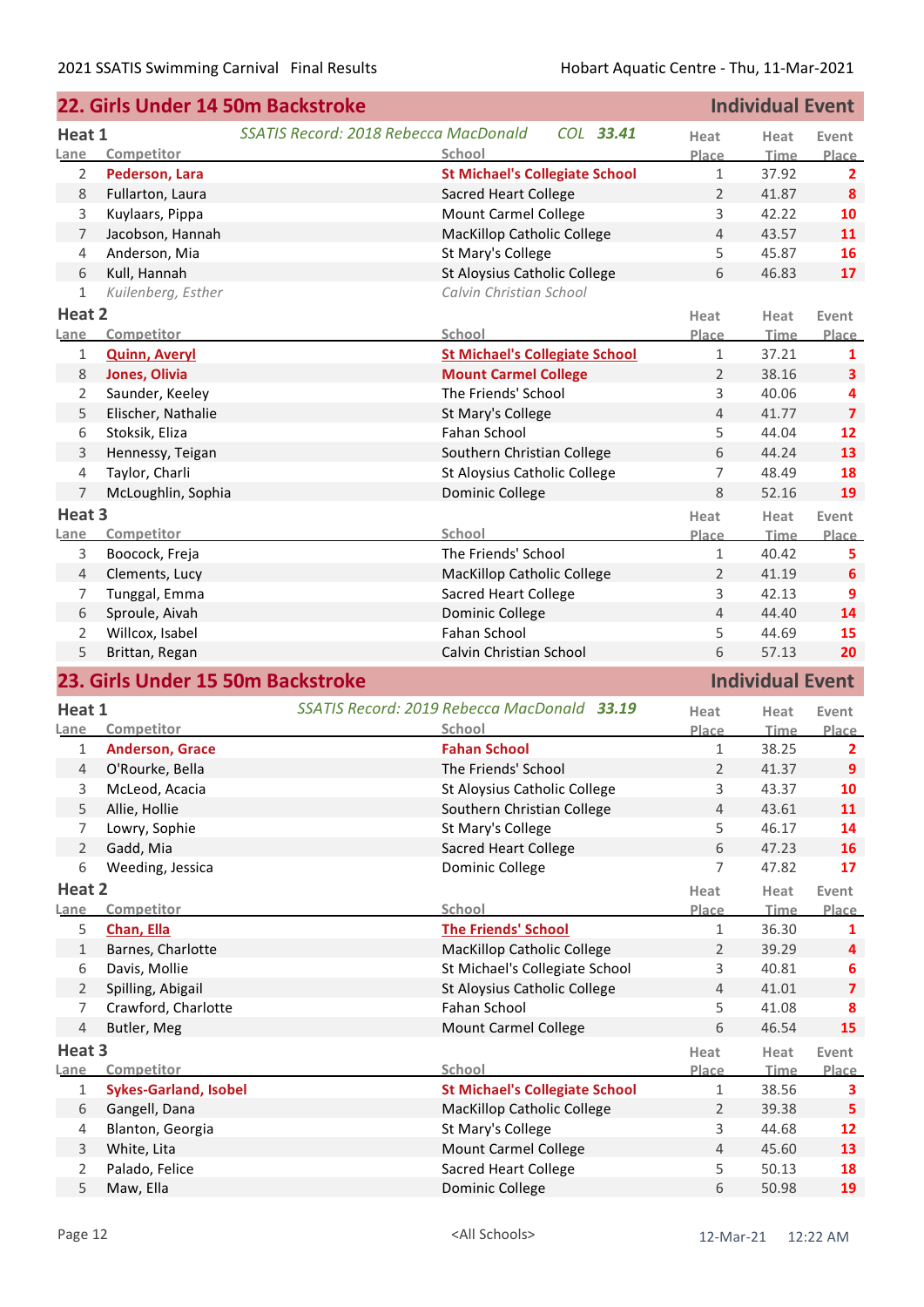|                   | 24. Girls Under 16 50m Backstroke | <b>Individual Event</b>                               |                |                         |                         |  |
|-------------------|-----------------------------------|-------------------------------------------------------|----------------|-------------------------|-------------------------|--|
| Heat 1            |                                   | <b>SSATIS Record: 2000 Nicole Hunter</b><br>SHC 32.41 | Heat           | Heat                    | Event                   |  |
| <u>Lane</u>       | Competitor                        | School                                                | Place          | <b>Time</b>             | Place                   |  |
| $\mathbf{1}$      | Leslie, Grace                     | MacKillop Catholic College                            | $\mathbf{1}$   | 40.86                   | 6                       |  |
| $\overline{2}$    | Wilkinson, Summer                 | St Michael's Collegiate School                        | $\overline{2}$ | 41.82                   | 8                       |  |
| 7                 | Atherton, Makayla                 | St Aloysius Catholic College                          | 3              | 43.38                   | 10                      |  |
| 5                 | Hughes, Avah                      | <b>Sacred Heart College</b>                           | $\overline{4}$ | 43.63                   | 11                      |  |
| 6                 | McDonaugh, Tess                   | Fahan School                                          | 5              | 45.30                   | 14                      |  |
| 3                 | Lin, Zoelle                       | Dominic College                                       | 6              | 47.16                   | 17                      |  |
| Heat 2            |                                   |                                                       | Heat           | Heat                    | Event                   |  |
| Lane              | Competitor                        | School                                                | Place          | Time                    | Place                   |  |
| 3                 | <b>Cowen, Olivia</b>              | <b>The Friends' School</b>                            | $\mathbf{1}$   | 39.04                   | 1                       |  |
| 6                 | <b>Holloway, Abbey</b>            | <b>St Mary's College</b>                              | $\overline{2}$ | 39.37                   | $\overline{2}$          |  |
| 7                 | Aitken, Kenita                    | Dominic College                                       | 3              | 40.83                   | 5                       |  |
| 4                 | Hooper, Grace                     | Fahan School                                          | $\overline{4}$ | 41.21                   | $\overline{\mathbf{z}}$ |  |
| 2                 | Chapman, Maya                     | Mount Carmel College                                  | 5              | 42.20                   | 9                       |  |
| $\mathbf{1}$      | Driessen, Chelsea                 | <b>Sacred Heart College</b>                           | 6              | 46.34                   | 16                      |  |
| 5                 | Osborne, Inara                    | St Aloysius Catholic College                          | 7              | 50.04                   | 18                      |  |
| Heat <sub>3</sub> |                                   |                                                       | Heat           | Heat                    | Event                   |  |
| Lane              | Competitor                        | School                                                | Place          | Time                    | <b>Place</b>            |  |
| $\overline{2}$    | Lo, Emily                         | <b>The Friends' School</b>                            | $\mathbf{1}$   | 39.47                   | 3                       |  |
| 3                 | Jankiewicz, Angelina              | St Mary's College                                     | 2              | 40.63                   | 4                       |  |
| 7                 | Yuan, Rebecca                     | St Michael's Collegiate School                        | 3              | 45.00                   | 12                      |  |
| 5                 | Sargent, Amber                    | MacKillop Catholic College                            | 4              | 45.08                   | 13                      |  |
| 6                 | Upston, Bella                     | Mount Carmel College                                  | 5              | 46.30                   | 15                      |  |
|                   | 25. Girls Open 50m Backstroke     |                                                       |                | <b>Individual Event</b> |                         |  |
| Heat 1            |                                   | SSATIS Record: 2001 Nicole Hunter<br>GYC 31.75        | Heat           | Heat                    | Event                   |  |
| Lane              | Competitor                        | School                                                | Place          | <b>Time</b>             | <b>Place</b>            |  |
| 4                 | <b>MacDonald, Rebecca</b>         | <b>St Michael's Collegiate School</b>                 | 1              | 32.15                   | 1                       |  |
| 5                 | Rickwood, Sam                     | <b>Guilford Young College</b>                         | 2              | 37.61                   | 4                       |  |
| 3                 | Roger, Billie                     | <b>Fahan School</b>                                   | 3              | 37.77                   | 5                       |  |
| 6                 | Mitchelmore, Asta                 | The Friends' School                                   | 4              | 42.98                   | 9                       |  |
| 2                 | Woodward, Ellie                   | St Mary's College                                     | 5              | 51.74                   | 10                      |  |
| Heat 2            |                                   |                                                       | Heat           | Heat                    | Event                   |  |
| Lane              | Competitor                        | School                                                | Place          | <b>Time</b>             | Place                   |  |
| 6                 | Palser, Sienna                    | <b>St Michael's Collegiate School</b>                 | $\mathbf 1$    | 34.03                   | $\mathbf{2}$            |  |
| $\overline{2}$    | <b>MacDonald, Sophia</b>          | <b>The Friends' School</b>                            | 2              | 37.02                   | 3                       |  |
| 5                 | Jones, Miranda                    | Fahan School                                          | 3              | 39.50                   | 6                       |  |
| 3                 | Cox, Amelie                       | St Mary's College                                     | 4              | 40.20                   | $\overline{7}$          |  |
| $\overline{4}$    | Clingeleffer, Mary                | <b>Guilford Young College</b>                         | 5              | 42.32                   | 8                       |  |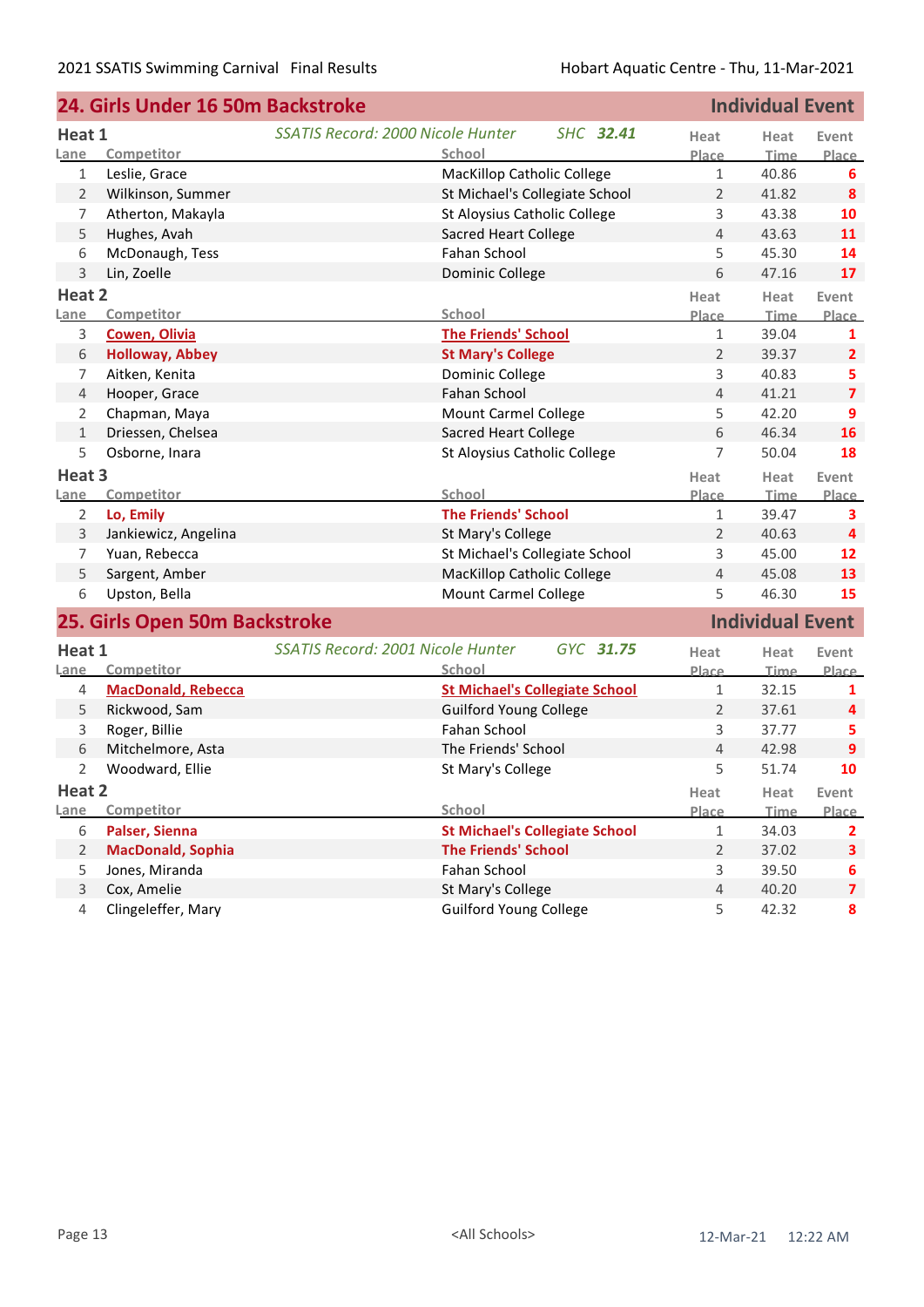| 26. Girls Under 13 4x50m Freestyle |                                                            |                     |                                                 |                     |                              | <b>Relay</b>               |
|------------------------------------|------------------------------------------------------------|---------------------|-------------------------------------------------|---------------------|------------------------------|----------------------------|
| Heat 1                             |                                                            |                     | SSATIS Record: 2013 The Friends' School 2:08.92 |                     | Heat                         | <b>Heat Event</b>          |
| <b>Lane School</b>                 |                                                            |                     |                                                 |                     | Place<br>Time                | Place                      |
| 6 St Michael's Collegiate S        | 1 Kamprad, Lacy                                            | 2 Heath, Alannah    | 3 O'Brien, Grace                                | 4 Cowen, Holly      | 1 2:18.49                    | 1                          |
| 2 Mount Carmel College             | 1 Butler, Emily                                            | 2 Halliwell, Millie | 3 Mauafu, Lucy                                  | 4 Jager, Hannah     | 2 2:30.77                    | 6                          |
| 5 Sacred Heart College             | 1 McCormack, Abb                                           | 2 Salter, Imogen    | 3 Lutrtell, Annie                               | 4 Pollard, Ella     | 3 2:30.94                    | 7                          |
| 3 St Aloysius Catholic Colle       | 1 Bumford, Amber                                           | 2 McLeod, Miki      | 3 Harris, Lucia                                 | 4 Duffy, Molly      | 4 2:32.79                    | 8                          |
| 4 Dominic College                  | 1 Lincoln, Poppy                                           | 2 Downham, Isabel   | 3 Jelkic, Matilda                               | 4 Davis, Bella      | 5 3:00.38                    | 9                          |
| Heat 2                             |                                                            |                     |                                                 |                     | Heat                         | <b>Heat Event</b>          |
| Lane School                        |                                                            |                     |                                                 |                     | Place<br><b>Time</b>         | Place                      |
| 4 MacKillop Catholic Colle         | 1 Jones, Ella                                              | 2 Townsend, Carol   | 3 Dare, Aleaha                                  | 4 Stephenson, Ari   | 1 2:24.37                    | $\overline{2}$             |
| 3 St Mary's College                | 1 Clingeleffer, Anna                                       | 2 Geard, Hayley     | 3 Le Grange, Alet                               | 4 Striker, Ella     | 2 2:25.79                    | з                          |
| 6 Fahan School                     | 1 Abberton, Pia                                            | 2 Palmer, Charlotte | 3 Baird, Ella                                   | 4 Steedman, Ame     | 3 2:27.50                    | 4                          |
| 5 The Friends' School              | 1 Peart, Lulu                                              | 2 Walker Ebeli, Ma  | 3 Udawatta, Dihans                              | 4 O'Rourke, Mia     | 4 2:30.06                    | 5                          |
| 2 Calvin Christian School          | 1 Tiong, Beanne                                            | 2 Dolliver, Mia     | 3 Grubb, Charlotte                              | 4 Joubert, Hannah   | 5 3:40.30                    | 10                         |
| 27. Girls Under 14 4x50m Freestyle |                                                            |                     |                                                 |                     |                              | <b>Relay</b>               |
| Heat 1                             | SSATIS Record: 2018 St Michael's Collegiate School 2:03.87 |                     |                                                 |                     | Heat                         | <b>Heat Event</b>          |
| Lane School                        |                                                            |                     |                                                 |                     | Place<br>Time                | Place                      |
| 5 St Michael's Collegiate S        | 1 Quinn, Averyl                                            | 2 Pederson, Lara    | 3 Mackie, Sarah                                 | 4 Seager, Lara      | 1 2:09.27                    | 1                          |
| 6 Sacred Heart College             | 1 Fullarton, Laura                                         | 2 Pollard, Grace    | 3 Ferguson, Isobel                              | 4 Tunggal, Emma     | 2 2:23.71                    | 4                          |
| 4 Mount Carmel College             | 1 Kuylaars, Pippa                                          | 2 Moshovakos, Yio   | 3 Bowman-Shaw, S                                | 4 Jones, Olivia     | 3 2:31.92                    | 6                          |
| 2 St Aloysius Catholic Colle       | 1 Kull, Hannah                                             | 2 Atherton, Mia     | 3 Taylor, Charli                                | 4 Young, Kakoda     | 4 2:42.52                    | 9                          |
| 3 Calvin Christian School          | 1 Brittan, Regan                                           | 2 Kuilenberg, Esthe | 3 Agouzoul, Leah                                | 4 Haas, Holly       |                              |                            |
| Heat 2<br>Lane School              |                                                            |                     |                                                 |                     | Heat<br>Place<br><b>Time</b> | <b>Heat Event</b><br>Place |
| <b>6 The Friends' School</b>       | 1 Chen, Lucy                                               | 2 Lennon, Imogen    | 3 Lennon, Jemima                                | 4 Saunder, Keely    | 1 2:16.70                    | 2                          |
| 4 St Mary's College                | 1 Anderson, Mia                                            | 2 Mackey, Madisor   | 3 Elischer, Nathalie                            | 4 Johnson-Harring   | 2 2:16.99                    | 3                          |
| 5 MacKillop Catholic Colleg        | 1 Continenza, Jorja                                        | 2 Walsh, Grace      | 3 Jacobson, Hanna                               | 4 Clements, Lucy    | 3 2:29.66                    | 5                          |
| 2 Fahan School                     | 1 Stoksik, Eliza                                           | 2 Willcox, Isabel   | 3 Jones, Stella                                 | 4 Cocker, Matilda   | 4 2:35.61                    | 7                          |
| 3 Dominic College                  | 1 Sproule, Aivah                                           | 2 Cooper, Claire    | 3 Bernes, Taylah                                | 4 Stevanovich, Ca   | 5 2:41.38                    | 8                          |
| 28. Girls Under 15 4x50m Freestyle |                                                            |                     |                                                 |                     |                              | <b>Relay</b>               |
| Heat 1                             | SSATIS Record: 2019 St Michael's Collegiate School 1:59.94 |                     |                                                 |                     | Heat                         | <b>Heat Event</b>          |
| Lane School                        |                                                            |                     |                                                 |                     | Time<br>Place                | Place                      |
| 3 Fahan School                     | 1 Anderson, Grace                                          | 2 Hansen, Georgie   | 3 Crawford, Charlot                             | 4 Lang, Sophie      | 1 2:19.42                    | з                          |
| 6 St Michael's Collegiate Sc       | 1 Davis, Mollie                                            | 2 Sykes-Garland, I: | 3 Miller, Brooke                                | 4 Coventry, Lila    | 2 2:20.68                    | 5                          |
| 4 St Mary's College                | 1 Farrell, Matilda                                         | 2 Mastrocola, Myka  | 3 Wilson, Georgina                              | 4 Clingeleffer, Cat | 3 2:21.03                    | 6                          |
| 5 Mount Carmel College             | 1 Butler, Meg                                              | 2 McGee, Haylee     | 3 McGarry, Isabelle                             | 4 White, Lita       | 4 2:33.33                    | 7                          |
| 2 Dominic College                  | 1 Gadd, Brianna                                            | 2 Maw, Ella         | 3 Weeding, Jessica                              | 4 Zielinski, Iszaeb | 5 2:52.92                    | 9                          |
| Heat 2                             |                                                            |                     |                                                 |                     | Heat                         | Heat Event                 |
| Lane School                        |                                                            |                     |                                                 |                     | Place<br>Time                | Place                      |

| ane school.                  |                         |                     |                    |                    | Place.     | Time Place |
|------------------------------|-------------------------|---------------------|--------------------|--------------------|------------|------------|
| 2 MacKillop Catholic Colle   | 1 Appleby, Zara         | 2 Fitzgerald, Holli | 3 Gangell, Dana    | 4 Barnes, Charlott | 1, 2:14.34 |            |
| 6 The Friends' School        | <sup>1</sup> Chan, Ella | 2 O'Rourke, Bella   | 3 Udawatta, Sahan  | 4 Petheram, Stella | 2 2:15.58  |            |
| 5 St Aloysius Catholic Colle | 1 Spilling, Abigail     | 2 McLeod, Acacia    | 3 Harris, Isabella | 4 Osborne, Natalie | 3, 2:19.69 | Δ          |
| 3 Sacred Heart College       | l Palado, Felice        | 2 Swain, Claudia    | 3 Gadd, Mia        | 4 Kelly, Mia       | 4 2:46.38  | 8          |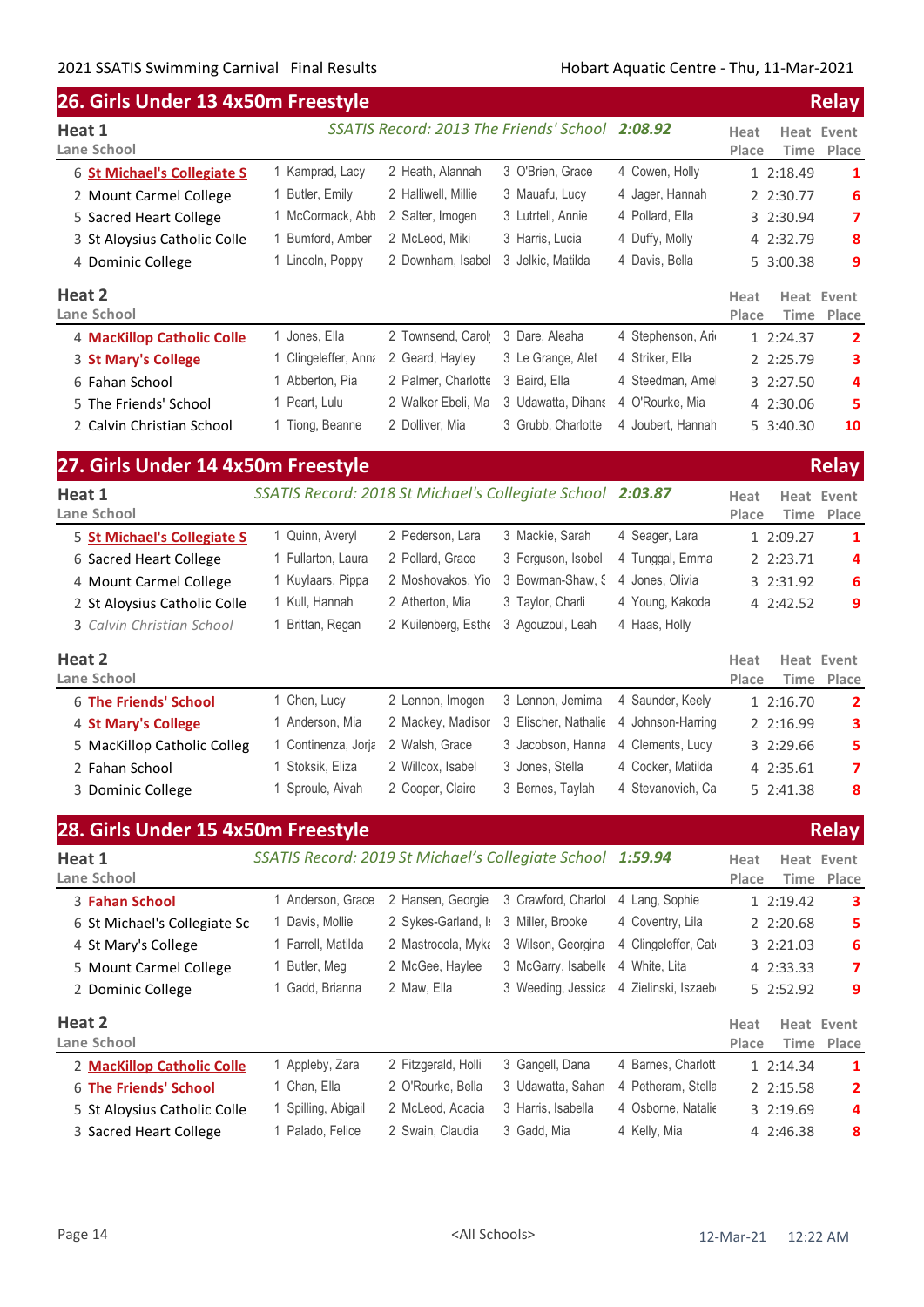|                               | 29. Girls Under 16 4x50m Freestyle                         |                    |                     |                    |               |               |                     |  |
|-------------------------------|------------------------------------------------------------|--------------------|---------------------|--------------------|---------------|---------------|---------------------|--|
| Heat 1<br>Lane School         | SSATIS Record: 2020 St Michael's Collegiate School 1:58.98 |                    |                     |                    | Heat<br>Place | Heat<br>Time  | Event<br>Place      |  |
| <b>3 Mount Carmel College</b> | 1 Chapman, Maya                                            | 2 Upston, Bella    | 4 Webb, Charlotte   |                    |               | 1 2:23.10     | 3                   |  |
| 6 Fahan School                | Sampson, Olivia                                            | 2 Hooper, Grace    | 3 Edwards, Anna     | 4 Benyon, Julia    |               | 2 2:23.39     | 4                   |  |
| 4 MacKillop Catholic Colleg   | 1 Mereszka, Lily                                           | 2 Sheen, Hallee    | 3 Sargent, Amber    | 4 Leslie, Grace    |               | 32:26.06      | 6                   |  |
| 2 Dominic College             | 1 Lavia, Carys                                             | 2 Lin, Zoelle      | 3 Richards, Erin    | 4 Aitken, Kenita   |               | 4 2:27.43     | 7                   |  |
| 5 Sacred Heart College        | Driessen, Chelse                                           | 2 Hughes, Avah     | 3 Harradine, Noelle | 4 Morrison, Kather |               | 5 2:27.80     | 8                   |  |
| Heat 2<br>Lane School         |                                                            |                    |                     |                    | Heat<br>Place | Time          | Heat Event<br>Place |  |
| 4 St Mary's College           | Scrimgeour, Gen                                            | 2 Jankiewicz, Ange | 3 Berry-Prins, Mia  | 4 Holloway, Abbey  |               | 1 2:13.77     | 1                   |  |
| 6 The Friends' School         | Gan-Pain, Isabell                                          | 2 Powell, Tara     | 3 Lo, Emily         | 4 Cowen, Olivia    |               | 2 2:15.38     | $\mathbf{2}$        |  |
| 3 St Michael's Collegiate Sc  | 1 Griggs, Danica                                           | 2 Yuan, Rebecca    | 3 Wilkinson, Summ   | 4 Cochrane, Matilo |               | $3 \t2:24.37$ | 5                   |  |
| 5 St Aloysius Catholic Colle  | 1 Atherton, Makayl                                         | 2 Osborne, Inara   | 3 Paine, Eloise     |                    |               | 4 2:31.20     | 9                   |  |

| 30. Girls Open 4x50m Freestyle |                   |                                                         |                                        |                     |               | <b>Relay</b>             |  |
|--------------------------------|-------------------|---------------------------------------------------------|----------------------------------------|---------------------|---------------|--------------------------|--|
| Heat 1<br>Lane School          |                   |                                                         | SSATIS Record: 2021 Collegiate 1:57.42 |                     | Heat<br>Place | Heat Event<br>Time Place |  |
| 2 St Michael's Collegiate S    | MacDonald, Rebe   | 2 Walls, Isabelle                                       | 3 Palser, Sienna                       | 4 Lemon, Brenna     | 1 1:57.42     | -1                       |  |
| 4 Fahan School                 | Roger, Billie     | 2 Cooper, Laura                                         | 3 Choroszy, Meike                      | 4 McNeill, Charlott | 22:10.28      | $\overline{2}$           |  |
| 5 Guilford Young College       | 1 Rickwood, Sam   |                                                         | 2 Raymond, Anabe 3 Clingeleffer, Mary  | 4 Cano, Kelsea      | $3 \t2:14.10$ | 3                        |  |
| 3 The Friends' School          | l MacDonald. Sopl | 2 Mitchelmore, Ast 3 Ellingsen, Tilly                   |                                        | 4 Chambers, Geor    | 4 2:19.74     | 4                        |  |
| 6 St Mary's College            |                   | l Hutchinson, Ceci 2 Bremner, Jessica 3 Woodward, Ellie |                                        | 4 Cox. Amelie       | 52:27.76      | 5.                       |  |

|                              | 31. Boys Under 14 4x50m Medley |                                                 |                    |                    |                   |                          |  |
|------------------------------|--------------------------------|-------------------------------------------------|--------------------|--------------------|-------------------|--------------------------|--|
| Heat 1<br>Lane School        |                                | SSATIS Record: 2002 The Hutchins School 2:06.83 |                    |                    | Heat<br>Place     | Heat Event<br>Time Place |  |
| 1 The Friends' School        | Castle, Sam                    | 2 Gan-Pain, Ruperl                              | 3 Clues, Lachlan   | 4 Chan, Logan      | 1 2:15.88         | 1                        |  |
| 4 The Hutchins School        | 1 Luttrell, Liam               | 2 Burbury, Louis                                | 3 Speglic, Lucas   | 4 Wilkinson, Tom   | $2 \cdot 2:18.63$ | $\overline{2}$           |  |
| 3 St Aloysius Catholic Colle | Jones, Eli                     | 2 Nosworthy, Phoe                               | 3 Shelveton, Jonas | 4 Singleton, Lucas | 3 2:29.59         | 3                        |  |
| 2 Sacred Heart College       | Morrison, Chris                | 2 Clark, Jade                                   | 3 McIver, Hamish   | 4 Johnson, Willour | 4 2:37.22         | 4                        |  |
| 7 St Virgil's College        | Cubit, Charlie                 | 2 Murray, Sam                                   | 3 McCallum, Henry  | 4 Stocks, Coby     | 5 2:38.06         | 5.                       |  |
| 6 MacKillop Catholic Colleg  | Bennis, Noah                   | 2 Barnett, Liam                                 | 3 Deep, Daniel     | 4 Bannister, Mitch | 6 2:43.39         | 6                        |  |
| 5 Dominic College            | Kelly, Jack                    | 2 Browning, Joel                                | 3 Bracken, Joel    | 4 Gilligan, Jack   | 7 2:55.40         | 7                        |  |

| 32. Boys Under 16 4x50m Medley |                    |                    |                   |                                                 |  |                                                                                                                   |
|--------------------------------|--------------------|--------------------|-------------------|-------------------------------------------------|--|-------------------------------------------------------------------------------------------------------------------|
|                                |                    |                    |                   | Heat<br>Place                                   |  | Time Place                                                                                                        |
| 1 Peach, Ben                   | 2 Church, Zach     | 3 Rybak, Tom       | 4 Berry, Ollie    |                                                 |  | 1                                                                                                                 |
| 1 Peart, Archie                | 2 Clues, James     | 3 Stevens, Lewis   | 4 MacKinnon, Lac  |                                                 |  | $\mathbf{2}$                                                                                                      |
| 1 Lawrence, Toby               | 2 Townsend, Christ | 3 Griffiths, Dean  | 4 Kirk, Andrew    |                                                 |  | 3                                                                                                                 |
| 1 McCaffery, Finn              | 2 Winch, Mac       | 3 Fullarton, James | 4 Byers, Jack     |                                                 |  | 4                                                                                                                 |
| 1 Jones, Ethan                 | 2 Duffy, Benjamin  | 3 Mott, Lochlan    | 4 Doyle, Blake    |                                                 |  | 5.                                                                                                                |
| 1 Bracken, John                | 2 Sanford, Henry   | 3 Cooper, Zayne    | 4 Bresnehan, Joel |                                                 |  | 6                                                                                                                 |
| 1 Ferguson, Riley              | 2 Nadler, Samuel   | 3 Hall, Myles      | 4 Wylie, Daniel   |                                                 |  |                                                                                                                   |
|                                |                    |                    |                   | SSATIS Record: 2009 St Virgil's College 1:59.29 |  | <b>Relay</b><br>Heat Event<br>1 2:10.33<br>22:10.96<br>3 2:24.63<br>42:26.63<br>5 2:26.69<br>6 2:54.06<br>2:16.76 |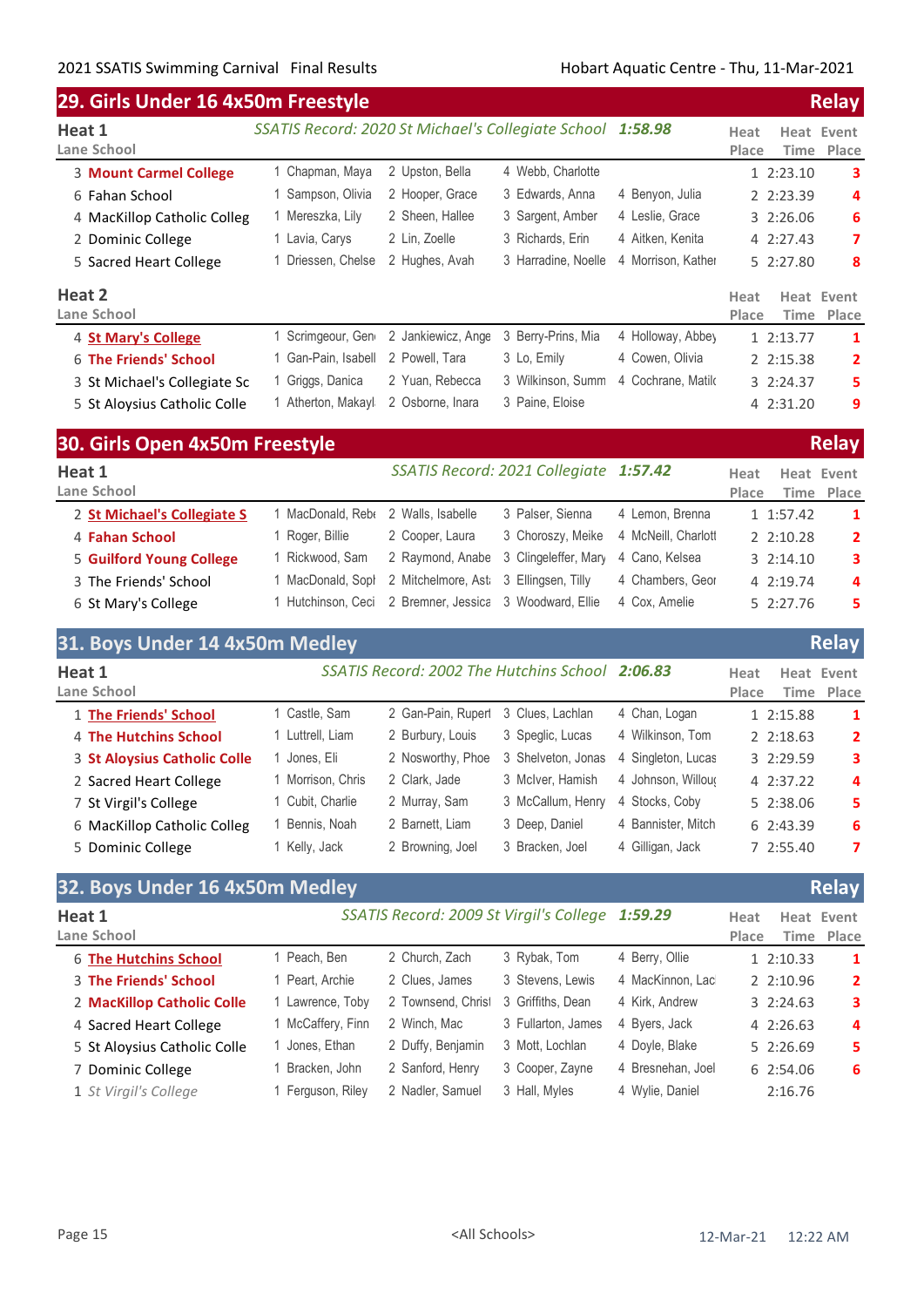| <b>Relay</b><br>33. Boys Open 4x50m Medley |                                 |                  |                                                 |                     |       |            |                |  |
|--------------------------------------------|---------------------------------|------------------|-------------------------------------------------|---------------------|-------|------------|----------------|--|
| Heat 1                                     |                                 |                  | SSATIS Record: 2002 The Hutchins School 1:55.98 |                     | Heat  | Heat Event |                |  |
| Lane School                                |                                 |                  |                                                 |                     | Place |            | Time Place     |  |
| 4 The Friends' School                      | 1 Askey-Doran, Sa 2 Direen, Kye |                  | 3 Clues, Jonty                                  | 4 Fitzgerald, Isaac |       | 1 1:59.28  | $\mathbf{1}$   |  |
| 3 Guilford Young College                   | 1 Giuliani, Max                 | 2 Wylie, Josh    | 3 Wright, Hunter                                | 4 Brenehan, Rufus   |       | 2 2:04.12  | $\overline{2}$ |  |
| 5 The Hutchins School                      | 1 Luttrell, Jack                | 2 Roy-Chowdhury, | 3 Duffy, Liam                                   | 4 Som, Nick         |       | 3 2:09.91  | 3              |  |

## **34. Boys Under 13 50m Freestyle Individual Event**

| Heat 1              |                                      | SSATIS Record: 1993 Beau Mannix<br><b>HUT 26.53</b>           | Heat                  | Heat                    | Event                   |
|---------------------|--------------------------------------|---------------------------------------------------------------|-----------------------|-------------------------|-------------------------|
| Lane                | Competitor                           | School                                                        | Place                 | Time                    | Place                   |
| 3                   | Deep, Daniel                         | <b>MacKillop Catholic College</b>                             | $\mathbf{1}$          | 32.15                   | 3                       |
| $\overline{2}$      | Nosworthy, Phoenix                   | St Aloysius Catholic College                                  | $\overline{2}$        | 32.76                   | 6                       |
| 6                   | Morrison, Chris                      | <b>Sacred Heart College</b>                                   | 3                     | 34.91                   | 8                       |
| $\overline{4}$      | Jeffs, William                       | The Friends' School                                           | 4                     | 36.34                   | 11                      |
| 5                   | White, Shaun                         | Dominic College                                               | 5                     | 38.07                   | 14                      |
| $\overline{7}$      | Smith, Levi                          | Southern Christian College                                    | 6                     | 44.13                   | 17                      |
| Heat 2              |                                      |                                                               | Heat                  | Heat                    | Event                   |
| Lane                | Competitor                           | School                                                        | Place                 | <b>Time</b>             | Place                   |
| 4                   | Jones, Eli                           | <b>St Aloysius Catholic College</b>                           | $\mathbf{1}$          | 30.61                   | $\mathbf{1}$            |
| 7                   | Westerberg, Liam                     | The Hutchins School                                           | $\overline{2}$        | 32.40                   | 4                       |
| 6                   | Bracken, Joel                        | Dominic College                                               | 3                     | 32.47                   | 5                       |
| 5                   | Cubit, Charlie                       | St Virgil's College                                           | $\overline{4}$        | 35.14                   | $\overline{9}$          |
| $\overline{2}$      | Dick, Joseph                         | The Friends' School                                           | 5                     | 37.76                   | 12                      |
| $\mathsf{3}$        | Wells, Isaac                         | Calvin Christian School                                       | 6                     | 43.32                   | 16                      |
| Heat 3              |                                      |                                                               | Heat                  | Heat                    | Event                   |
| Lane                | Competitor                           | School                                                        | Place                 | Time                    | Place                   |
| 4                   | <b>Barnett, Liam</b>                 | <b>MacKillop Catholic College</b>                             | $\mathbf{1}$          | 30.89                   | $\overline{2}$          |
| 5                   | Luttrell, Liam                       | The Hutchins School                                           | $\overline{2}$        | 33.59                   | $\overline{\mathbf{z}}$ |
| 6                   | Pears, Lachlan                       | <b>Sacred Heart College</b>                                   | 3                     | 35.42                   | 10                      |
| 2                   | Wright, Xavier                       | St Virgil's College                                           | $\overline{4}$        | 37.91                   | 13                      |
|                     |                                      |                                                               |                       |                         |                         |
| 3                   | Kuipers, Solomon                     | Calvin Christian School                                       | 5                     | 39.48                   | 15                      |
|                     | 35. Boys Under 14 50m Freestyle      |                                                               |                       | <b>Individual Event</b> |                         |
|                     |                                      |                                                               |                       |                         |                         |
| Heat 1              |                                      | <b>SSATIS Record: 2020 Ethan Jones</b><br>SAC 26.26<br>School | Heat                  | Heat                    | Event                   |
| Lane<br>5           | Competitor                           | <b>The Friends' School</b>                                    | Place<br>$\mathbf{1}$ | Time                    | $\overline{2}$          |
|                     | <b>Gan-Pain, Rupert</b>              |                                                               | $\overline{2}$        | 28.45                   | 5                       |
| $\overline{2}$      | Stocks, Coby                         | St Virgil's College                                           |                       | 31.00                   | 6                       |
| 3<br>$\overline{4}$ | Wilkinson, Tom                       | The Hutchins School                                           | 3<br>4                | 31.68                   | 10                      |
| 1                   | Doyle, Blake                         | St Aloysius Catholic College                                  |                       | 33.79                   |                         |
| 8                   | Johnson, Willoughby                  | <b>Sacred Heart College</b>                                   | 5<br>6                | 34.03<br>34.17          | 11<br>12                |
| 6                   | Bannister, Mitchell                  | <b>MacKillop Catholic College</b>                             | $\overline{7}$        |                         |                         |
| $\overline{7}$      | Miller, Jack<br>Geeves, Nick         | Dominic College                                               |                       | 38.66                   | 13                      |
|                     |                                      | Southern Christian College                                    |                       |                         |                         |
| Heat 2<br>Lane      | Competitor                           | School                                                        | Heat                  | Heat                    | Place<br>Event          |
| 5                   |                                      |                                                               | Place<br>$\mathbf{1}$ | Time<br>27.56           | Place<br>1              |
| $\mathbf{1}$        | Castle, Sam<br><b>Speglic, Lucas</b> | <b>The Friends' School</b><br><b>The Hutchins School</b>      | $\overline{2}$        | 28.92                   | 3                       |
| $\overline{2}$      | Shelverton, Jonas                    | St Aloysius Catholic College                                  | 3                     | 30.86                   | 4                       |
| 3                   | Murray, Sam                          | St Virgil's College                                           | 4                     | 32.05                   | $\overline{7}$          |
| $\overline{7}$      | Cumming, Angus                       | MacKillop Catholic College                                    | 5                     | 32.67                   | 8                       |
| $\overline{4}$      | McIver, Hamish                       | <b>Sacred Heart College</b>                                   | 6                     | 32.69                   | 9                       |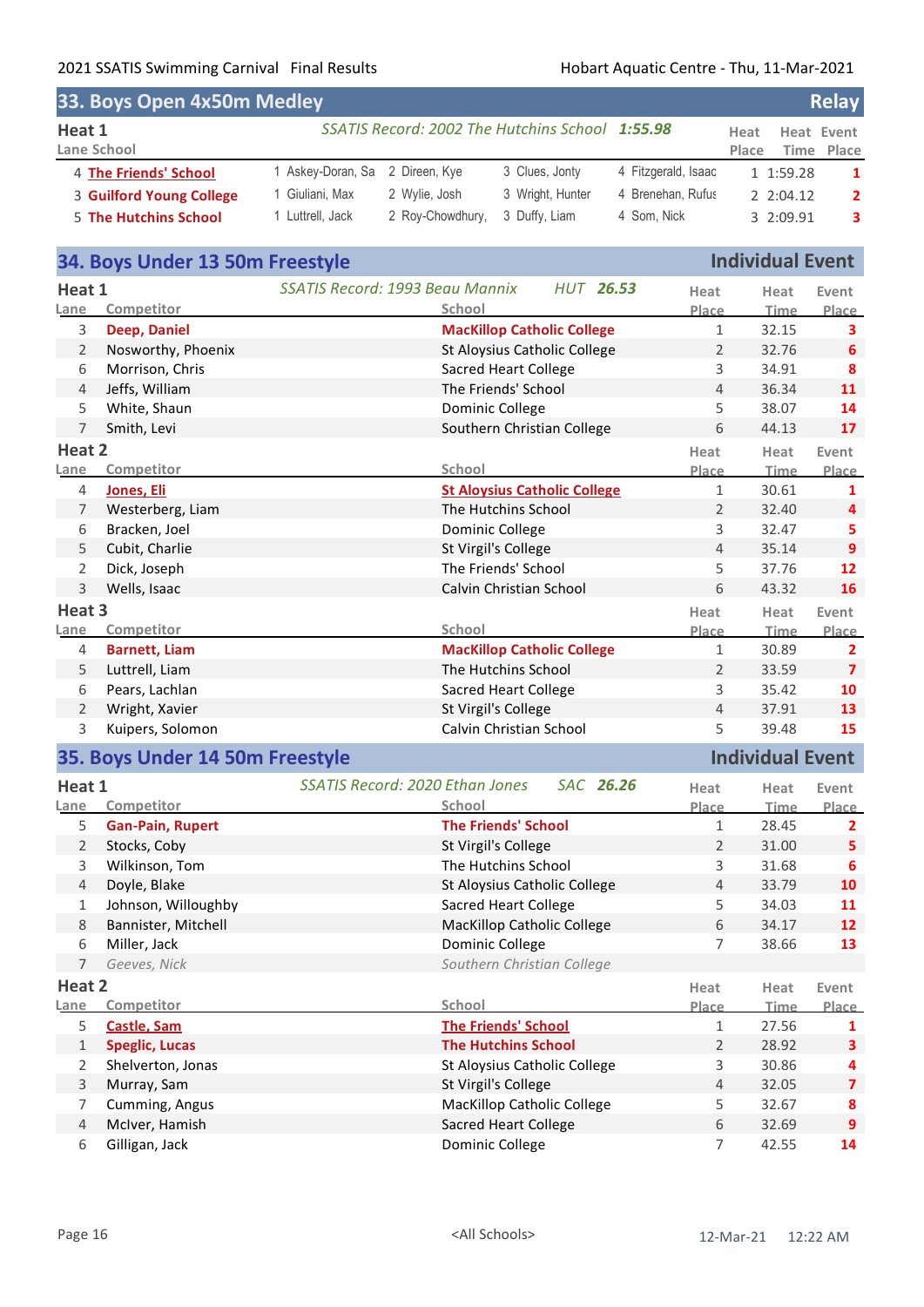|                | 36. Boys Under 15 50m Freestyle |                                                                        |                | <b>Individual Event</b> |                         |
|----------------|---------------------------------|------------------------------------------------------------------------|----------------|-------------------------|-------------------------|
| Heat 1         |                                 | SSATIS Record: 2003 Dirk Van Velden<br>HUT 25.97                       | Heat           | Heat                    | Event                   |
| Lane           | Competitor                      | School                                                                 | Place          | <b>Time</b>             | Place                   |
| 6              | <b>Rybak, Tom</b>               | <b>The Hutchins School</b>                                             | 1              | 27.00                   | $\mathbf{2}$            |
| 3              | <b>Thornton, Thomas</b>         | <b>Calvin Christian School</b>                                         | $\overline{2}$ | 27.12                   | $\overline{\mathbf{3}}$ |
| 7              | Nadler, Samuel                  | St Virgil's College                                                    | 3              | 28.16                   | 5                       |
| 2              | Peart, Archie                   | The Friends' School                                                    | $\overline{4}$ | 29.78                   | $\boldsymbol{8}$        |
| 4              | Duffy, Benjamin                 | St Aloysius Catholic College                                           | 5              | 33.57                   | 14                      |
| 5              | McCaffery, Finn                 | Sacred Heart College                                                   | 6              | 34.62                   | 15                      |
| Heat 2         |                                 |                                                                        | Heat           | Heat                    | Event                   |
| Lane           | Competitor                      | School                                                                 | Place          | <b>Time</b>             | Place                   |
| 2              | Peach, Ben                      | The Hutchins School                                                    | $\mathbf{1}$   | 28.39                   | 6                       |
| 4              | Fullarton, James                | <b>Sacred Heart College</b>                                            | $\overline{2}$ | 28.75                   | $\overline{\mathbf{z}}$ |
| 3              | Bennis, Zane                    | <b>MacKillop Catholic College</b>                                      | 3              | 30.67                   | 10                      |
| 7              | Direen, Tommy                   | St Virgil's College                                                    | $\overline{4}$ | 30.89                   | 11                      |
| 6              | Bresnehan, Joel                 | Dominic College                                                        | 5              | 32.36                   | 12                      |
| 5              | Montivero, Jose                 | Southern Christian College                                             | 6              | 33.42                   | 13                      |
| Heat 3         |                                 |                                                                        | Heat           | Heat                    | Event                   |
| Lane           | Competitor                      | School                                                                 | Place          | Time                    | Place                   |
| $\overline{2}$ | Jones, Ethan                    | <b>St Aloysius Catholic College</b>                                    | $\mathbf{1}$   | 26.38                   | 1                       |
| 6              | Griffiths, Dean                 | MacKillop Catholic College                                             | 2              | 27.98                   | 4                       |
| 5              | Bradford, Charlie               | The Friends' School                                                    | 3              | 30.15                   | 9                       |
| 4              | Sanford, Henry                  | Dominic College                                                        | 4              | 37.52                   | 16                      |
|                |                                 |                                                                        |                |                         |                         |
|                | 37. Boys Under 16 50m Freestyle |                                                                        |                | <b>Individual Event</b> |                         |
|                |                                 |                                                                        |                |                         |                         |
| Heat 1<br>Lane | Competitor                      | SSATIS Record: 2019 Maximillian Giuliani<br><b>SVC 25.36</b><br>School | Heat<br>Place  | Heat<br>Time            | Event                   |
| $\mathbf{1}$   | <b>MacKinnon, Lachlan</b>       | <b>The Friends' School</b>                                             | $\mathbf{1}$   | 28.20                   | Place<br>$\overline{2}$ |
| 7              | Stephenson, Tom                 | The Hutchins School                                                    | $\overline{2}$ | 29.76                   | 4                       |
| 3              | Winch, Mac                      | <b>Sacred Heart College</b>                                            | 3              | 31.18                   | 6                       |
| 4              | Hall, Myles                     | St Virgil's College                                                    | $\overline{4}$ | 32.35                   | 8                       |
| 8              |                                 |                                                                        | 5              | 32.38                   | 9                       |
| $\overline{2}$ | Kirk, Andrew<br>Forsman, Ramon  | MacKillop Catholic College<br>Southern Christian College               | 6              | 40.40                   | 11                      |
| 6              | Tonks, Xavier                   | Dominic College                                                        | $\overline{7}$ | 42.26                   | 13                      |
| 5              |                                 | St Aloysius Catholic College                                           | 8              | 46.82                   | 14                      |
| Heat 2         | Faella, Lachlan                 |                                                                        | Heat           |                         |                         |
| Lane           | Competitor                      | School                                                                 | Place          | Heat<br><b>Time</b>     | Event                   |
| $\mathsf{3}$   | <b>Clues, James</b>             | <b>The Friends' School</b>                                             | $1\,$          | 28.17                   | 1                       |
| 5              | <b>Ferguson, Riley</b>          | <b>St Virgil's College</b>                                             | 2              | 29.42                   | 3                       |
| 6              | Berry, Ollie                    | The Hutchins School                                                    | 3              | 29.94                   | 5                       |
| 7              | Lawrence, Toby                  | MacKillop Catholic College                                             | $\overline{4}$ | 31.53                   | $\overline{7}$          |
| $\overline{2}$ | Byers, Jack                     | Sacred Heart College                                                   | 5              | 33.82                   | 10                      |
| 4              | Mott, Lochlan                   | St Aloysius Catholic College                                           | 6              | 42.05                   | 12                      |
| 8              | Davis, Nic                      | Dominic College                                                        | 7              | 55.46                   | 15                      |
| $\mathbf{1}$   | Herweynen, Malakai              | Southern Christian College                                             |                |                         | Place                   |

## **38. Mixed Open Freestyle (Combined) Multi-Class Individual Event**

## **Heat 1 Lane Competitor School Heat Event Time Place Heat Place** 4 **Sinclair, Gabriel Guilford Young College** 1 1:08.12 1<br> **Guilford Young College** 1 1:08.12 1<br> **St Aloysius Catholic College** 2 1:46.92 2 1 **King, Samuel St Aloysius Catholic College** 2 1:46.92 **2** 3 **Richings, Zachary Sacred Heart College** 3 3:26.60 **3**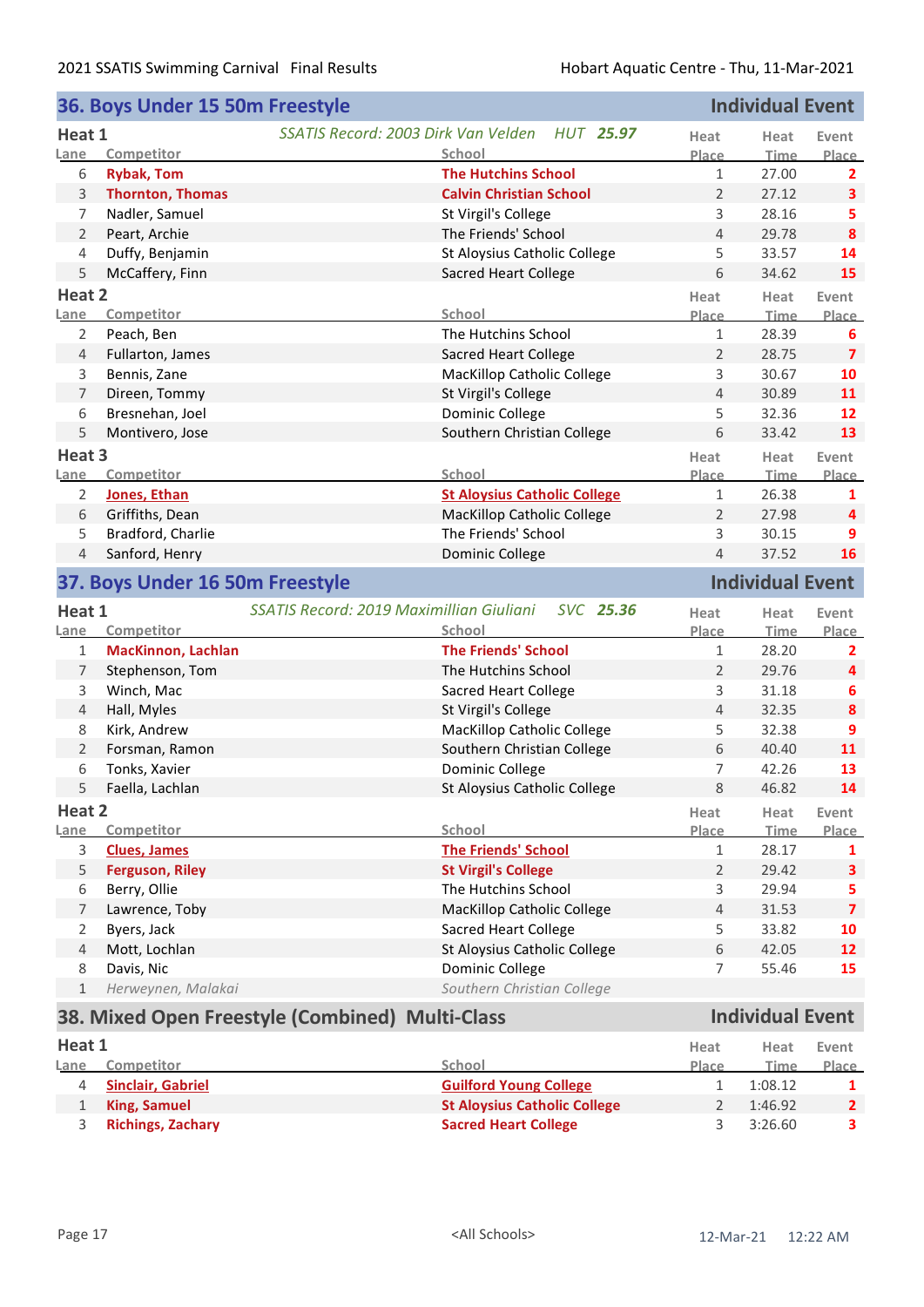|                | 39. Boys Open 50m Freestyle        |                                                       |                | <b>Individual Event</b> |                         |
|----------------|------------------------------------|-------------------------------------------------------|----------------|-------------------------|-------------------------|
| Heat 1         |                                    | SSATIS Record: 2003 Joe Pemberton<br><b>HUT 24.00</b> | Heat           | Heat                    | Event                   |
| Lane           | Competitor                         | School                                                | Place          | <b>Time</b>             | Place                   |
| 5              | <b>Giuliani, Max</b>               | <b>Guilford Young College</b>                         | $\mathbf{1}$   | 24.95                   | 1                       |
| 4              | <b>Askey-Doran, Sam</b>            | <b>The Friends' School</b>                            | $\overline{2}$ | 26.44                   | $\overline{2}$          |
| 2              | Wylie, Josh                        | <b>Guilford Young College</b>                         | 3              | 26.81                   | 3                       |
| 3              | Som, Nick                          | The Hutchins School                                   | $\overline{4}$ | 27.20                   | $\overline{\mathbf{4}}$ |
| 7              | Direen, Kye                        | The Friends' School                                   | 5              | 28.00                   | 5                       |
| 6              | Luttrell, Jack                     | The Hutchins School                                   | 6              | 28.10                   | 6                       |
|                | 40. Boys Under 13 50m Breaststroke |                                                       |                | <b>Individual Event</b> |                         |
| Heat 1         |                                    | SSATIS Record: 2018 James Clues<br><b>TFS 36.66</b>   | Heat           | Heat                    | Event                   |
| Lane           | Competitor                         | School                                                | Place          | <b>Time</b>             | Place                   |
| 4              | Banks-Smith, Ted                   | The Hutchins School                                   | $\mathbf{1}$   | 46.62                   | 5                       |
| 7              | Pemberton, Jack                    | St Virgil's College                                   | $\overline{2}$ | 51.28                   | 11                      |
| 2              | Dixon, Isaac                       | The Friends' School                                   | 3              | 51.71                   | 12                      |
| 5              | Milne, Jarvis                      | <b>Sacred Heart College</b>                           | $\overline{4}$ | 53.16                   | 13                      |
| 6              | Smith, Levi                        | Southern Christian College                            | 5              | 56.15                   | 14                      |
| 3              | Wells, Isaac                       | Calvin Christian School                               | 6              | 1:04.08                 | 16                      |
| Heat 2         |                                    |                                                       | Heat           | Heat                    | Event                   |
| Lane           | Competitor                         | School                                                | Place          | <b>Time</b>             | Place                   |
| 2              | <b>Bracken, Joel</b>               | <b>Dominic College</b>                                | $\mathbf{1}$   | 43.81                   | $\overline{2}$          |
| 5              | Nosworthy, Phoenix                 | St Aloysius Catholic College                          | $\overline{2}$ | 44.70                   | 4                       |
| 6              | Morrison, Chris                    | Sacred Heart College                                  | 3              | 47.76                   | 7                       |
| 7              | Barnett, Liam                      | <b>MacKillop Catholic College</b>                     | $\overline{4}$ | 49.27                   | 9                       |
| 4              | Dick, Joseph                       | The Friends' School                                   | 5              | 1:01.38                 | 15                      |
| 3              | Kuipers, Solomon                   | Calvin Christian School                               | 6              | 1:10.35                 | 17                      |
|                |                                    |                                                       |                |                         |                         |
| Heat 3         |                                    |                                                       | Heat           | Heat                    | Event                   |
| Lane           | Competitor                         | School                                                | Place          | <b>Time</b>             | Place                   |
| 4              | <b>Luttrell, Liam</b>              | <b>The Hutchins School</b>                            | $\mathbf{1}$   | 41.92                   | 1                       |
| 6              | Jones, Eli                         | <b>St Aloysius Catholic College</b>                   | $\overline{2}$ | 44.02                   | 3                       |
| 5              | Cubit, Charlie                     | St Virgil's College                                   | 3              | 47.68                   | 6                       |
| 2              | Tarvydas, Cooper                   | Dominic College                                       | $\overline{4}$ | 49.08                   | 8                       |
| 3              | Deep, Daniel                       | <b>MacKillop Catholic College</b>                     | 5              | 49.66                   | 10                      |
|                | 41. Boys Under 14 50m Breaststroke |                                                       |                | <b>Individual Event</b> |                         |
| Heat 1         |                                    | SSATIS Record: 2015 Campbell Lane<br><b>HUT 34.08</b> | Heat           | Heat                    | Event                   |
| Lane           | Competitor                         | School                                                | Place          | <b>Time</b>             | <b>Place</b>            |
| 8              | <b>Gan-Pain, Rupert</b>            | <b>The Friends' School</b>                            | 1              | 39.09                   | $\mathbf{2}$            |
| $\overline{2}$ | Wilkins, Hugo                      | The Hutchins School                                   | $\overline{2}$ | 41.34                   | 4                       |
| 5              | Clark, Jade                        | Sacred Heart College                                  | 3              | 42.35                   | 6                       |
| $\mathbf{1}$   | Singleton, Lucas                   | St Aloysius Catholic College                          | $\overline{4}$ | 45.66                   | $\boldsymbol{8}$        |
| 7              | Vail, Asher                        | MacKillop Catholic College                            | 5              | 48.70                   | 10                      |
| 3              | McCallum, Henry                    | St Virgil's College                                   | 6              | 48.93                   | 11                      |
| 6              | Miller, Jack                       | Dominic College                                       | $\overline{7}$ | 1:03.71                 | 13                      |
| 4              | Clues, Lachlan                     | The Friends' School                                   |                |                         |                         |
| Heat 2         |                                    |                                                       | Heat           | Heat                    | Event                   |
| Lane           | Competitor                         | School                                                | Place          | Time                    | Place                   |
| 3              | Castle, Sam                        | <b>The Friends' School</b>                            | $\mathbf{1}$   | 39.05                   | 1                       |
| $\overline{2}$ | <b>Burbury, Louis</b>              | <b>The Hutchins School</b>                            | $\overline{2}$ | 39.71                   | 3                       |
| 1              | Stocks, Coby                       | St Virgil's College                                   | 3              | 41.89                   | 5                       |
| $\overline{7}$ | Shelverton, Jonas                  | St Aloysius Catholic College                          | $\overline{4}$ | 44.01                   | $\overline{7}$          |
| 5              | Lange, Toby                        | Sacred Heart College                                  | 5              | 46.97                   | 9                       |
| $\overline{4}$ |                                    |                                                       |                |                         |                         |
|                | Cumming, Angus                     | MacKillop Catholic College                            | 6              | 53.97                   | 12                      |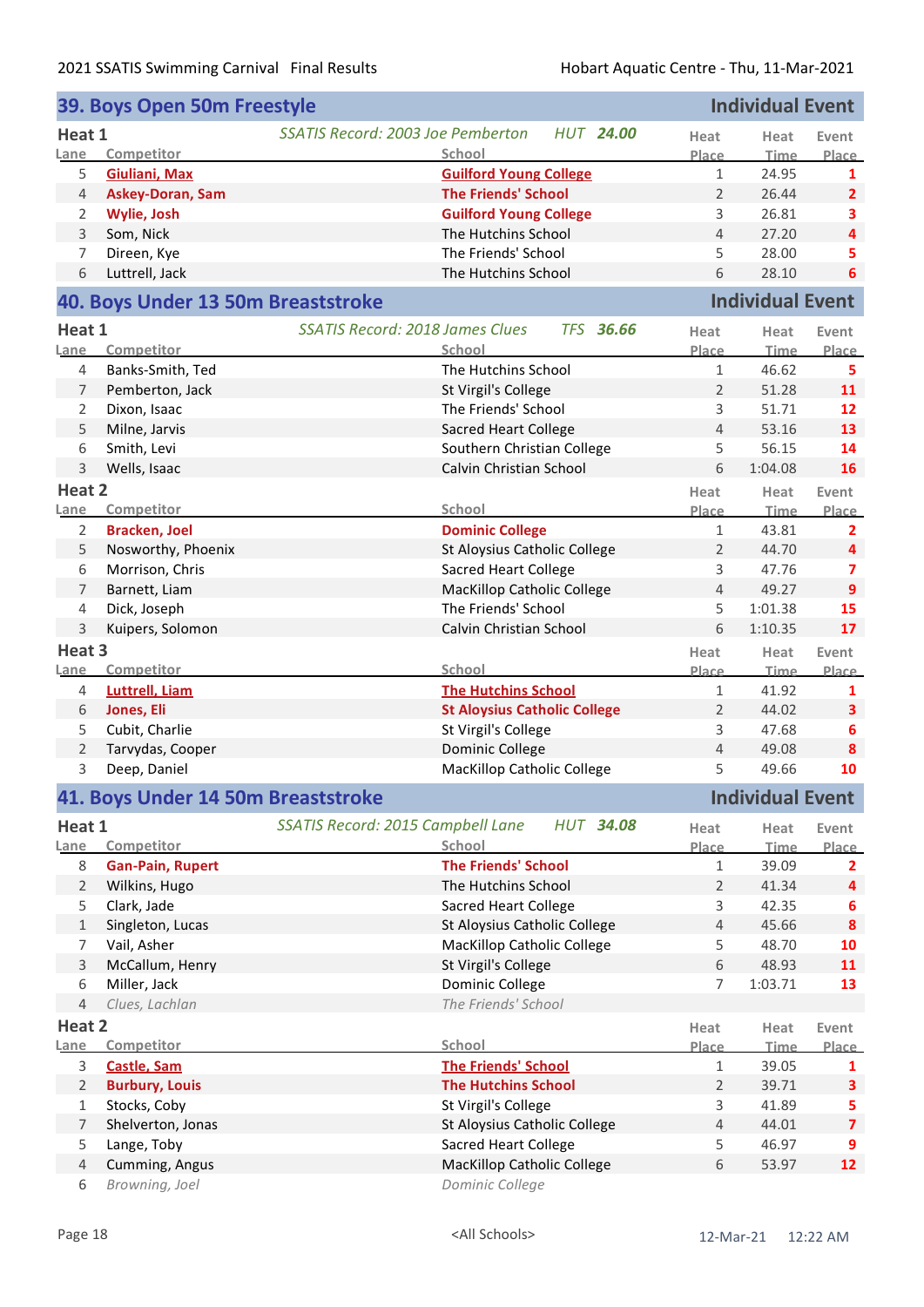|                | 42. Boys Under 15 50m Breaststroke |                                           |                                     |                | <b>Individual Event</b> |                         |
|----------------|------------------------------------|-------------------------------------------|-------------------------------------|----------------|-------------------------|-------------------------|
| Heat 1<br>Lane | Competitor                         | SSATIS Record: 2015 Simon Watt<br>School  | <b>HUT 33.10</b>                    | Heat<br>Place  | Heat<br><b>Time</b>     | Event<br>Place          |
| 5              | <b>Bradford, Charlie</b>           |                                           | <b>The Friends' School</b>          | $\mathbf{1}$   | 39.30                   | $\overline{2}$          |
| $\overline{2}$ | <b>Griffiths, Dean</b>             |                                           | <b>MacKillop Catholic College</b>   | $\overline{2}$ | 40.08                   | $\overline{\mathbf{3}}$ |
| 4              | Rybak, Tom                         |                                           | The Hutchins School                 | 3              | 40.18                   | 4                       |
| 6              | Direen, Tommy                      | St Virgil's College                       |                                     | $\overline{4}$ | 41.27                   | $\overline{\mathbf{z}}$ |
| 7              | Bracken, John                      | Dominic College                           |                                     | 5              | 46.68                   | 10                      |
| $\mathbf{1}$   | McCaffery, Finn                    |                                           | <b>Sacred Heart College</b>         | 6              | 47.88                   | 11                      |
| 3              | Duffy, Benjamin                    |                                           | St Aloysius Catholic College        | $\overline{7}$ | 48.83                   | 12                      |
| 8              | Montivero, Jose                    |                                           | Southern Christian College          |                |                         |                         |
| Heat 2         |                                    |                                           |                                     | Heat           | Heat                    | Event                   |
| Lane           | Competitor                         | School                                    |                                     | Place          | <b>Time</b>             | Place                   |
| 7              | Jones, Ethan                       |                                           | <b>St Aloysius Catholic College</b> | $\mathbf{1}$   | 36.96                   | 1                       |
| $\overline{2}$ | Cook, Joshua                       |                                           | The Friends' School                 | 2              | 40.32                   | 5                       |
| 8              | Nadler, Samuel                     | St Virgil's College                       |                                     | 3              | 40.57                   | 6                       |
| 1              | Peach, Ben                         |                                           | The Hutchins School                 | $\overline{4}$ | 41.94                   | $\boldsymbol{8}$        |
| 3              | Legosz, Liam                       |                                           | <b>MacKillop Catholic College</b>   | 5              | 46.07                   | 9                       |
| 5              | Cooper, Zayne                      | Dominic College                           |                                     | 6              | 51.26                   | 13                      |
| 4              | Johnson, Darcy                     |                                           | <b>Sacred Heart College</b>         | 7              | 52.69                   | 14                      |
|                | 43. Boys Under 16 50m Breaststroke |                                           |                                     |                | <b>Individual Event</b> |                         |
| Heat 1         |                                    | SSATIS Record: 2017 Campbell Lane         | <b>HUT 32.61</b>                    | Heat           | Heat                    | Event                   |
| Lane           | Competitor                         | School                                    |                                     | Place          | <b>Time</b>             | Place                   |
| 7              | <b>Clues, James</b>                |                                           | <b>The Friends' School</b>          | $\mathbf{1}$   | 36.32                   | 1                       |
| 5              | Kirk, Andrew                       |                                           | <b>MacKillop Catholic College</b>   | $\overline{2}$ | 41.02                   | 4                       |
| 8              | Younger, Charlie                   |                                           | The Hutchins School                 | 3              | 41.63                   | 5                       |
| 4              | Chivers, Samuel                    | St Virgil's College                       |                                     | $\overline{4}$ | 43.83                   | $\overline{\mathbf{z}}$ |
| 2              | Winch, Mac                         |                                           | <b>Sacred Heart College</b>         | 5              | 46.22                   | 8                       |
| 3              | Mott, Lochlan                      |                                           | St Aloysius Catholic College        | 6              | 52.48                   | 11                      |
| 1              | Tonks, Xavier                      | Dominic College                           |                                     | 7              | 1:10.43                 | 14                      |
| Heat 2         |                                    |                                           |                                     | Heat           | Heat                    | Event                   |
| Lane           | Competitor                         | School                                    |                                     | Place          | <b>Time</b>             | Place                   |
| 7              | <b>Hall, Myles</b>                 | <b>St Virgil's College</b>                |                                     | $\mathbf{1}$   | 39.56                   | $\overline{2}$          |
| 5              | Church, Zach                       |                                           | <b>The Hutchins School</b>          | $\overline{2}$ | 40.58                   | $\mathbf{3}$            |
| 2              | Townsend, Christopher              |                                           | <b>MacKillop Catholic College</b>   | 3              | 42.08                   | 6                       |
| 8              | Stevens, Lewis                     |                                           | The Friends' School                 | $\overline{4}$ | 46.45                   | 9                       |
| 6              | Smith, Bailey                      |                                           | <b>Sacred Heart College</b>         | 5              | 48.74                   | 10                      |
| 4              | Herweynen, Malakai                 |                                           | Southern Christian College          | 6              | 57.70                   | 12                      |
| 3              | Faella, Lachlan                    |                                           | St Aloysius Catholic College        | $\overline{7}$ | 1:02.02                 | 13                      |
| $\mathbf{1}$   | Davis, Nic                         | Dominic College                           |                                     |                |                         |                         |
|                | 44. Boys Open 50m Breaststroke     |                                           |                                     |                | <b>Individual Event</b> |                         |
| Heat 1         |                                    | <b>SSATIS Record: 2010 Paul Crosswell</b> | <b>HUT 31.51</b>                    | Heat           | Heat                    | Event                   |
| Lane           | Competitor                         | School                                    |                                     | Place          | <b>Time</b>             | Place                   |
| 6              | <b>Clues, Jonty</b>                |                                           | <b>The Friends' School</b>          | $\mathbf{1}$   | 33.05                   | 1                       |
| 7              | <b>Bresnehan, Rufus</b>            |                                           | <b>Guilford Young College</b>       | 2              | 33.78                   | $\mathbf{2}$            |
| 4              | <b>Askey-Doran, Sam</b>            |                                           | <b>The Friends' School</b>          | 3              | 36.30                   | 3                       |
| 3              | Roy-Chowdhury, Jeff                |                                           | The Hutchins School                 | $\overline{4}$ | 38.55                   | 4                       |
| 8              | Wylie, Josh                        |                                           | Guilford Young College              | 5              | 38.64                   | 5                       |
| 5              | Duffy, Liam                        |                                           | The Hutchins School                 | 6              | 39.04                   | $6\phantom{a}$          |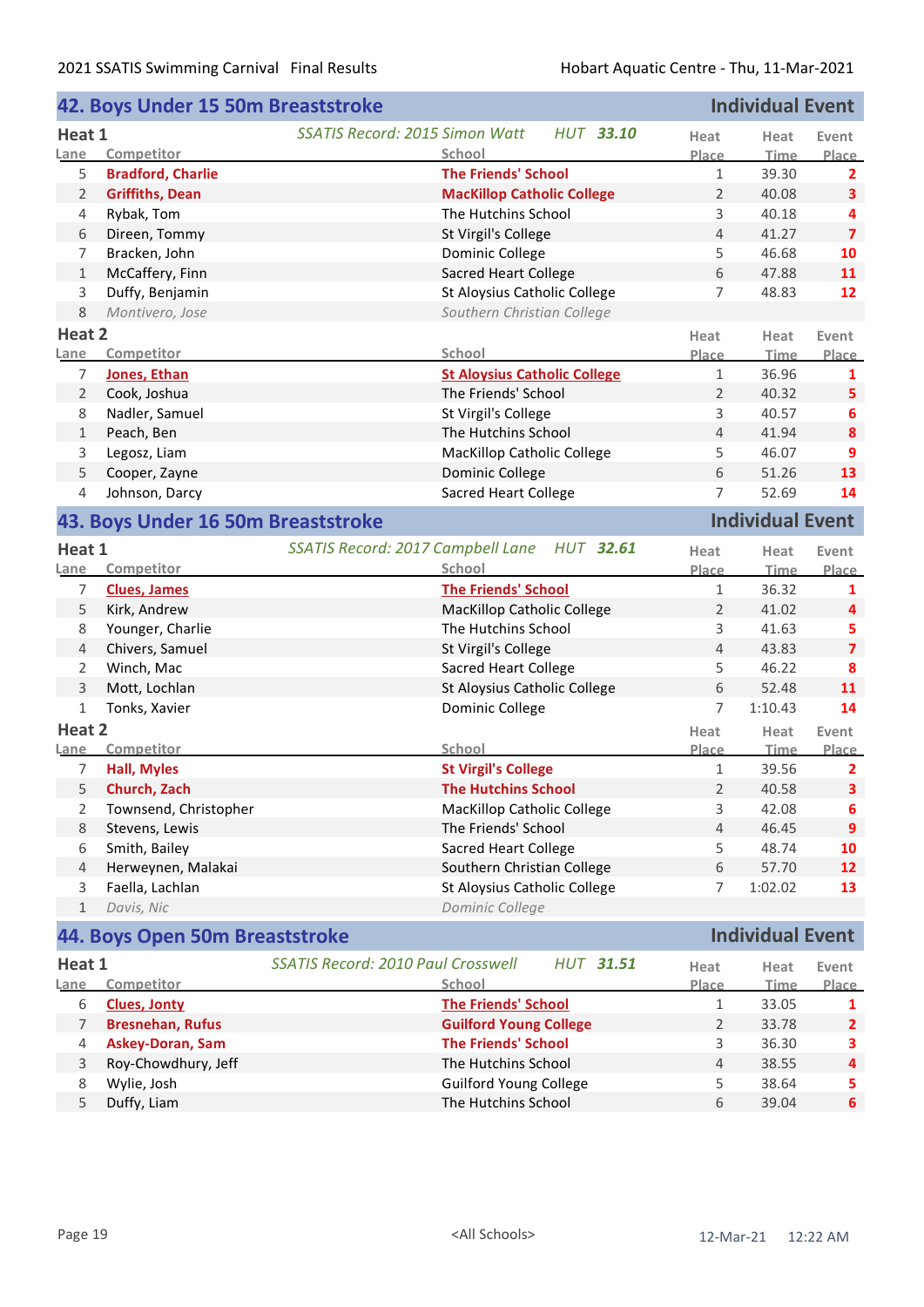|                | 45. Boys Under 15 100m Freestyle |                                                       |                      | <b>Individual Event</b> |                       |  |  |  |
|----------------|----------------------------------|-------------------------------------------------------|----------------------|-------------------------|-----------------------|--|--|--|
| Heat 1         |                                  | <b>TFS 56.40</b><br>SSATIS Record: 2014 Jacob Vincent | Heat                 | Heat                    | Event                 |  |  |  |
| Lane           | Competitor                       | School                                                | Place                | <b>Time</b>             | Place                 |  |  |  |
| 7              | <b>Nadler, Samuel</b>            | <b>St Virgil's College</b>                            | $\mathbf{1}$         | 1:01.52                 | 3                     |  |  |  |
| 8              | Castle, Sam                      | The Friends' School                                   | $\overline{2}$       | 1:04.14                 | 6                     |  |  |  |
| 1              | Peach, Ben                       | The Hutchins School                                   | 3                    | 1:07.74                 | 8                     |  |  |  |
| 6              | Jones, Eli                       | St Aloysius Catholic College                          | 4                    | 1:09.63                 | 9                     |  |  |  |
| 2              | McCaffery, Finn                  | <b>Sacred Heart College</b>                           | 5                    | 1:29.52                 | 12                    |  |  |  |
| 3              | Wells, Isaac                     | Calvin Christian School                               | 6                    | 1:35.40                 | 13                    |  |  |  |
| 5              | Sanford, Henry                   | Dominic College                                       | $\overline{7}$       | 1:42.36                 | 14                    |  |  |  |
| $\overline{4}$ | Barnett, Liam                    | MacKillop Catholic College                            |                      |                         |                       |  |  |  |
|                |                                  |                                                       |                      |                         |                       |  |  |  |
| Heat 2         |                                  | School                                                | Heat                 | Heat                    | Event                 |  |  |  |
| Lane           | Competitor                       |                                                       | Place                | <b>Time</b>             | Place                 |  |  |  |
| 2              | Jones, Ethan                     | <b>St Aloysius Catholic College</b>                   | $\mathbf{1}$         | 56.86                   | 1                     |  |  |  |
| $\overline{7}$ | <b>Griffiths, Dean</b>           | <b>MacKillop Catholic College</b>                     | $\overline{2}$       | 1:00.46                 | $\overline{2}$        |  |  |  |
| 4              | Rybak, Tom                       | The Hutchins School                                   | 3                    | 1:02.24                 | 4                     |  |  |  |
| 5              | Fullarton, James                 | <b>Sacred Heart College</b>                           | 4                    | 1:03.29                 | 5                     |  |  |  |
| 6              | Gan-Pain, Rupert                 | The Friends' School                                   | 5                    | 1:06.57                 | $\overline{7}$        |  |  |  |
| 3              | Direen, Tommy                    | St Virgil's College                                   | 6                    | 1:11.28                 | 10                    |  |  |  |
| 8              | Bresnehan, Joel                  | Dominic College                                       | $\overline{7}$       | 1:17.54                 | 11                    |  |  |  |
| $\mathbf{1}$   | Kuipers, Solomon                 | Calvin Christian School                               | 8                    | 1:46.17                 | 15                    |  |  |  |
|                | 46. Boys Under 16 100m Freestyle |                                                       |                      | <b>Individual Event</b> |                       |  |  |  |
| Heat 1         |                                  | SSATIS Record: 2001 Joe Pemberton<br><b>HUT 55.39</b> | Heat                 | Heat                    | Event                 |  |  |  |
| Lane           | Competitor                       | School                                                | Place                | <b>Time</b>             | Place                 |  |  |  |
| 5              | <b>Thornton, Thomas</b>          | <b>Calvin Christian School</b>                        | 1                    | 1:01.07                 | 1                     |  |  |  |
| $\mathbf{1}$   | Wylie, Daniel                    | St Virgil's College                                   | $\overline{2}$       | 1:06.91                 | 4                     |  |  |  |
| 8              | MacKinnon, Lachlan               | The Friends' School                                   | 3                    | 1:07.30                 | 5                     |  |  |  |
| $\overline{4}$ | Shelverton, Jonas                | St Aloysius Catholic College                          | $\overline{4}$       | 1:12.95                 | 8                     |  |  |  |
| 6              | Church, Zach                     | The Hutchins School                                   | 5                    | 1:15.11                 | 9                     |  |  |  |
| $\overline{2}$ | Kirk, Andrew                     | <b>MacKillop Catholic College</b>                     | 6                    | 1:16.24                 | 10                    |  |  |  |
| 3              | Byers, Jack                      | <b>Sacred Heart College</b>                           | 7                    | 1:21.57                 | 12                    |  |  |  |
| 7              | Bracken, John                    | Dominic College                                       | 8                    | 1:32.42                 | 14                    |  |  |  |
| Heat 2         |                                  |                                                       |                      |                         |                       |  |  |  |
| <b>Lane</b>    | Competitor                       | School                                                | Heat<br><b>Place</b> | Heat<br><b>Time</b>     | Event<br><b>Place</b> |  |  |  |
| 3              | <b>Clues, James</b>              | <b>The Friends' School</b>                            | 1                    | 1:05.07                 | $\overline{2}$        |  |  |  |
| $\overline{7}$ | <b>Ferguson, Riley</b>           | <b>St Virgil's College</b>                            | $\overline{2}$       | 1:06.43                 | 3                     |  |  |  |
| 1              | Stephenson, Tom                  | The Hutchins School                                   | 3                    | 1:10.37                 | 6                     |  |  |  |
| 5              | Lawrence, Toby                   | MacKillop Catholic College                            | 4                    | 1:12.03                 | $\overline{7}$        |  |  |  |
| 4              | Stott, Will                      | St Aloysius Catholic College                          | 5                    | 1:20.13                 | 11                    |  |  |  |
| 6              | Chandler, Finn                   | <b>Sacred Heart College</b>                           | 6                    | 1:24.57                 | 13                    |  |  |  |
| 2              | Browning, Toby                   | Dominic College                                       |                      |                         |                       |  |  |  |
|                |                                  |                                                       |                      |                         |                       |  |  |  |
|                | 47. Boys Open 100m Freestyle     |                                                       |                      | <b>Individual Event</b> |                       |  |  |  |
| Heat 1         |                                  | SSATIS Record: 2020 Maximillian Giuliani<br>SVC 52.93 | Heat                 | Heat                    | Event                 |  |  |  |
| <u>Lane</u>    | Competitor                       | School                                                | Place                | <b>Time</b>             | Place                 |  |  |  |
| 6              | <b>Giuliani, Max</b>             | <b>Guilford Young College</b>                         | $\mathbf{1}$         | 53.70                   | 1                     |  |  |  |
| 7              | <b>Askey-Doran, Sam</b>          | <b>The Friends' School</b>                            | 2                    | 1:00.25                 | $\overline{2}$        |  |  |  |
| 5              | Som, Nick                        | <b>The Hutchins School</b>                            | 3                    | 1:01.17                 | 3                     |  |  |  |
| $\overline{4}$ | Pooley, Oliver                   | <b>Guilford Young College</b>                         | 4                    | 1:02.43                 | 4                     |  |  |  |
| 3              | Luttrell, Jack                   | The Hutchins School                                   | 5                    | 1:03.11                 | 5                     |  |  |  |
| $\overline{2}$ | Direen, Kye                      | The Friends' School<br>6<br>1:04.13                   |                      |                         |                       |  |  |  |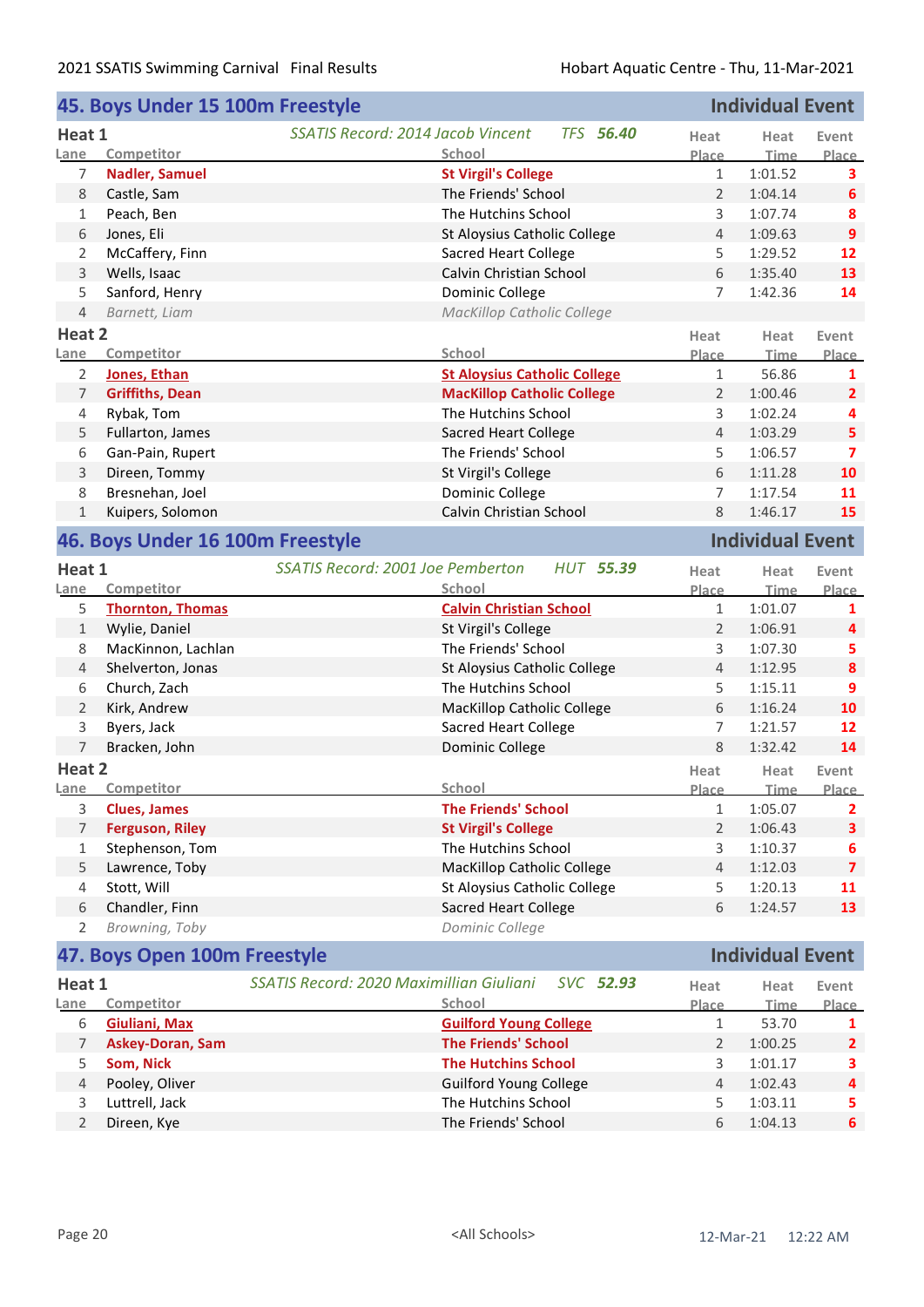|                | 48. Boys Under 14 50m Butterfly |                                                |                                                                       |                                | <b>Individual Event</b> |                  |
|----------------|---------------------------------|------------------------------------------------|-----------------------------------------------------------------------|--------------------------------|-------------------------|------------------|
| Heat 1         |                                 | <b>SSATIS Record: 2020 Ethan Jones</b>         | SAC 28.15                                                             | Heat                           | Heat                    | Event            |
| Lane           | Competitor                      |                                                | School                                                                | Place                          | <b>Time</b>             | Place            |
| 7              | <b>Castle, Sam</b>              |                                                | <b>The Friends' School</b>                                            | 1                              | 28.72                   | $\mathbf{1}$     |
| 5              | <b>Speglic, Lucas</b>           |                                                | <b>The Hutchins School</b>                                            | $\overline{2}$                 | 35.00                   | 3                |
| 3              | Jones, Eli                      |                                                | St Aloysius Catholic College                                          | 3                              | 36.42                   | 4                |
| 6              | Deep, Daniel                    |                                                | MacKillop Catholic College                                            | $\overline{4}$                 | 39.70                   | 9                |
| 2              | Murray, Sam                     |                                                | St Virgil's College                                                   | 5                              | 41.00                   | 10               |
| $\mathbf{1}$   | McIver, Hamish                  |                                                | Sacred Heart College                                                  | 6                              | 42.10                   | 12               |
| 4              | Miller, Jack                    |                                                | Dominic College                                                       |                                |                         |                  |
| Heat 2         |                                 |                                                |                                                                       | Heat                           | Heat                    | Event            |
| Lane           | Competitor                      |                                                | School                                                                | Place                          | <b>Time</b>             | Place            |
| 3              | Clues, Lachlan                  |                                                | <b>The Friends' School</b>                                            | $\mathbf{1}$                   | 33.39                   | $\overline{2}$   |
| 1              | Brown, Ben                      |                                                | The Hutchins School                                                   | $\overline{2}$                 | 36.81                   | 5                |
| 5              | Stocks, Coby                    |                                                | St Virgil's College                                                   | 3                              | 37.02                   | 6                |
| 7              | Nosworthy, Phoenix              |                                                | St Aloysius Catholic College                                          | 4                              | 38.51                   | $\overline{7}$   |
| 6              | Barnett, Liam                   |                                                | <b>MacKillop Catholic College</b>                                     | 5                              | 38.97                   | 8                |
| $\overline{2}$ | Bracken, Joel                   |                                                | Dominic College                                                       | 6                              | 41.33                   | 11               |
| 4              | Morrison, Chris                 |                                                | <b>Sacred Heart College</b>                                           | $\overline{7}$                 | 48.53                   | 13               |
|                | 49. Boys Under 16 50m Butterfly |                                                |                                                                       |                                | <b>Individual Event</b> |                  |
|                |                                 |                                                |                                                                       |                                |                         |                  |
| Heat 1         |                                 | SSATIS Record: 2012 Joshua McDermott GYC 27.03 | School                                                                | Heat                           | Heat                    | Event            |
| Lane           | Competitor                      |                                                |                                                                       | Place                          | <b>Time</b>             | Place            |
| 3              | Jones, Ethan                    |                                                | <b>St Aloysius Catholic College</b><br><b>Calvin Christian School</b> | $\mathbf{1}$<br>$\overline{2}$ | 28.03                   | $\overline{2}$   |
| $\mathbf{1}$   | <b>Thornton, Thomas</b>         |                                                | The Hutchins School                                                   | 3                              | 30.73<br>30.92          | 3                |
| 6              | Peach, Ben                      |                                                |                                                                       | 4                              |                         | 4                |
| 7              | Fullarton, James                |                                                | <b>Sacred Heart College</b>                                           |                                | 31.58                   | 5                |
| $\overline{2}$ | Direen, Tommy                   |                                                | St Virgil's College                                                   | 5                              | 34.95                   | 8                |
| 5              | Bracken, John                   |                                                | Dominic College<br>The Friends' School                                | 6                              | 56.37                   | 13               |
| 4              | Clues, James                    |                                                |                                                                       |                                |                         |                  |
| 8              | Lawrence, Toby                  |                                                | MacKillop Catholic College                                            |                                |                         |                  |
| Heat 2         |                                 |                                                |                                                                       | Heat                           | Heat                    | Event            |
| Lane           | Competitor                      |                                                | School                                                                | Place                          | <b>Time</b>             | Place            |
| 2              | <b>Rybak, Tom</b>               |                                                | <b>The Hutchins School</b>                                            | 1                              | 27.94                   | $\mathbf{1}$     |
| 1              | Griffiths, Dean                 |                                                | <b>MacKillop Catholic College</b>                                     | $\mathfrak{D}$                 | 32.81                   | 6                |
| 5              | Peart, Archie                   |                                                | The Friends' School                                                   | 3                              | 33.28                   | 7                |
| 3              | Duffy, Benjamin                 |                                                | St Aloysius Catholic College                                          | 4                              | 37.16                   | 9                |
| 7              | Wylie, Daniel                   |                                                | St Virgil's College                                                   | 5                              | 39.95                   | 10               |
| 4              | Winch, Mac                      |                                                | Sacred Heart College                                                  | 6                              | 41.02                   | 11               |
| 6              | Cooper, Zayne                   |                                                | Dominic College                                                       | 7                              | 45.87                   | 12               |
|                | 50. Boys Open 50m Butterfly     |                                                |                                                                       |                                | <b>Individual Event</b> |                  |
| Heat 1         |                                 | SSATIS Record: 2013 Joshua McDermott GYC 26.11 |                                                                       | Heat                           | Heat                    | Event            |
| Lane           | Competitor                      |                                                | School                                                                | Place                          | Time                    | Place            |
| 3              | <b>Giuliani, Max</b>            |                                                | <b>Guilford Young College</b>                                         | 1                              | 27.44                   | 1                |
| 2              | <b>Askey-Doran, Sam</b>         |                                                | <b>The Friends' School</b>                                            | $\overline{2}$                 | 28.30                   | $\overline{2}$   |
| 5              | <b>Clues, Jonty</b>             |                                                | <b>The Friends' School</b>                                            | 3                              | 29.40                   | 3                |
| 4              | Duffy, Liam                     |                                                | The Hutchins School                                                   | $\overline{4}$                 | 29.42                   | 4                |
| 7              | Luttrell, Jack                  |                                                | The Hutchins School                                                   | 5                              | 31.59                   | 5                |
| 6              | Bresnehan, Rufus                |                                                | <b>Guilford Young College</b>                                         | 6                              | 31.91                   | $\boldsymbol{6}$ |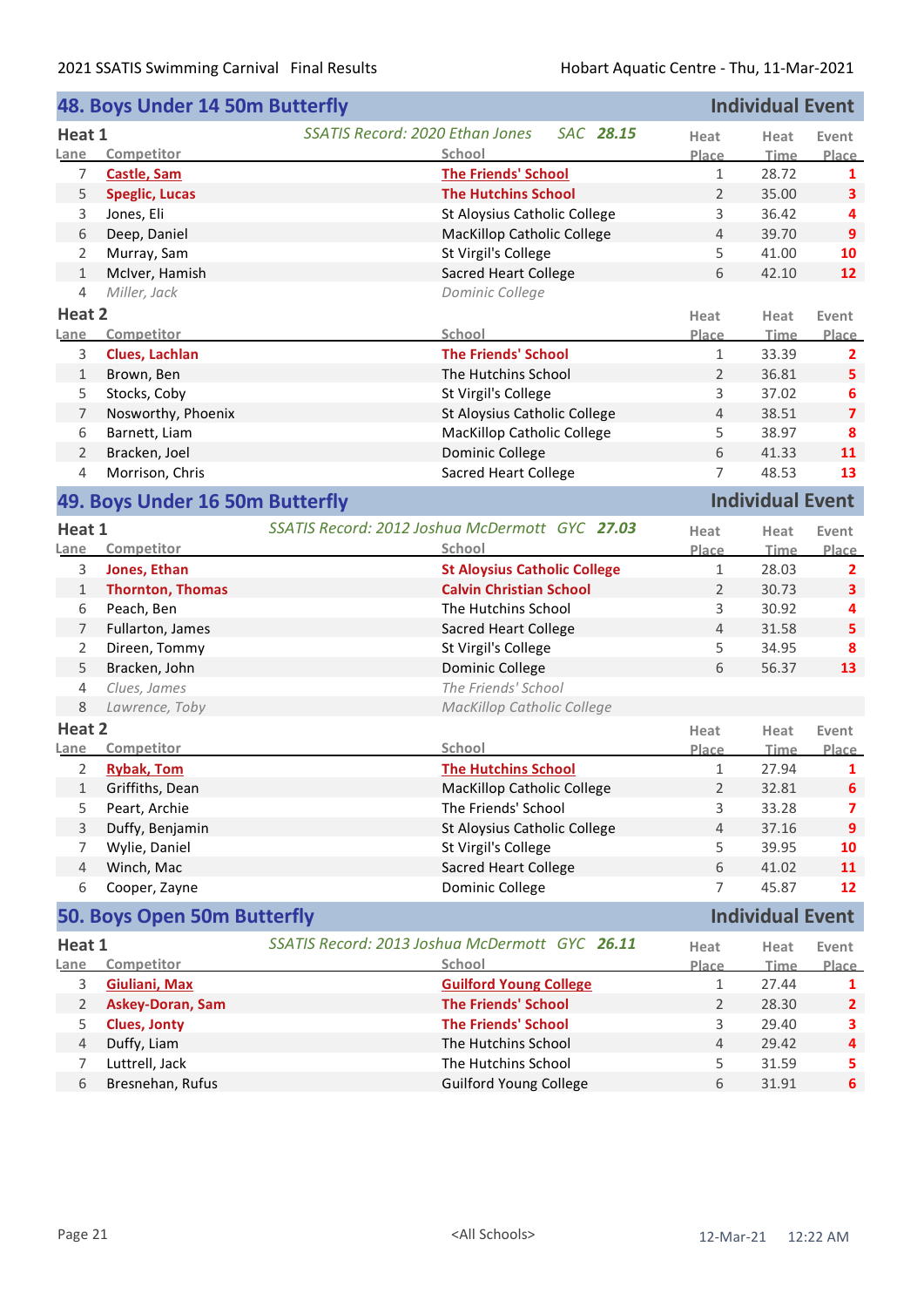|                                  | 51. Boys Under 13 50m Backstroke |                                                              |                | <b>Individual Event</b> |                        |
|----------------------------------|----------------------------------|--------------------------------------------------------------|----------------|-------------------------|------------------------|
| Heat 1                           |                                  | SSATIS Record: 2020 Sam Castle<br><b>TFS 32.37</b>           | Heat           | Heat                    | Event                  |
| Lane                             | Competitor                       | School                                                       | Place          | <b>Time</b>             | Place                  |
| 4                                | Jones, Eli                       | <b>St Aloysius Catholic College</b>                          | $\mathbf{1}$   | 36.47                   | $\mathbf{2}$           |
| $\mathsf{3}$                     | Morrison, Chris                  | <b>Sacred Heart College</b>                                  | $\overline{2}$ | 43.37                   | 8                      |
| 2                                | Wright, Xavier                   | St Virgil's College                                          | 3              | 46.14                   | 11                     |
| 5                                | Godfrey, Joseph                  | The Friends' School                                          | $\overline{4}$ | 47.17                   | 12                     |
| $\overline{7}$                   | Dean, Nick                       | Dominic College                                              | 5              | 51.44                   | 15                     |
| 6                                | Barlow, Riley                    | Calvin Christian School                                      |                |                         |                        |
| Heat 2                           |                                  |                                                              | Heat           | Heat                    | Event                  |
| Lane                             | Competitor                       | School                                                       | Place          | <u>Time</u>             | Place                  |
| 5                                | <b>Luttrell, Liam</b>            | <b>The Hutchins School</b>                                   | $\mathbf{1}$   | 35.26                   | $\mathbf{1}$           |
| $\overline{2}$                   | Nosworthy, Phoenix               | St Aloysius Catholic College                                 | $\overline{2}$ | 38.78                   | 4                      |
| 4                                | Deep, Daniel                     | <b>MacKillop Catholic College</b>                            | 3              | 42.25                   | 7                      |
| 6                                | Byrne, Oliver                    | St Virgil's College                                          | $\overline{4}$ | 44.03                   | $\overline{9}$         |
| 7                                | Dick, Joseph                     | The Friends' School                                          | 5              | 48.69                   | 14                     |
| 3                                | Carter, Reuben                   | Southern Christian College                                   | 6              | 53.55                   | 16                     |
| Heat 3                           |                                  |                                                              | Heat           | Heat                    | Event                  |
| Lane                             | Competitor                       | School                                                       | Place          | Time                    | Place                  |
| $\overline{2}$                   | <b>Westerberg, Liam</b>          | <b>The Hutchins School</b>                                   | $\mathbf{1}$   | 38.59                   | 3                      |
| 6                                | Barnett, Liam                    | <b>MacKillop Catholic College</b>                            | $\overline{2}$ | 39.63                   | 5                      |
| 5                                | Bracken, Joel                    | Dominic College                                              | 3              | 42.10                   | 6                      |
|                                  |                                  |                                                              |                |                         |                        |
| 3                                | Pears, Lachlan                   | <b>Sacred Heart College</b>                                  | 4              | 45.28                   | 10                     |
| 4                                | Wells, Isaac                     | Calvin Christian School                                      | 5              | 48.14                   | 13                     |
|                                  | 52. Boys Under 14 50m Backstroke |                                                              |                | <b>Individual Event</b> |                        |
| Heat 1                           |                                  | <b>SSATIS Record: 2013 Jacob Vincent</b><br><b>TFS 31.24</b> | Heat           | Heat                    | Event                  |
| Lane                             | Competitor                       | School                                                       | Place          | <b>Time</b>             | Place                  |
| 5                                | <b>Castle, Sam</b>               | <b>The Friends' School</b>                                   | $\mathbf{1}$   | 31.91                   | 1                      |
| $\overline{2}$                   | <b>Speglic, Lucas</b>            | <b>The Hutchins School</b>                                   | $\overline{2}$ | 36.75                   | 3                      |
| $\mathbf{1}$                     | Murray, Sam                      | St Virgil's College                                          | 3              | 40.89                   | 7                      |
| $\overline{7}$                   | Johnson, Willoughby              | <b>Sacred Heart College</b>                                  | $\overline{4}$ | 42.45                   | 10                     |
| 6                                | Cumming, Angus                   | MacKillop Catholic College                                   | 5              | 44.61                   | 11                     |
| 8                                | Geeves, Nick                     | Southern Christian College                                   | 6              | 51.43                   | 13                     |
| 3                                | Harding, Rhys                    | Dominic College                                              | 7              | 58.41                   | 14                     |
| 4                                | Shelverton, Jonas                | St Aloysius Catholic College                                 |                |                         |                        |
| Heat 2                           |                                  |                                                              | Heat           | Heat                    | Event                  |
| Lane                             | Competitor                       | School                                                       | Place          | Time                    | Place                  |
| 5                                | <b>Brown, Ben</b>                | <b>The Hutchins School</b>                                   | $\mathbf{1}$   | 35.78                   | 2                      |
| $\overline{4}$                   | Stocks, Coby                     | St Virgil's College                                          | $\overline{2}$ | 37.11                   | 4                      |
| 6                                | Gan-Pain, Rupert                 | The Friends' School                                          | 3              | 39.96                   | 5                      |
| $\mathbf{1}$                     | Singleton, Lucas                 | St Aloysius Catholic College                                 | $\overline{4}$ | 40.11                   | $\boldsymbol{6}$       |
| 3                                | Bennis, Noah                     | MacKillop Catholic College                                   | 5              | 41.45                   | 8                      |
| $\overline{7}$<br>$\overline{2}$ | McIver, Hamish<br>Kelly, Jack    | Sacred Heart College<br>Dominic College                      | 6<br>7         | 41.57<br>46.52          | $\boldsymbol{9}$<br>12 |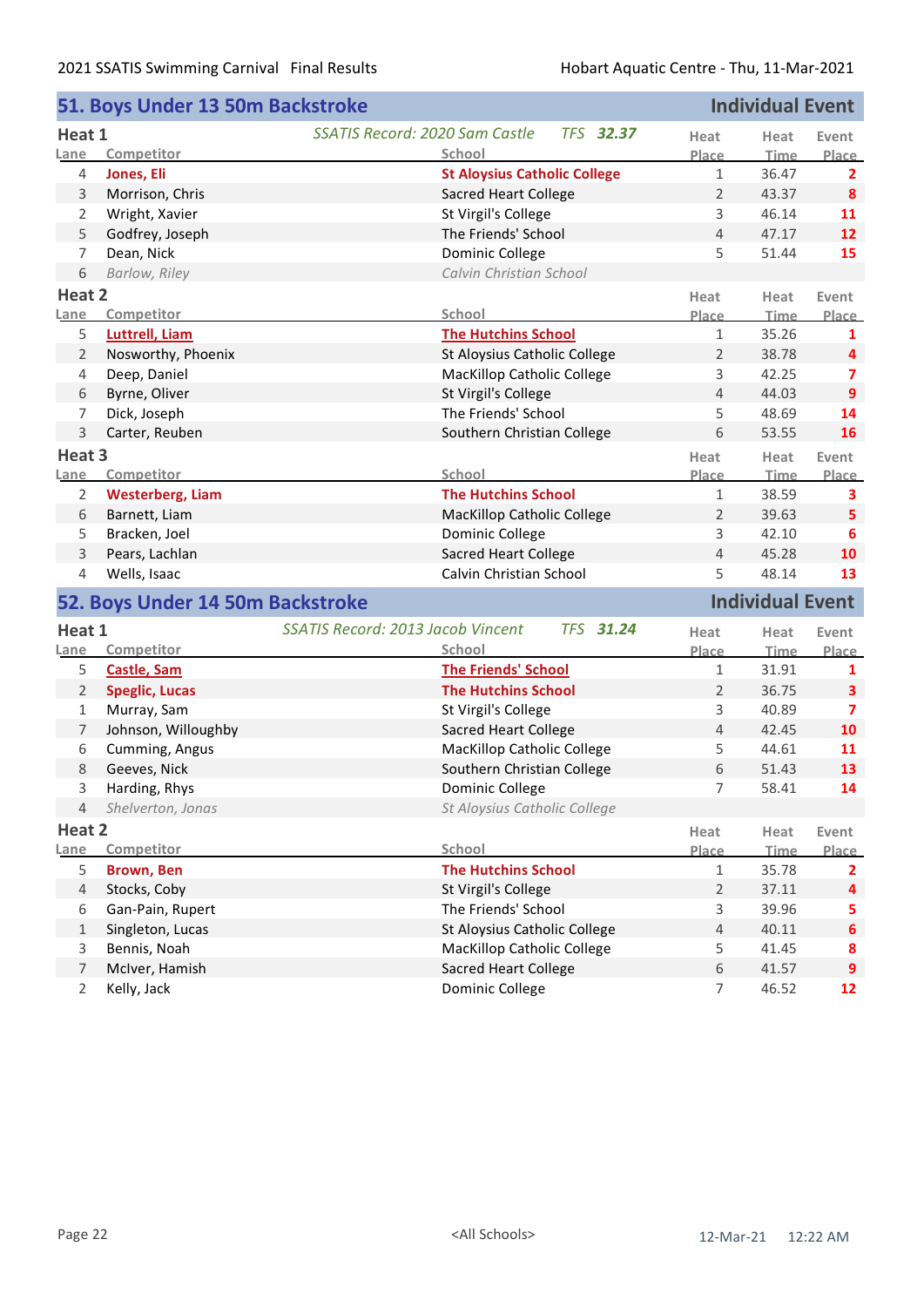|                                                             | 53. Boys Under 15 50m Backstroke |                                                              |                | <b>Individual Event</b> |                         |  |
|-------------------------------------------------------------|----------------------------------|--------------------------------------------------------------|----------------|-------------------------|-------------------------|--|
| Heat 1                                                      |                                  | <b>SSATIS Record: 2010 Alec Guerzoni</b><br><b>HUT 29.98</b> | Heat           | Heat                    | Event                   |  |
| Lane                                                        | Competitor                       | School                                                       | Place          | Time                    | Place                   |  |
| 6                                                           | Jones, Ethan                     | <b>St Aloysius Catholic College</b>                          | $\mathbf{1}$   | 31.74                   | 1                       |  |
| $\mathbf{1}$                                                | <b>Fullarton, James</b>          | <b>Sacred Heart College</b>                                  | $\overline{2}$ | 36.04                   | 3                       |  |
| 8                                                           | Peach, Ben                       | The Hutchins School                                          | 3              | 36.28                   | 4                       |  |
| 5                                                           | Direen, Tommy                    | St Virgil's College                                          | 4              | 38.73                   | 6                       |  |
| 3                                                           | Bennis, Zane                     | <b>MacKillop Catholic College</b>                            | 5              | 40.63                   | 8                       |  |
| 4                                                           | Bradford, Charlie                | The Friends' School                                          | 6              | 40.89                   | $\overline{9}$          |  |
| 7                                                           | Montivero, Jose                  | Southern Christian College                                   | $\overline{7}$ | 45.13                   | 12                      |  |
| $\overline{2}$                                              | Sanford, Henry                   | Dominic College                                              |                |                         |                         |  |
| Heat 2                                                      |                                  |                                                              | Heat           | Heat                    | Event                   |  |
| Lane                                                        | Competitor                       | School                                                       | Place          | Time                    | Place                   |  |
| 6                                                           | <b>Griffiths, Dean</b>           | <b>MacKillop Catholic College</b>                            | 1              | 35.44                   | $\mathbf{2}$            |  |
| 5                                                           | Peart, Archie                    | The Friends' School                                          | $\overline{2}$ | 37.07                   | 5                       |  |
| 2                                                           | Clothier, Jacob                  | St Virgil's College                                          | 3              | 39.81                   | $\overline{ }$          |  |
| $\mathbf{1}$                                                | Duffy, Benjamin                  | St Aloysius Catholic College                                 | $\overline{4}$ | 41.66                   | 10                      |  |
| 7                                                           | McCaffery, Finn                  | <b>Sacred Heart College</b>                                  | 5              | 43.53                   | 11                      |  |
| 3                                                           | Bracken, John                    | Dominic College                                              | 6              | 48.63                   | 13                      |  |
| 4                                                           | Rybak, Tom                       | The Hutchins School                                          |                | 33.62                   |                         |  |
| <b>Individual Event</b><br>54. Boys Under 16 50m Backstroke |                                  |                                                              |                |                         |                         |  |
| Heat 1                                                      |                                  | <b>SSATIS Record: 1996 Beau Mannix</b><br><b>HUT 29.28</b>   |                |                         |                         |  |
| Lane                                                        | Competitor                       | School                                                       | Heat<br>Place  | Heat<br>Time            | Event<br><b>Place</b>   |  |
| $\mathbf{1}$                                                | <b>Clues, James</b>              | <b>The Friends' School</b>                                   | $\mathbf{1}$   | 35.01                   | 1                       |  |
| 6                                                           | Pelham, George                   | The Hutchins School                                          | $\overline{2}$ | 37.53                   | 4                       |  |
| 3                                                           | Winch, Mac                       | <b>Sacred Heart College</b>                                  | 3              | 39.95                   | 7                       |  |
| $\overline{7}$                                              | Townsend, Christopher            | <b>MacKillop Catholic College</b>                            | 4              | 40.36                   | $\boldsymbol{8}$        |  |
| 4                                                           | Chivers, Samuel                  | St Virgil's College                                          | 5              | 46.44                   | 11                      |  |
| $\,8\,$                                                     | Monaghan, Riley                  | St Aloysius Catholic College                                 | 6              | 57.12                   | 12                      |  |
| 5                                                           | Tonks, Xavier                    | Dominic College                                              | 7              | 57.68                   | 13                      |  |
| 2                                                           | Herweynen, Malakai               | Southern Christian College                                   |                |                         |                         |  |
| Heat 2                                                      |                                  |                                                              | Heat           |                         | Event                   |  |
| Lane                                                        | Competitor                       | School                                                       | Place          | Heat<br><b>Time</b>     | Place                   |  |
| 8                                                           | <b>Baldock, Charlie</b>          | <b>The Hutchins School</b>                                   | $\mathbf{1}$   | 36.38                   | $\overline{\mathbf{2}}$ |  |
| 7                                                           | <b>Ferguson, Riley</b>           | <b>St Virgil's College</b>                                   | $\overline{2}$ | 36.73                   | $\overline{\mathbf{3}}$ |  |
| 4                                                           | Stevens, Lewis                   | The Friends' School                                          | 3              | 38.29                   | 5                       |  |
| 5                                                           | Lawrence, Toby                   | MacKillop Catholic College                                   | 4              | 38.78                   | 6                       |  |
| 3                                                           | Chandler, Finn                   | <b>Sacred Heart College</b>                                  | 5              | 40.98                   | 9                       |  |
| $\overline{2}$                                              | Mott, Lochlan                    | St Aloysius Catholic College                                 | 6              | 45.56                   | 10                      |  |
| 6                                                           | Davis, Nic                       | Dominic College                                              |                |                         |                         |  |
|                                                             |                                  |                                                              |                | <b>Individual Event</b> |                         |  |
|                                                             | 55. Boys Open 50m Backstroke     |                                                              |                |                         |                         |  |
| Heat 1                                                      |                                  | SSATIS Record: 1998 Beau Mannix<br><b>HUT 27.96</b>          | Heat           | Heat                    | Event                   |  |
| Lane                                                        | Competitor                       | School                                                       | Place          | <b>Time</b>             | Place                   |  |
| 3                                                           | Giuliani, Max                    | <b>Guilford Young College</b>                                | $\mathbf{1}$   | 29.84                   | 1                       |  |
| $\overline{4}$                                              | Direen, Kye                      | <b>The Friends' School</b>                                   | $\overline{2}$ | 30.35                   | $\mathbf{2}$            |  |
| 6                                                           | Roy-Chowdhury, Jeff              | <b>The Hutchins School</b>                                   | 3              | 32.94                   | 3                       |  |
| 5                                                           | Pooley, Oliver                   | <b>Guilford Young College</b>                                | 4              | 33.24                   | 4                       |  |
| 7                                                           | Askey-Doran, Sam                 | The Friends' School                                          | 5              | 33.51                   | 5                       |  |
| $\overline{2}$                                              | Luttrell, Jack                   | The Hutchins School                                          | 6              | 36.43                   | $\boldsymbol{6}$        |  |